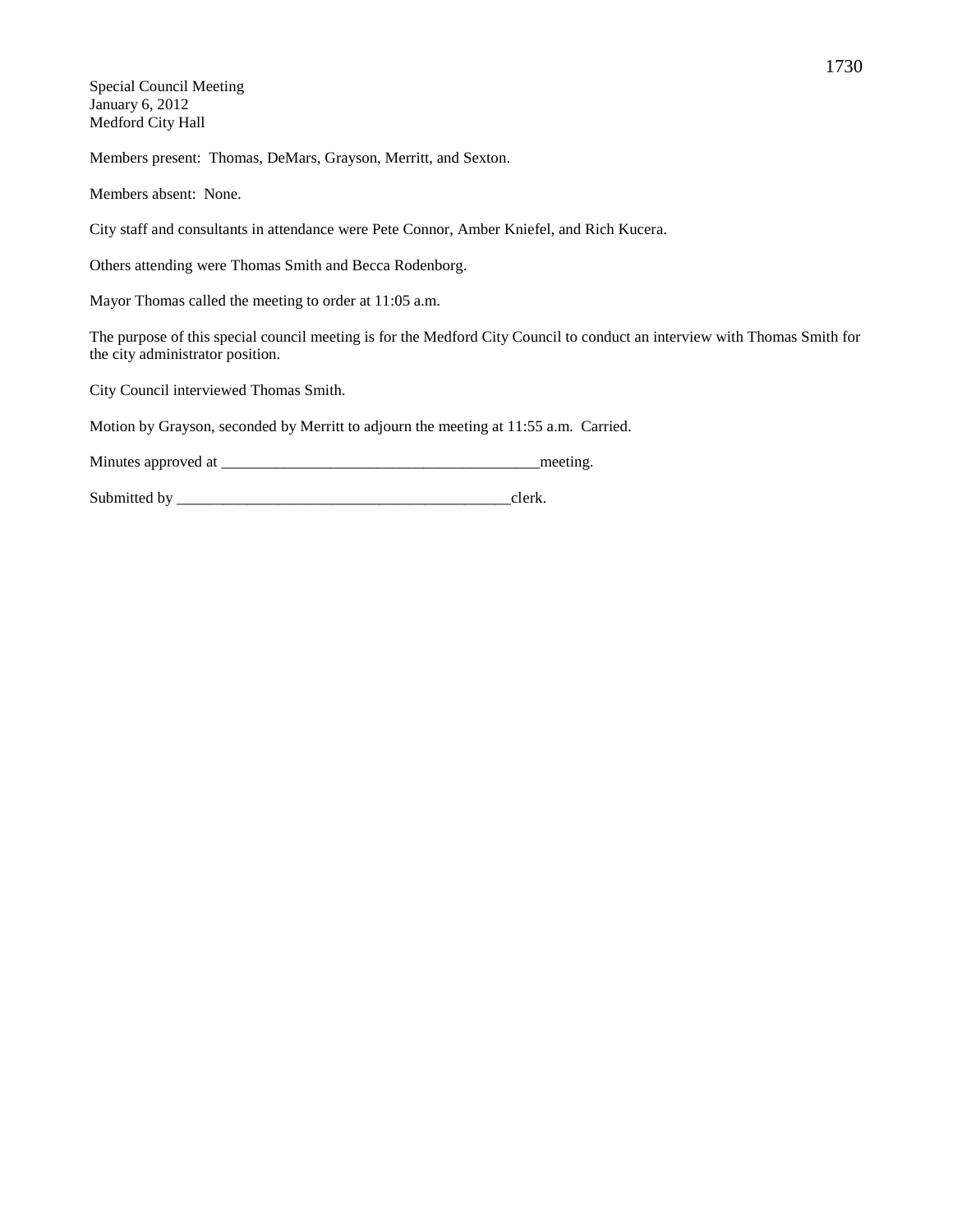Organizational Council Meeting January 9, 2012 7:00 PM Medford City Hall

Members present: Thomas, DeMars, Grayson, Merritt, and Sexton.

Members absent: None.

City staff and consultants in attendance were Pete Connor, Amber Kniefel, and Rich Kucera.

Others attending were Pat Merritt.

Mayor Thomas called the meeting to order at 7:00 PM.

The purpose of tonight's meeting is the annual organizational meeting.

Pledge of allegiance.

Motion by DeMars, seconded by Grayson to approve the agenda as presented. Carried.

Ordinance 2011-8 Metering and Payment of Water and Sewer Services

Council discussion on the late fee percentage. Councilmember DeMars feels the council should leave the percentage at 1%. Councilmember Grayson feels the council should raise the percentage to possibly encourage timely payments of water bills. Councilmember Merritt feels the council should leave the percentage at 1%. Mayor Thomas feels the percentage should stay the same.

Motion by DeMars, seconded by Merritt to approve amendments to Ordinance 2011-8 Metering and Payment of Water and Sewer Services pending the correction in sub 13A. Carried.

Motion by Grayson, seconded by DeMars to approve resolution 2011-45 authorizing the publication of ordinance 2011-8 by title and summary. Carried.

Open council seat on the EDA. Councilmember Grayson will join the EDA board.

Motion by Grayson, seconded by Sexton to approve Resolution 2012-01 stating the annual city designations as presented. Carried.

Resolution 2012-02 Establishing 2012 City Fees.

Kniefel went through the list and stated a few updates that were made for 2012.

Council consensus is to change the charge for mowing and snow plowing. The mowing charge will be set for \$50/hour and the snow plowing charge will be set at \$125/hour.

Council discussion on the stipend paid to board members for attending meetings. Boards in the discussion are the Zoning Board, Park Board, and EDA.

Mayor Thomas would like to continue paying the board members and revaluate when the new city administrator has a chance to review the information.

City Administrator, Connor, explained to the Council that most cities do not pay board members for meeting attendance. Connor fully believes Medford should find volunteers to serve on our boards.

Special meetings were discussed. Council stated that prior approval would be needed before a board can hold a special meeting.

Council consensus is to leave the board stipend alone until the new administrator has time to review.

Motion by DeMars, seconded by Grayson to approve Resolution 2012-02 establishing 2012 city fees as amended. Carried.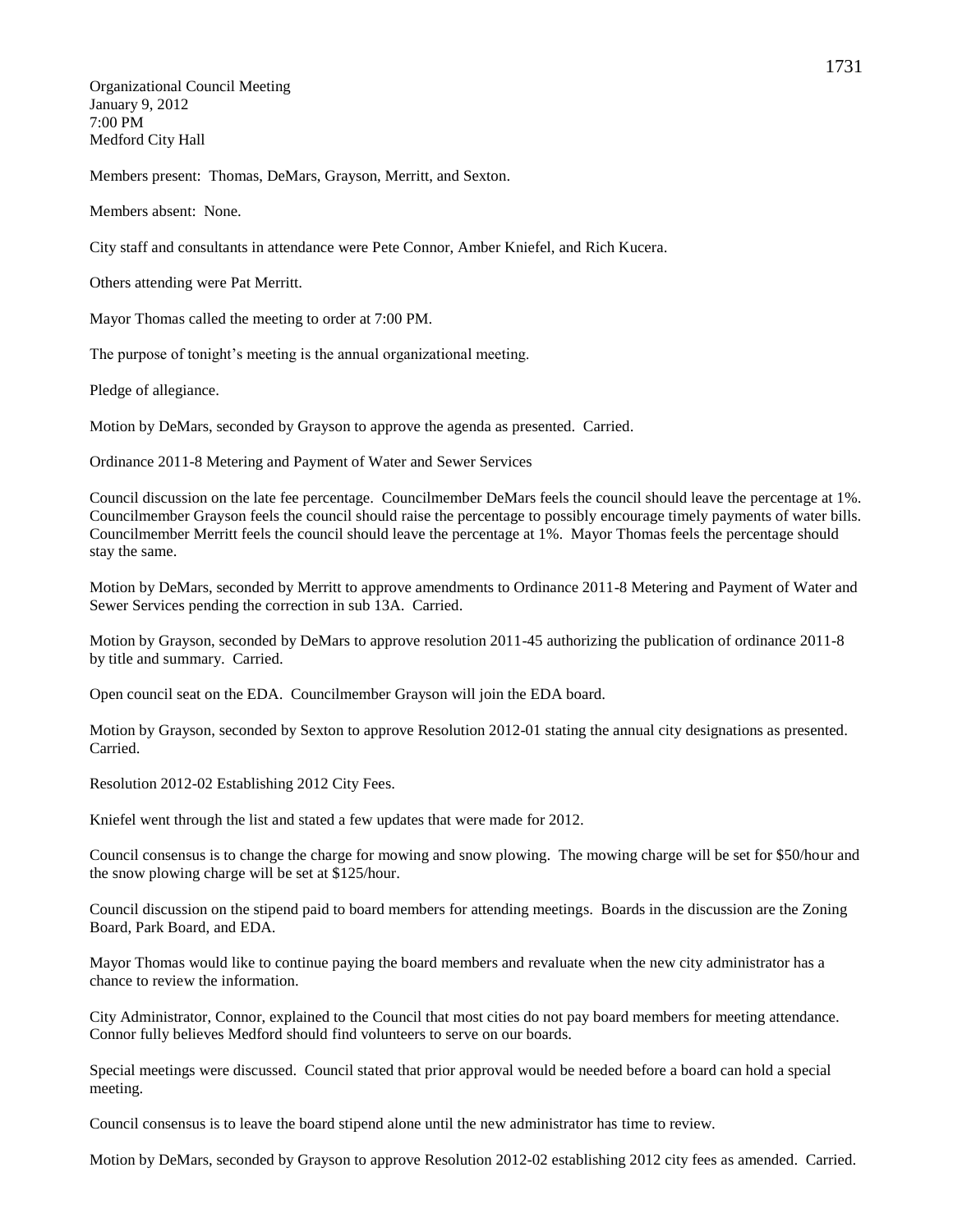Resolution 2012-03 Establishing 2012 Water and Sewer Rates

2012 rates include a 5% increase on the water and sewer usage rates, the water flat rate will increase to \$26.00 per meter and the sewer flat rate will increase to \$16.50 per meter.

Motion by Grayson, seconded by Sexton to approve Resolution 2012-03 establishing 2012 adjusted water and sewer rates. Carried.

Resolution 2012-04 Establishing 2012 Water and Sewer Fees

Council discussion on trunk fees.

Motion by Merritt, seconded by DeMars to approve Resolution 2012-04 establishing 2012 adjusted water and sewer fees as presented. Carried.

Resolution 2012-05 Establishing Equipment Rates

Mayor Thomas would like the City to research the option to rent out city equipment.

Administrator Connor explained that renting out city equipment needs to be looked at very carefully and cautiously.

Public Works Director, Kucera, explained to the council the purpose of the equipment rates schedule. The rates would be used in conjunction with emergency situations when dealing with MNWARN and FEMA. Kucera is in favor of helping other cities in emergency situations.

The renting of city equipment discussion is tabled until more information is presented to council.

Motion by Grayson, seconded by Sexton to approve resolution 2012-05 establishing equipment rates as presented. Carried.

Motion by DeMars, seconded by Grayson to adjourn the meeting at 8:05 p.m. Carried.

Minutes approved at \_\_\_\_\_\_\_\_\_\_\_\_\_\_\_\_\_\_\_\_\_\_\_\_\_\_\_\_\_\_\_\_\_\_\_\_\_\_\_\_\_meeting.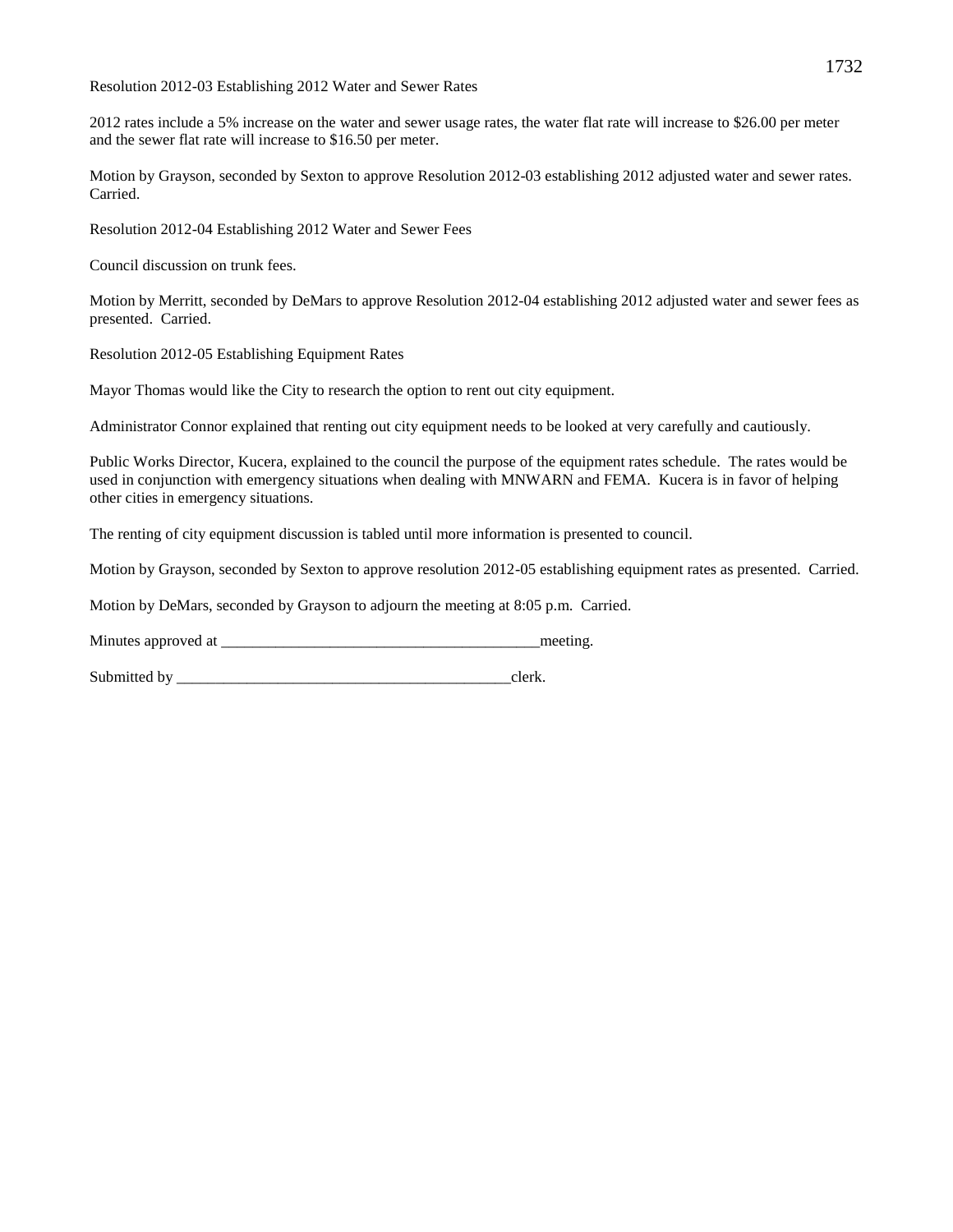Regular Council Meeting January 23, 2012 7:00 p.m. City Hall

Members present were Thomas, Grayson, Sexton, DeMars, and Merritt.

Members absent: None.

City staff and consultants in attendance were Pete Connor, Amber Kniefel, Rich Kucera, Mark Rahrick and Seth Peterson.

Others attending were Theresa Sierakowski, Pat Merritt, Andrew Colwell, and Rick Hager.

Mayor Thomas called the meeting to order at 7:00 p.m.

Agenda: Add – ii. Under City Attorney Frank Woodfill Annexation Agreement and add the ordinance number to the Jaguar Franchise Agreement, 2012-1.

Motion by DeMars, seconded by Sexton to approve the agenda as amended. Carried

Motion by Sexton, seconded by Merritt to approve the December 19, 2011 regular meeting minutes, the January 6, 2012 special meeting minutes and the January 9, 2012 special meetings minutes as presented. Carried

City and Liquor Store Bills-

Motion by Sexton, seconded by Grayson to approve the November and December city and liquor store bills as presented. Carried

Check Register-Councilmember DeMars asked about the NSF checks on the register. Kniefel reported that the checks were from the Muni.

Motion by Grayson, seconded by DeMars to approve the December 2011 check register numbers E1584-E1600, 11640- 11693, and 39703-39753 as presented. Carried

Concerns from the general public/requests from organizations – None.

Steele County Law Enforcement – None.

Consent Agenda – None.

Planning and Zoning Board. Chairperson Pat Merritt presented the minutes from the Planning & Zoning Board meeting. The Zoning Board had a public hearing on the amendment to section 4.10 of the Medford City Code regarding the definition of an interim use. The Planning & Zoning Board makes a recommendation to the City Council to approve the amendment to section 4.10 as presented.

Motion by Grayson, seconded by Merritt to approve Ordinance 2011-8 regarding the definition of an interim use. Carried.

EDA – EDA Chairperson Andy Colwell presented information from the last EDA meeting. The EDA board members would like to verify that the \$10,000 EDA levy goes into the EDA Revolving Loan Fund. Kniefel verified that the levy does get deposited into the revolving loan fund.

The EDA is also looking into a creating a 5-10 year city plan.

Park Board – Theresa Sierakowski presented the Park Board meeting minutes from the January meeting. Mr. Halverson, from the Medford School, is the teacher working with the Park Board on the park survey. He is reluctant to having the children go door to door after school hours. The survey is still in its preliminary stages and the details are being worked on.

The Park Board would like to attend park board meetings in Rice and Steele County and the City of Owatonna. Mayor Thomas reminded the council that these meetings are paid on a per meeting basis. Mayor Thomas, DeMars, and Merritt spoke in favor of allowing the Park Board to attend additional meetings. Whenever a regularly scheduled meeting gets changed or a special meeting is scheduled, the Park Board needs to inform Kniefel so a sign can be put up at City Hall.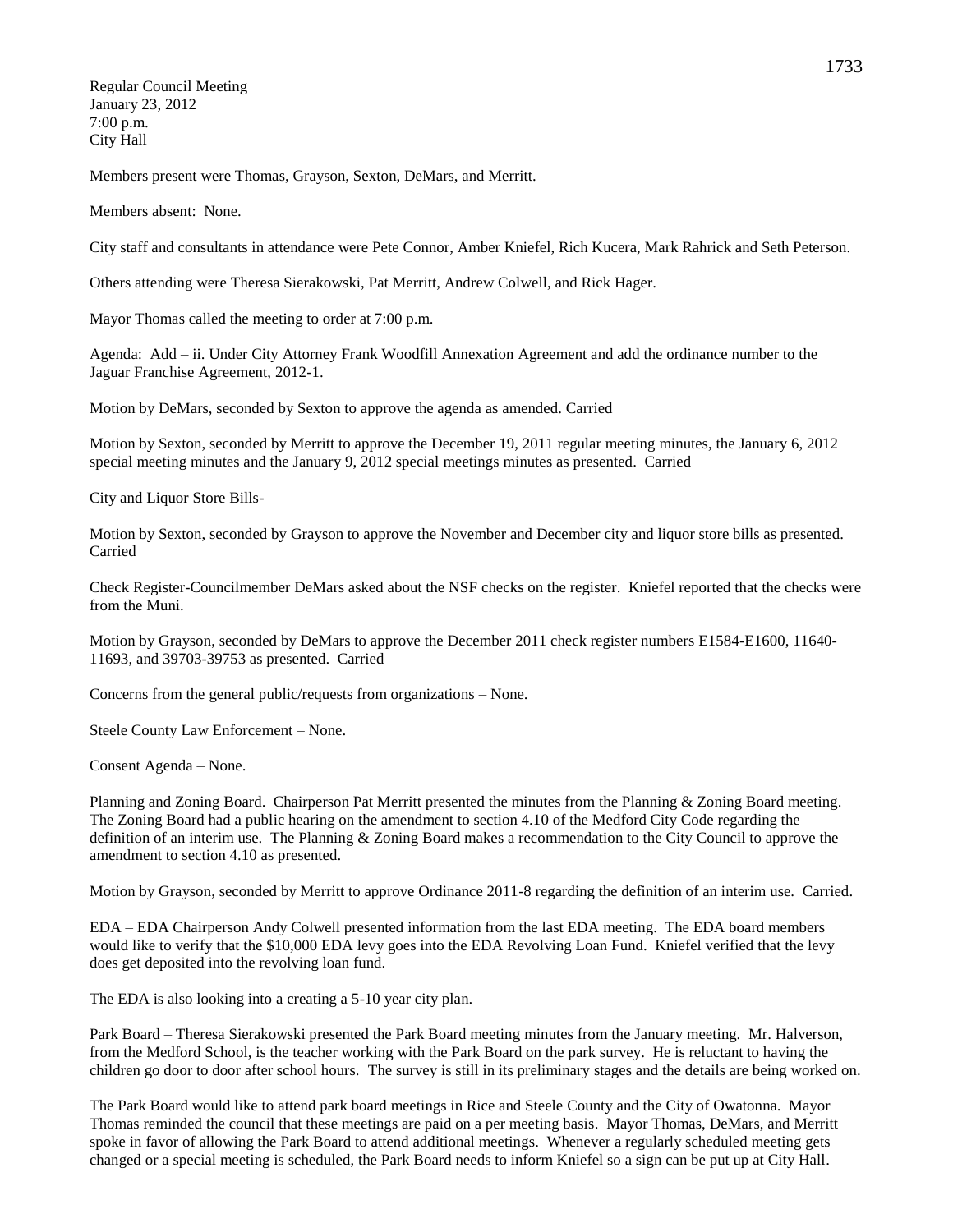Sierakowski asked about the status of the Medford Diamond Association. Kucera spoke with Jon Chappius and Chappius said he will be getting a schedule down to City Hall.

Fire Department – Rick Hager presented the council with the fire department annual report, the annual fire call summary, and FEMA grant information.

The fire department was awarded a grant from FEMA in the amount of \$85,905.00 for the cost and installation of the 800 MgHz radio system. The resolution will be presented at the next council meeting.

City Engineer – None.

City Attorney – Mark Rahrick spoke with the council about the Jaguar Franchise Agreement. Jaguar has reviewed the agreement. The main change was to the franchise fee of 5%. The fee needs to be the same as Midcontinent of 3%. Jaguar was getting more information about the local access channel for the city and school at no cost.

The franchise agreement will be sent to Jaguar again for their approval.

Motion by Sexton, seconded by Grayson to approve the Jaguar Franchise Agreement Ordinance 2012-1. Carried.

Rahrick presented a joint resolution between the Township of Medford and the City of Medford for annexation of part of an area designated for orderly annexation. This resolution needs to be in place in order to annex the Frank Woodfill Wildlife Refuge in the City of Medford.

Motion by Sexton, seconded by DeMars to approve the joint resolution between the township and the city for annexation of Frank Woodfill Wildlife Refuge. Carried.

City Clerk – Amber Kniefel presented Resolution 2012-06 certifying unpaid water bills to Steele County.

Motion by DeMars, seconded by Grayson to approve Resolution 2012-06 certifying unpaid water bills to Steele County as presented. Carried.

City Administrator – Connor informed the council that the city administrator search is complete. Connor has three candidates to present to council for interview. Connor would like to have the interviews on Friday, January 27, 2012 starting in the morning.

Council agreed to have the interviews on Friday morning starting at 8:00 AM.

Public Works Department – Kucera presented the council with an update waste acceptance policy to reflect the charges that were approved at the organizational meeting for 2012.

Motion by DeMars, seconded by Grayson to approve the waste acceptance policy as presented. Carried.

North Park Use Agreement – Kucera is looking for council input on this policy before sending it to Anita Benson with Steele County.

Councilmember Grayson would like to research how this agreement will affect the city insurance.

Council gave Kucera the go ahead to present this agreement to the County.

Wastewater Treatment Facility Effluent Line – Kucera presented one estimate from Ellingson Companies to perform a pipe burst. The effluent line continues to plug and Kucera is researching different options to fix the problem. This is a budgeted expense for 2012.

Old Business. None.

New Business.

NIMS & ICS Training for Council Members – Kniefel presented information on additional training for council members in preparedness of emergency situations.

Additional city council concerns. Kniefel spoke with Tom Olinger on the Five Year Financial Plan presentation. Kniefel will work with Mr. Olinger on a meeting date to discuss the plan.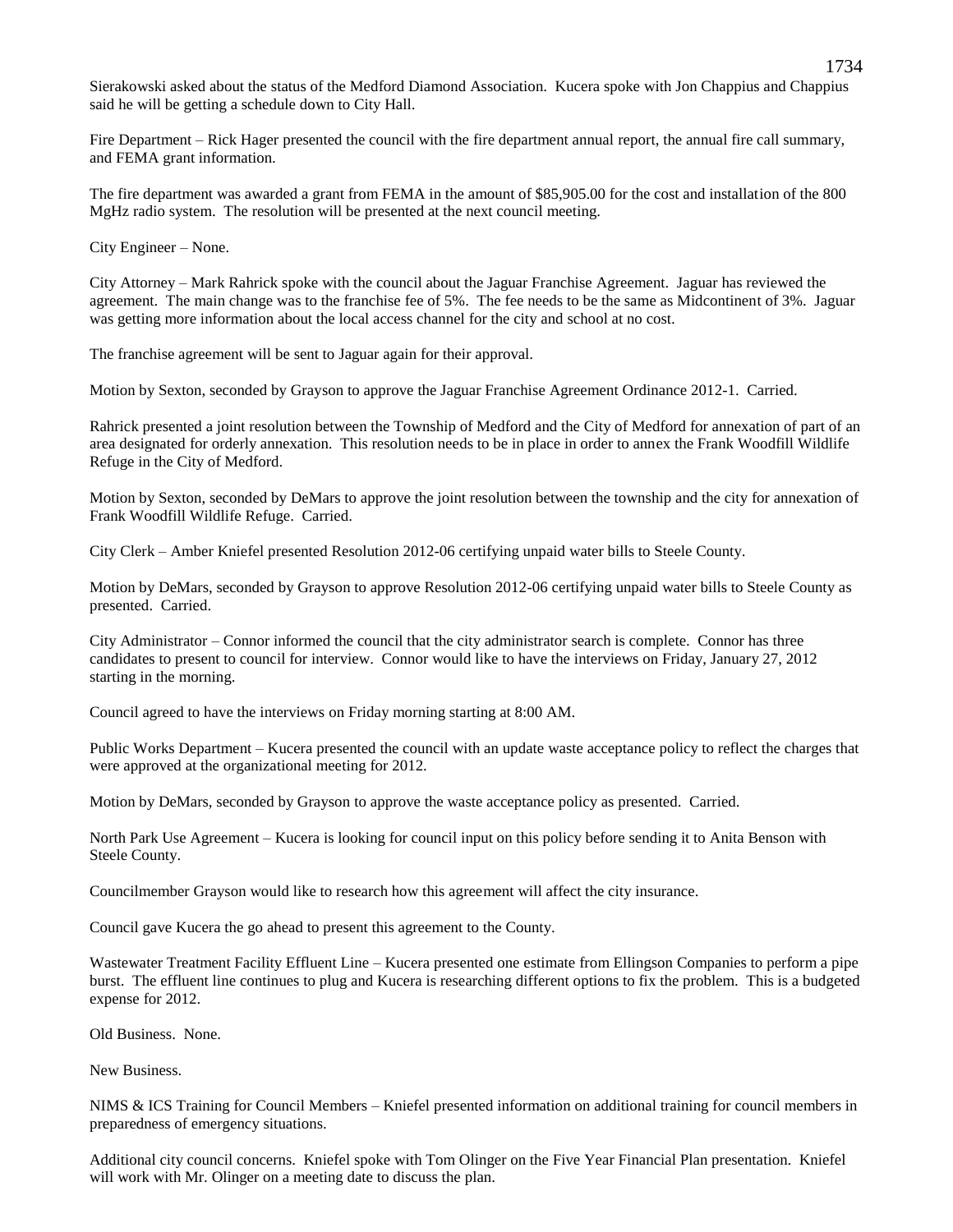Next regular council meeting will be Monday, February 27, 2011 at 7:00 p.m.

Motion by DeMars, seconded by Merritt to adjourn at 8:27 p.m. Carried

Minutes approved at \_\_\_\_\_\_\_\_\_\_\_\_\_\_\_\_\_\_\_\_\_\_\_\_\_\_\_\_\_\_\_\_\_\_\_\_\_\_\_\_\_meeting.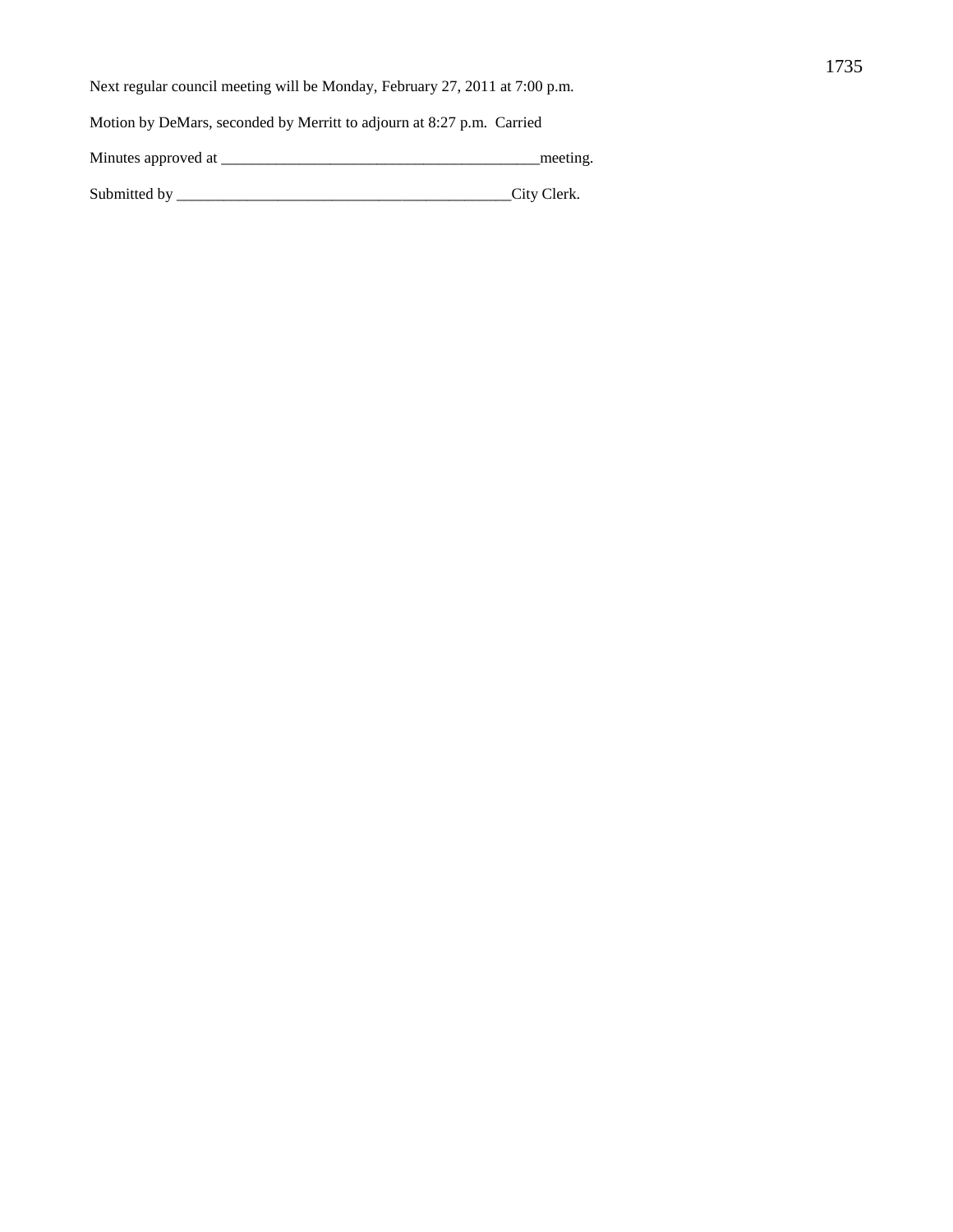Special Council Meeting January 27, 2012 Medford City Hall

Members present: Thomas, DeMars, Grayson, Merritt, and Sexton.

Members absent: None.

City staff and consultants in attendance were Pete Connor, Amber Kniefel, and Rich Kucera.

Others attending were Becca Rodenborg and Lois Nelson.

Mayor Thomas called the meeting to order at 8:00 a.m.

The purpose of this special council meeting is for the Medford City Council to conduct interviews with for the city administrator position.

Candidates:

Robert Mittet Lisa Shadick Heather McCallum

City Council interviewed Robert Mittet.

Motion by Sexton, seconded by Merritt to take a five minute recess. Carried.

Mayor Thomas called the meeting back to order at 9:00 a.m.

City Council interviewed Lisa Shadick.

Motion by Sexton, seconded by DeMars to take a fifteen minute recess. Carried.

Mayor Thomas called the meeting back to order at 10:05 a.m.

City Council interviewed Heather McCallum.

Motion by Sexton, seconded by Grayson to take a five minute recess. Carried.

Mayor Thomas called the meeting back to order at 11:00 a.m.

Council discussed the candidates at great length.

Mayor Thomas asked each council member which candidate they would like to make the offer to.

Councilmember Grayson – Heather McCallum Councilmember Sexton – Robert Mittet Councilmember Merritt – Heather McCallum Councilmember DeMars – Heather McCallum Mayor Thomas – Heather McCallum

Motion by Grayson, seconded by Merritt to offer the City Administrator position to Heather McCallum pending receipt of a reference check and background check and to allow Mayor Thomas to enter into negotiations with Ms. McCallum and if Ms. McCallum declines the offer, to offer the job to Robert Mittet. Nay: Sexton Yes: Thomas, Merritt, DeMars, Grayson Carried.

Motion by DeMars, seconded by Grayson to adjourn the meeting at 11:55 a.m. Carried.

Minutes approved at  $\Box$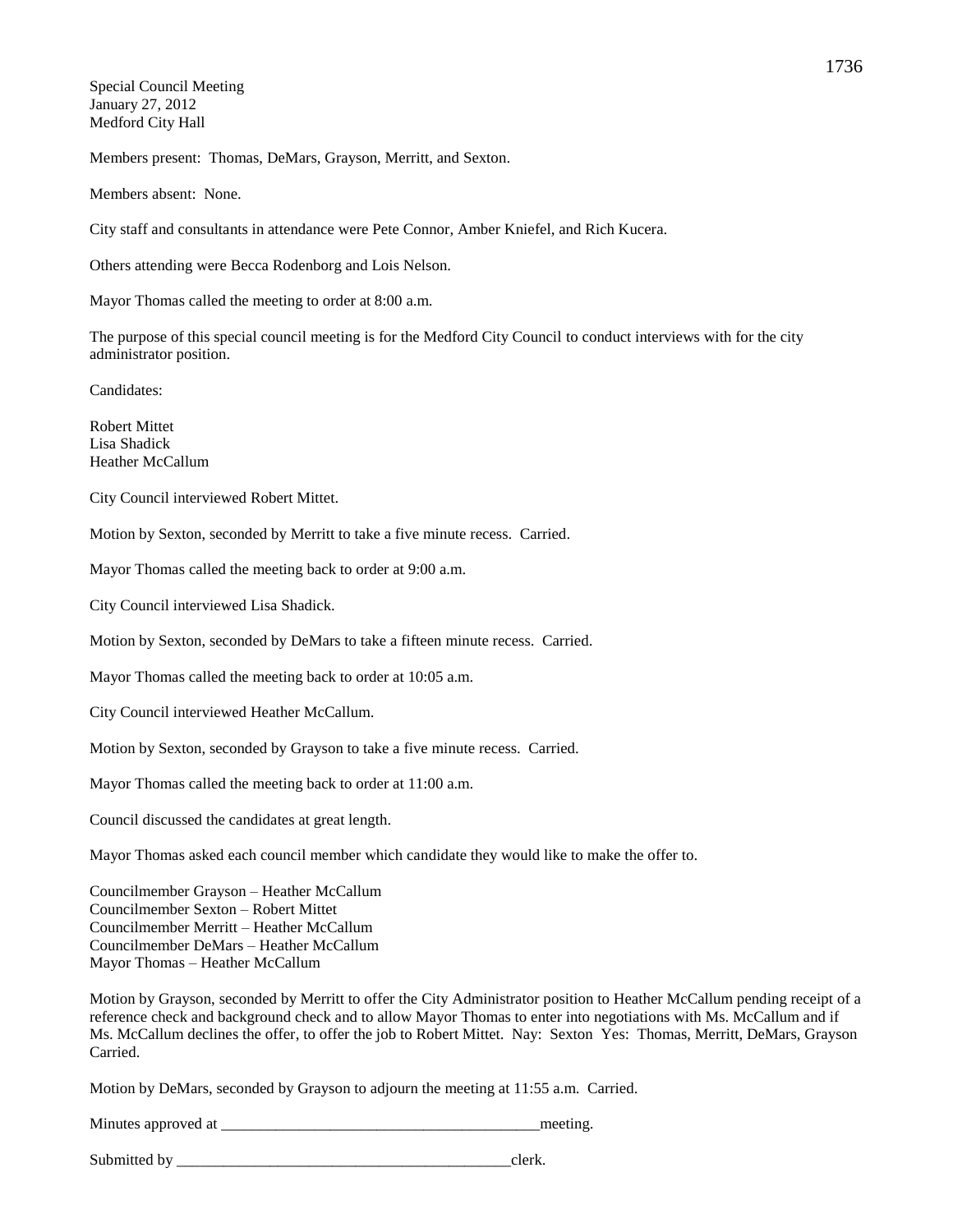Regular Council Meeting February 27, 2012 7:00 p.m. City Hall

Members present were Thomas, Grayson, Sexton, DeMars, and Merritt.

Members absent: None.

City staff and consultants in attendance were Heather McCallum, Pete Connor, Amber Kniefel, Rich Kucera, Mark Rahrick and Seth Peterson.

Others attending were Pat Merritt, Rick Hager, Becca Rodenborg, Paul Sontheimer, Brian Sontheimer, Steven Luebben, and Ricky Iverson.

Mayor Thomas called the meeting to order at 7:00 p.m.

Agenda: Under XIV. Additional City Concerns Add – Medford Parade Information.

Motion by DeMars, seconded by Grayson to approve the agenda as amended. Carried

Motion by Sexton, seconded by Merritt to approve the January 23, 2012 regular meeting minutes and the January 27, 2012 special meeting minutes as presented. Carried

City and Liquor Store Bills-

Motion by DeMars, seconded by Grayson to approve the December and January city and liquor store bills as presented. Carried

Check Register

Motion by Grayson, seconded by DeMars to approve the January 2012 check register numbers E1601-E1620, 11694- 11721, and 39754-39833 as presented. Carried

Concerns from the general public/requests from organizations – Boy Scouts were in attendance to observe the city council meeting.

Steele County Law Enforcement – None.

Consent Agenda – Agenda items are approved by one motion unless a Council member requests separate action. Council member Sexton asked for items I-L to be removed from consent agenda and discussed separately.

Consent agenda items include:

Resolution 12-07 Accepting Donation from Ms. Elstad for the Park Endowment Fund Resolution 12-08 Accepting Donation from Dan Bowe for the Park Endowment Fund Resolution 12-09 Accepting Donation from First State Bank of Red Wing for the Park Endowment Fund Resolution 12-10 Accepting Donation from First State Bank of Red Wing for the Medford Pool Resolution 12-12 Accepting Donation from Minerva Cassels for the Park Endowment Fund Resolution 12-13 Accepting Donation from Jackson Von for the Park Endowment Fund Resolution 12-15 Accepting Grant from FEMA for the 800 MHz Radio System Public Works Records Retention Schedule

Motion by Sexton, seconded by Grayson to approve the consent agenda as amended. Carried.

Planning and Zoning Board. No meeting was held.

EDA – No meeting was held.

Park Board – No meeting was held.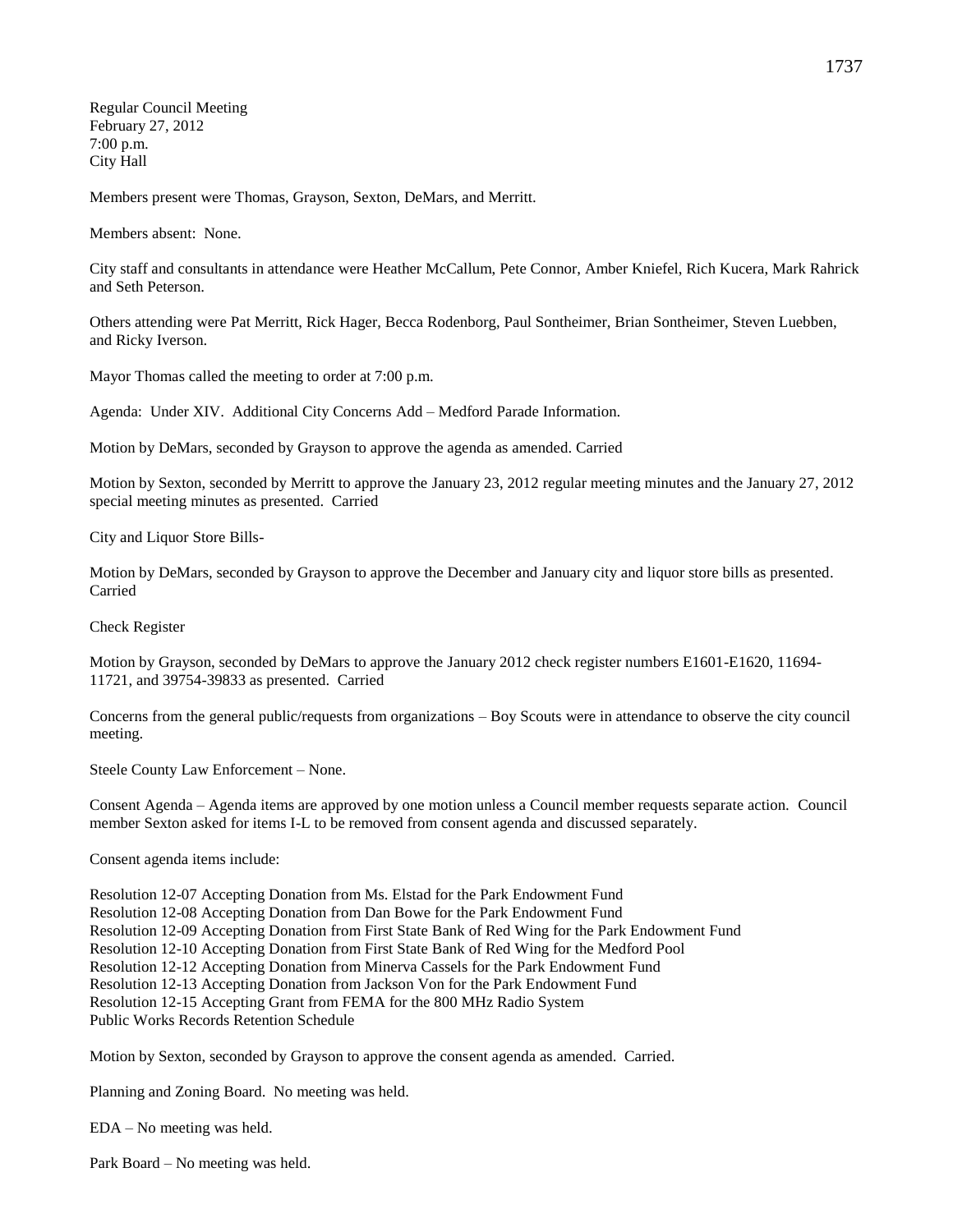Fire Department – Rick Hager presented the council with the rural fire protection contracts for the years 2013, 2014, and 2015. Hager is recommending a 5.17% increase for both Medford and Deerfield Township.

Motion by Grayson, seconded by DeMars to approve the recommendations from the Fire Chief for the rural fire protection contracts for the years 2013, 2014, and 2015 with an increase of 5.17% for both Medford and Deerfield Township. Carried.

City Engineer – Seth Peterson presented a memo and pay request #15 from Wapasha Construction in the amount of \$28,268.33. Peterson's recommendation to the city council is to approve the pay request.

Motion by Merritt, seconded by DeMars to approve pay request #15 from Wapasha Construction in the amount of \$28,268.33. Carried.

Peterson spoke with the council on Steele County's plans to reconstruct Central Ave from the round-a-bout to Main Street in 2013. Peterson feels this could be a good time to look at upgrading infrastructure such as the water, sewer, and storm piping, sidewalks, curb stops, etc.

City Attorney – Mark Rahrick presented an updated easement agreement with Roger Borwege at the Wastewater Treatment Plant. Rahrick went over the amendments with the council. Basically, adding language that includes all the infrastructure that is contained within the easement and elaborating on what the City will do in case of damages made to the property.

Mr. Borwege is reviewing the agreement.

City Clerk – Amber Kniefel presented Resolution 2012-11 certifying unpaid water bills to Steele County.

Motion by Grayson, seconded by DeMars to approve Resolution 2012-11 certifying unpaid water bills to Steele County as presented. Carried.

City Administrator – Connor addressed the council on the intentions for the rest of the week since Heather McCallum has started. Connor has a few loose ends to tie up along with transitioning Ms. McCallum.

City Council would like to thank Mr. Connor for his work with the city.

City Administrator, Heather McCallum, would like approval from the council to adjust her office hours for a couple of months until relocating closer to Medford.

Council consensus was to allow McCallum to work different office hours until relocating closer to Medford.

McCallum will also be added to the signature cards at the bank.

Public Works Department – Kucera presented the council with information on the Well Head Protection Committee. Kucera is working with the Department of Health and will be presenting an updated Well Head Protection Plan for parts 1 and 2 early next year.

Kucera presented a chart showing annual water and wastewater flows from the last five years.

Items pulled from the consent agenda will be discussed. The items include: Sanitary Sewer Emergency Response Policy, Sanitary Sewer Maintenance Policy, Sanitary Sewer Maintenance Schedule, and the Sanitary Sewer System Rehabilitation Policy.

Councilmember Sexton has concerns with the repetition of the verbiage in the policies. Connor explained that each policy is a standalone document so each one needs to have the language contained within it.

Councilmember Sexton also added that the Sanitary Sewer Maintenance Policy has a 12 year retention of documents when all the other ones say 10 years. Council would like that policy to be changed to 10 years for consistency.

Motion by Grayson, seconded by DeMars to approve the Sanitary Sewer Emergency Response Policy, Sanitary Sewer Maintenance Policy, Sanitary Sewer Maintenance Schedule, and the Sanitary Sewer System Rehabilitation Policy amending the Sanitary Sewer Maintenance Policy to 10 years for record retention. Carried.

North Park Use Agreement – Kucera is working with Anita Benson and Tom Shea. Kucera spoke with Mr. Shea and the County will be looking into giving the North Park land to the City.

Old Business. Boards and commissions meeting stipend.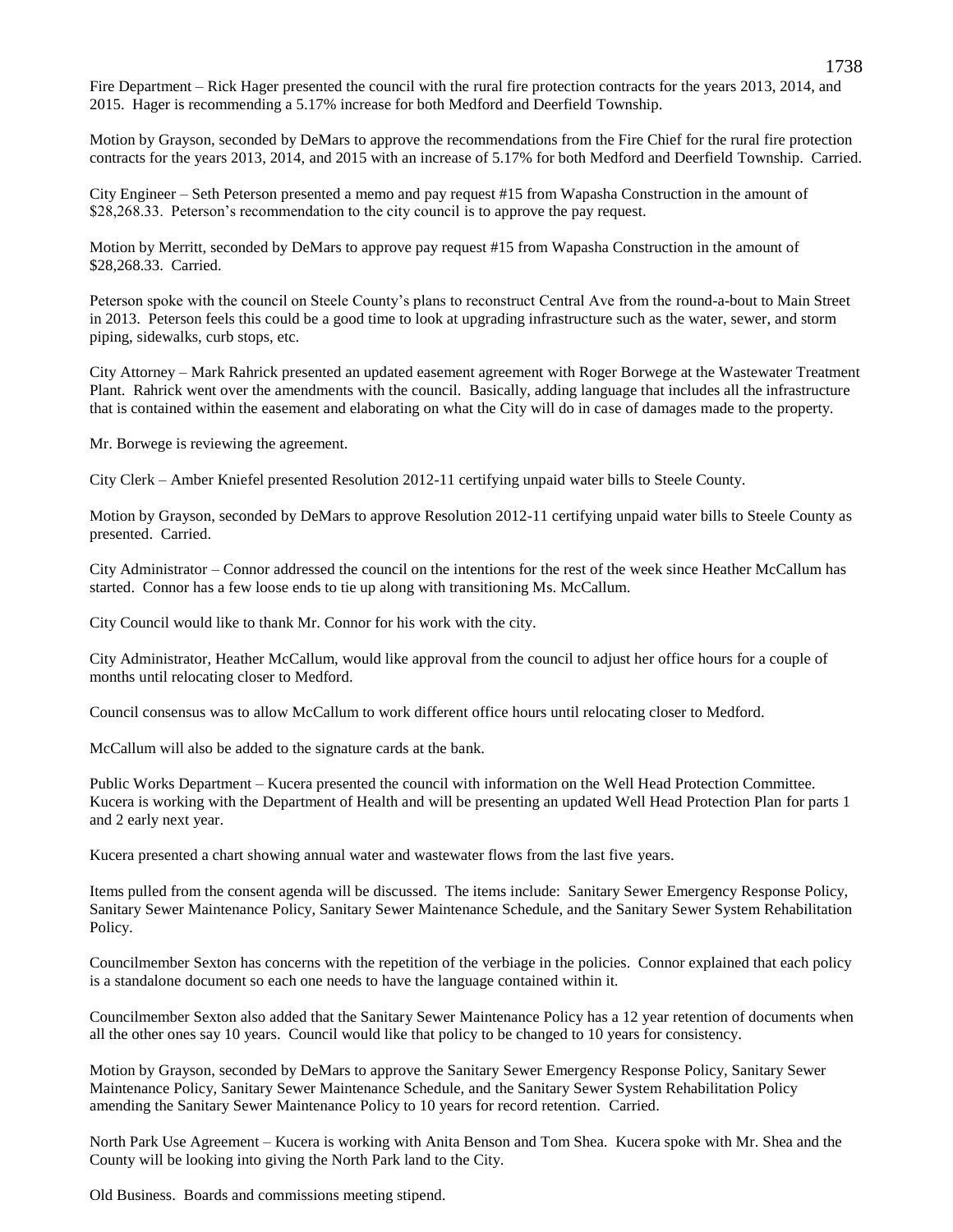Mayor Thomas would like to clarify when boards get paid for meetings. The Mayor feels the City needs to adhere to the budget. The Boards are budgeted to be compensated for one meeting per month. Council consensus is to compensate the board members for one meeting per month except in emergency or urgent situations.

Diamond Association Schedule for Straight River Park – Kniefel is concerned with not having a schedule for the tournaments that are to be held this year at the park. Reservations have already been taken for the large pavilion. Council would like McCallum to meet with the Diamond Association Reps and discuss this.

New Business.

Resolution 2012-14 Committing Fund Balances for Specific Purposes for GASB 54.

Motion by Sexton, seconded by Merritt to approve resolution 2012-14 committing fund balances for specific purposes for GASB 54. Carried.

Additional city council concerns - Councilmember DeMars reported to the council that the Medford Parade will be held on Saturday, June 23, 2012 around 4:30 p.m. to coincide with the Muni Street Dance. The Parade Committee is accepting volunteers.

Councilmember Merritt inquired about the Sheriff's sale of the Medford Outlet Center. There is not a lot of information on this except the feeling is that the Outlet Center will be just fine.

Special meeting will be held on Wednesday, February 29, 2012 at 6:00 p.m. for the five year financial plan.

Next regular council meeting will be Monday, March 26, 2012 at 7:00 p.m.

Special meeting will be held on Wednesday, April 25, 2012 at 7:00 p.m. for Board of Appeal and Equalization.

Motion by Sexton, seconded by DeMars to adjourn at 8:08 p.m. Carried

Minutes approved at \_\_\_\_\_\_\_\_\_\_\_\_\_\_\_\_\_\_\_\_\_\_\_\_\_\_\_\_\_\_\_\_\_\_\_\_\_\_\_\_\_meeting.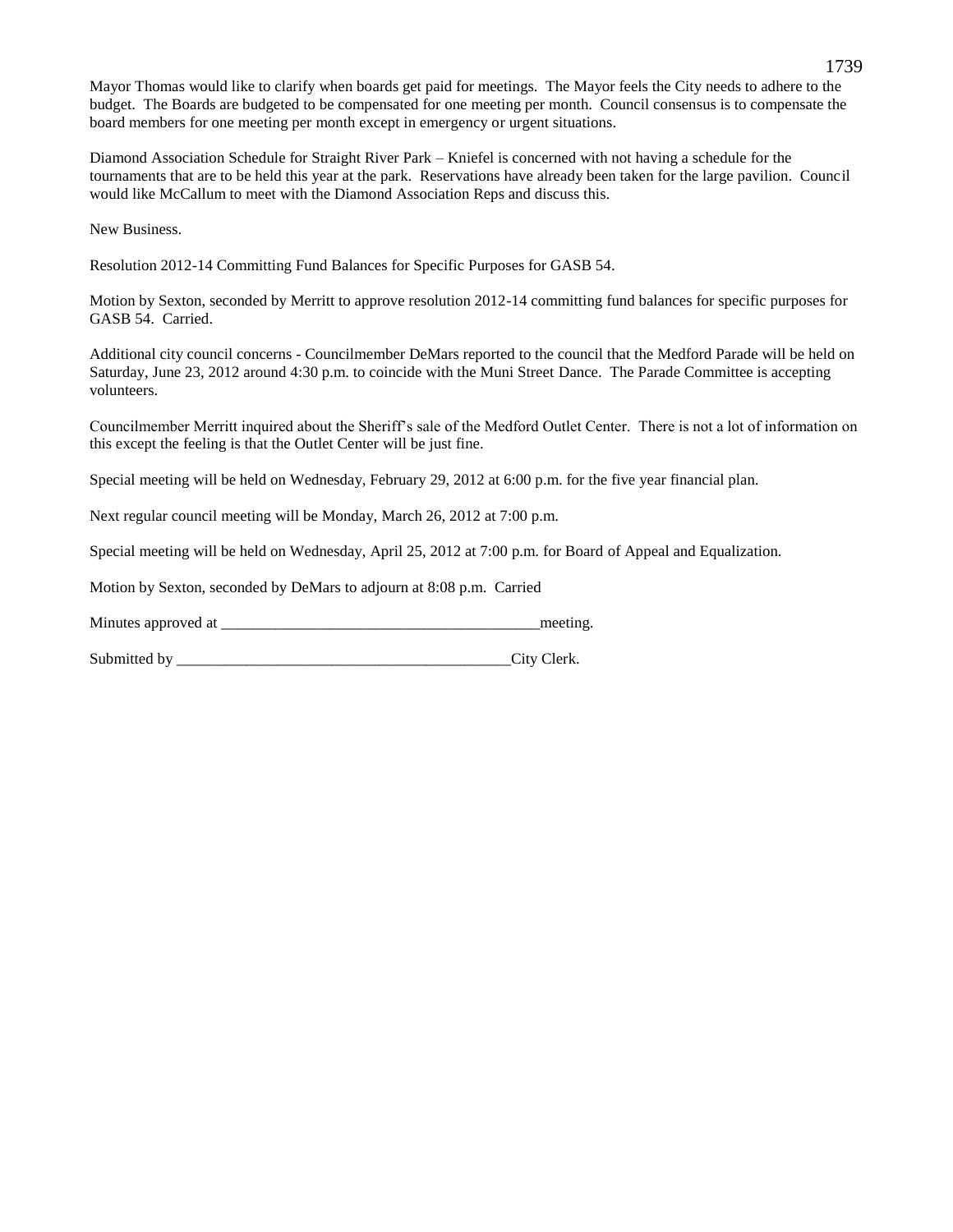Special Council Meeting February 29, 2012 Medford Fire Hall

Members present: Thomas, DeMars, Grayson, Merritt, and Sexton.

Members absent: None.

City staff and consultants in attendance were Pete Connor, Amber Kniefel, Rich Kucera, and Tom Olinger.

Others attending were: None.

Mayor Thomas called the meeting to order at 6:00 p.m.

The purpose of this special council meeting is for Tom Olinger, Abdo Eick, & Meyer, to present the city council with a draft five year financial plan.

Mr. Olinger went through the highlights of the five year financial plan. Council discussed important capital improvements and the financial direction of the city. Within the next couple of months, Mr. Olinger will receive additional comments about the plan. A final presentation of the financial plan will be ready around April.

Motion by DeMars, seconded by Grayson to adjourn the meeting at 7:30 p.m. Carried.

Minutes approved at \_\_\_\_\_\_\_\_\_\_\_\_\_\_\_\_\_\_\_\_\_\_\_\_\_\_\_\_\_\_\_\_\_\_\_\_\_\_\_\_\_meeting.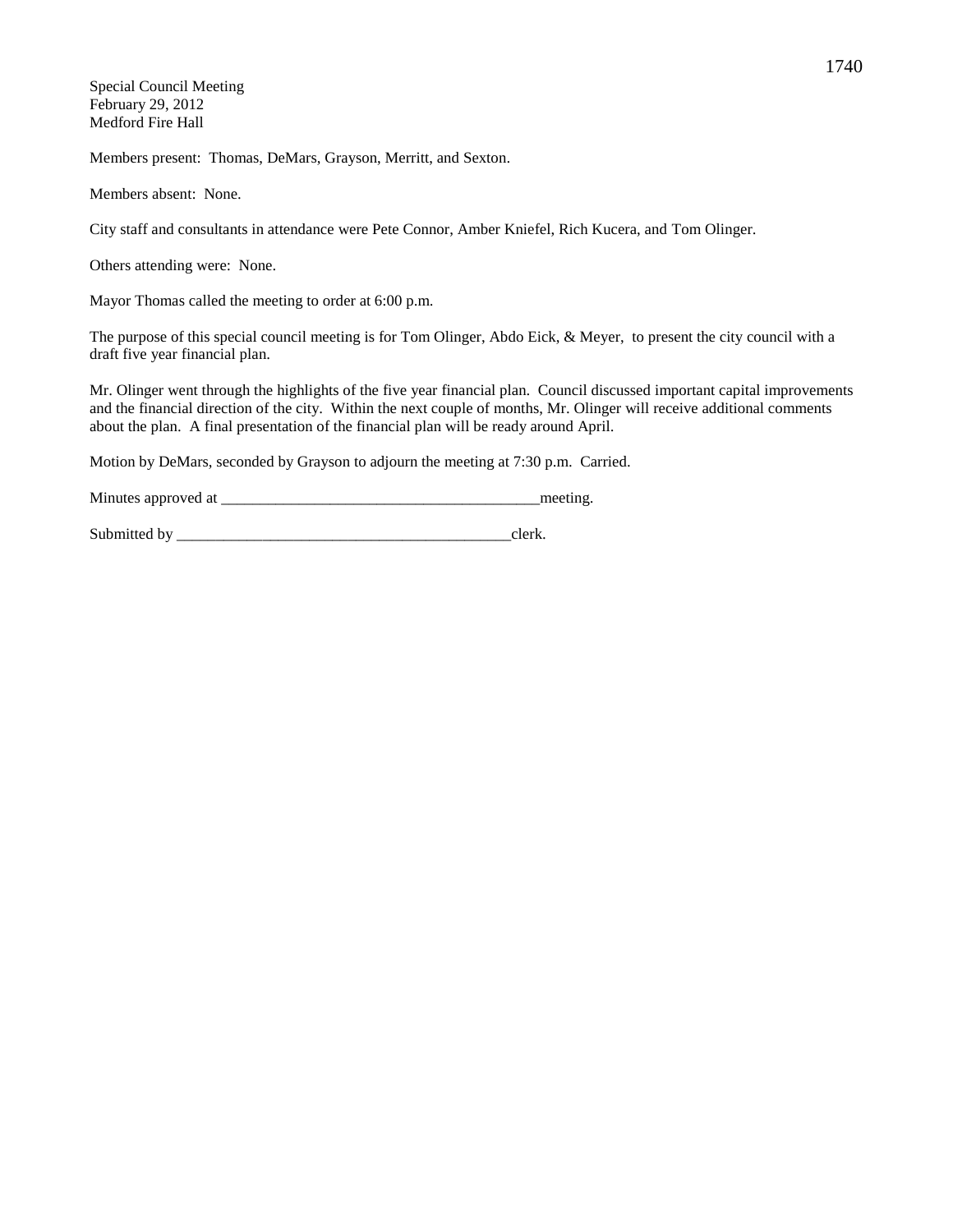Regular Council Meeting March 26, 2012 7:00 p.m. City Hall

Members present were Thomas, Grayson, Sexton, DeMars, and Merritt.

Members absent: None.

City staff and consultants in attendance were Heather McCallum, Amber Kniefel, Rich Kucera, Mark Rahrick and Seth Peterson.

Others attending were Pat Merritt, Theresa Sierakowski, and Jeff Halverson.

Mayor Thomas called the meeting to order at 7:00 p.m.

Agenda: Under City Attorney add Local Option Sales Tax, under New Business add Resolution 12-17 Establishing Precinct and Polling Place, under Park Board ii. Add Pool Attendance Fees, and under Public Works Department E ii. Lawn Mowing Services.

Motion by DeMars, seconded by Grayson to approve the agenda as amended. Carried

Motion by Sexton, seconded by Grayson to approve the February 27, 2012 regular meeting minutes and the February 29, 2012 special meeting minutes as presented. Carried

City and Liquor Store Bills-

Motion by DeMars, seconded by Grayson to approve the January and February city and liquor store bills as presented. Carried

Check Register

Motion by Merritt, seconded by DeMars to approve the February 2012 check register numbers E1621-E1639, 11722- 11750, and 39834-39917 as presented. Carried

Concerns from the general public/requests from organizations – None.

Medford Parade Committee – Brenda DeMars presented a parade permit request for approval. DeMars is asking the City to waive the parade permit fee.

Motion by Grayson, seconded by Sexton to approve the parade permit request and to waive the parade permit fee. Abstain: DeMars. Carried.

Steele County Law Enforcement – None.

Consent Agenda – None.

Planning and Zoning Board. No meeting was held.

EDA – Councilmember Grayson presented a recap of the March EDA meeting. The EDA would like to do a "Feature a Business" promotion. McCallum will run an advertisement in the CAST asking businesses to contact city hall if they are interested in being featured by the City. Businesses will be chosen and advertised in the CAST through the EDA.

Park Board – Theresa Sierakowski presented the Park Board minutes from the March meeting. The April Park Board meeting has been cancelled. The board will hold its May meeting and also attend the swimming lesson registration at the Medford School in May.

Park Board is asking that city staff run an advertisement in the CAST asking for interested residents to join the Park Board.

Mayor Thomas would like staff to look into the park board by-laws on having out of town residents join a city committee and having high school students join.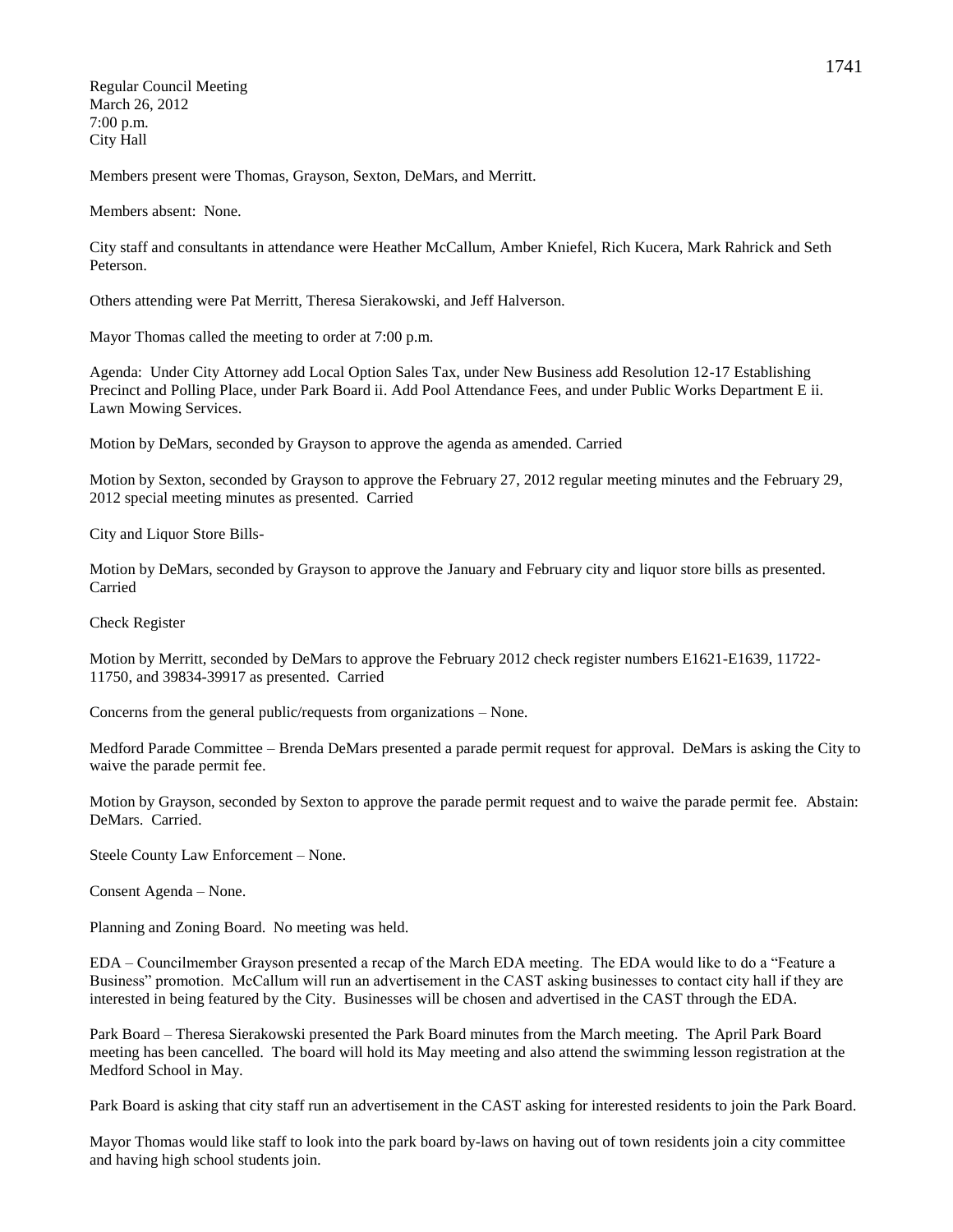Flower Pots/Whiskey Barrels – Park Board discussed that the city had already purchased new whiskey barrels for flowers at the park, city hall, etc.

Kucera informed the council that whiskey barrels have not been purchased. Council discussed the cost and the need for the flower pots.

Motion by DeMars, seconded by Sexton to authorize Kucera to purchase up to \$400 worth of flower pots for the City. Carried.

Draft Park Survey – Jeff Halverson, Medford School, addressed the City Council on the park survey that he created, both a hard copy and an on-line survey. Council thanked Mr. Halverson for the work he put into creating the survey on behalf of the City.

Administrator McCallum presented proposed amendments to the survey based on staff input. The draft survey has not been presented to the Park Board. The Council went through the survey question by question.

Motion by Grayson, seconded by DeMars to approve the amendments as discussed by the council, park board chairperson, and staff and to authorize McCallum to incorporate the changes and send the survey to publication in the CAST and online. Carried.

The survey will be printed in the May CAST and have a deadline to participate of May 15, 2012, about two weeks after publication. This will give Mr. Halverson time to compile the results.

The May Council meeting needs to be rescheduled due to Memorial Day. The meeting will be posted for Wednesday, May 30, 2012 at 7:00 p.m. Mr. Halverson will present the results at the May meeting.

Pool Fees – Councilmember Merritt inquired about the pool and the loss of revenue each year and the possibility of raising the fees to compensate.

Motion by Grayson, seconded by DeMars to raise the pool membership fee by \$10 making the season pass \$85 for residents and \$95 for non-residents. Nay: Merritt, Sexton Aye: DeMars, Grayson, Thomas. Carried.

Councilmember Sexton asked about the rest of the pool fees, such as; the daily rate, weekly pass, single pass, swimming lesson fees, etc. Park Board has not discussed the pool fees at a meeting. A suggestion was made to have staff research the fees at Owatonna and Faribault before changing the fees at the Medford Pool.

Motion by Grayson, seconded by DeMars to rescind the motion approving a \$10 increase in pool membership family season passes. Carried.

City Engineer – Seth Peterson spoke with Anita Benson, County Engineer, on the Central Ave street project. Ms. Benson will know more information later this spring.

City Attorney – Mark Rahrick addressed the council on the city's involvement with the advertisement of the Local Option Sales Tax that will be on the ballot this November. A public entity may not spend public funds advertising or promoting a "yes" or "no" vote on a local option sales tax question.

City Clerk – Amber Kniefel presented Resolution 2012-16 certifying unpaid water bills to Steele County.

Motion by DeMars, seconded by Grayson to approve Resolution 2012-16 certifying unpaid water bills to Steele County as presented. Carried.

City Administrator – Mayor Thomas met with City Administrator, McCallum, on a few focal points that he would like McCallum to work on. The Mayor would like council feedback/additions to the list of focal points.

- Filling the Park Board and Zoning Board empty seats.
- Five year Capital Improvement Plan
- Municipal Complex Plan
- Re-side the Fire Hall using city staff and volunteers.

The Fire Hall siding is not a budgeted item for 2012. Cost of materials was discussed. McCallum and Kucera will research the Fire Hall.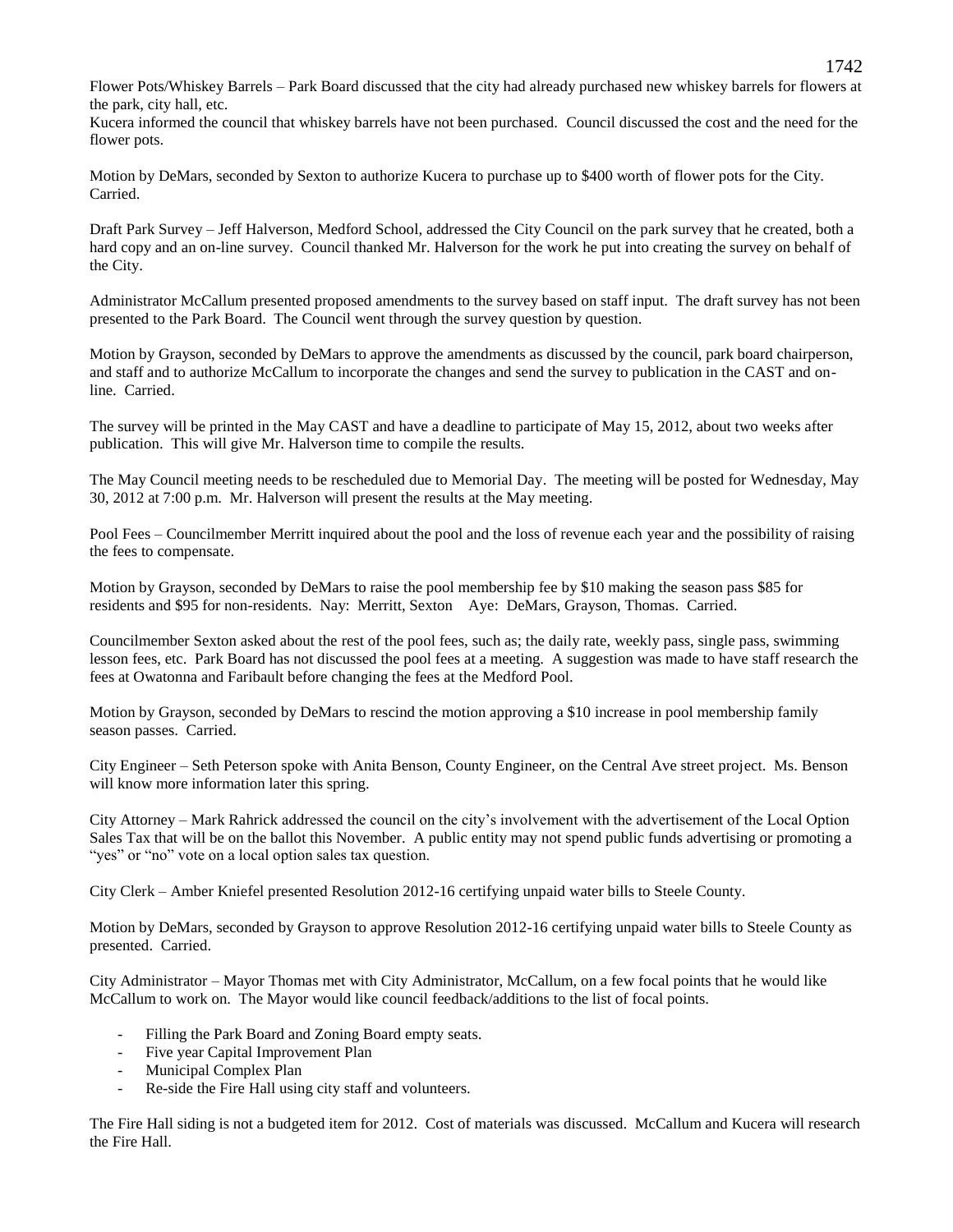City Administrator Memo – McCallum presented a memo summarizing various items that have been worked on in the last month. McCallum presented a Citizen Compliant Form to be used when residents have any kind of issue that they would like addressed.

Public Works Department – Kucera presented the council with information on the mandate for the City to install a pool lift chair before opening the Medford Pool this year. The legislature continues to change the installment deadline and the regulations involved. Kucera recommends to wait and see what the legislature decides before purchasing the lift chair.

Councilmember Merritt asked Kucera about the camering of the effluent line at the Wastewater Treatment Plant. Kucera explained that camering the line would be beneficial to determine exactly where the leak(s) are instead of just fixing the entire length of the line.

Councilmember Merritt inquired on the possibility of the City sending out RFP's on the mowing for the entire City. Kucera explained that the City has looked into this before and it was not cost effective. Council would like to see research done on the current costs of mowing by city staff versus what it would cost to outsource the mowing.

Old Business. None.

New Business.

Resolution 2012-17 Reestablishing Precinct and Polling Place.

Due to the State redistricting, the City needs to approve this resolution and submit it to the County Auditor.

Motion by Sexton, seconded by Grayson to approve resolution 2012-17 reestablishing the City of Medford precinct and polling place. Carried.

Additional city council concerns – None.

Next regular council meeting will be Monday, April 23, 2012 at 7:00 p.m.

Special meeting will be held on Wednesday, April 25, 2012 at 7:00 p.m. for Board of Appeal and Equalization.

Motion by DeMars, seconded by Merritt to adjourn at 9:35 p.m. Carried

Minutes approved at the meeting.

Submitted by City Clerk.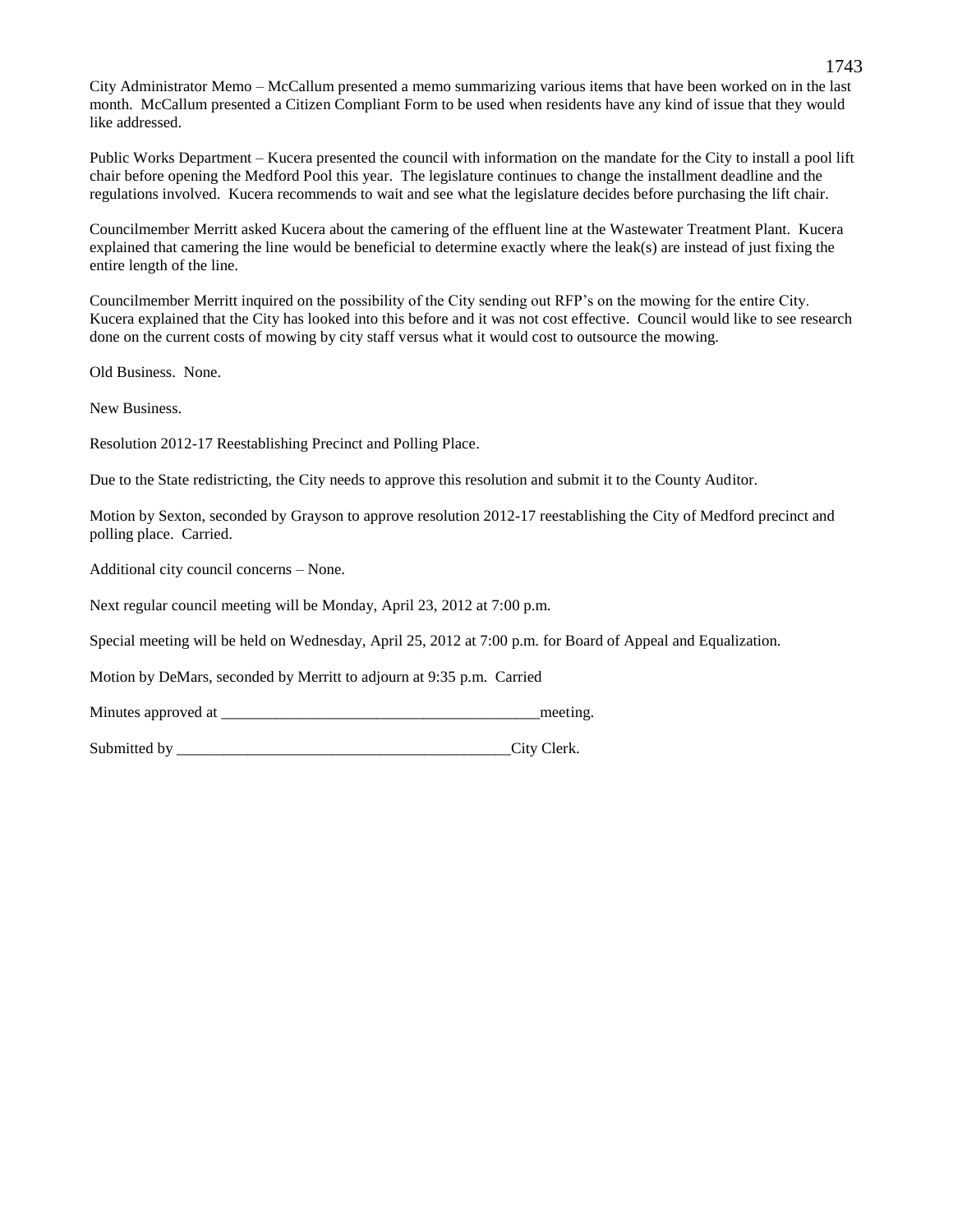Regular Council Meeting April 23, 2012 7:00 p.m. City Hall

Members present were Thomas, Grayson, Sexton, DeMars, and Merritt.

Members absent: None.

City staff and consultants in attendance were Heather McCallum, Amber Kniefel, Rich Kucera, and Mark Rahrick.

Others attending were Pat Merritt, Deb Tenold, Tom Olinger, Edna Ringhofer, Kris Stinocher, and Michael Collins.

Mayor Thomas called the meeting to order at 7:00 p.m.

Motion by Grayson, seconded by DeMars to approve the agenda as presented. Carried.

Minutes. Councilmember DeMars requested to correct the minutes to reflect abstaining from the vote that approved the parade permit.

Motion by Sexton, seconded by Grayson to approve the March 26, 2012 regular meeting minutes as amended. Carried.

City and Liquor Store Bills-

Motion by Grayson, seconded by Merritt to approve the March and April city and liquor store bills as presented. Carried.

Check Register -

Motion by DeMars, seconded by Grayson to approve the March 2012 check register numbers E1640-EE1656, 11751- 11780, and 39918-40017 as presented. Carried

Concerns from the general public/requests from organizations – None.

Steele County Law Enforcement – The report for last month's patrolling was in the council packet.

Girl Scouts Request – Deb Tenold presented a request on behalf of the Girl Scouts to hold a day-camp at the old school playground area which is now owned by the City. The day camp would be held on June 19-21 from 8:00 a.m. to 5:00 p.m. Council also offered the Girl Scouts the use of the warming house to store supplies if needed.

Motion by Grayson, seconded by DeMars to approve the request from Deb Tenold, Girl Scout representative, to hold a daycamp at the old school playground property. Carried.

Deb Tenold also presented information on an event called the Centennial Day of Service. October 13, 2012, the Girl Scouts would like to clean storm drains throughout Medford. They would also hang informational flyers on everyone's door explaining the purpose of keeping storm drains clean and that it is the responsibility of the property owners.

City Council thought this was a wonderful idea. Council consensus is to allow the girl scouts to move forward with the project.

Edna Ringhofer, Healthy Seniors – presented a raffle request to be used in conjunction with the Dancing with Our Steele County Stars event. The event will be held at the Medford School.

Motion by DeMars, seconded by Grayson to approve the raffle request without the waiting period. Carried.

Sales Tax – Public Information Request – City Attorney, Mark Rahrick, explained that if the information is readily available and is requested by a citizen, we need to follow the data practices policy and give the information to the citizen. If staff would have to go out of the ordinary searching for the information, that could be construed as expending public funds to support the sales tax.

City council members and city staff cannot give out the exact amount that a sales tax will affect the utility bills because there are many variables when figuring the revenues at this time. All questions will be directed to the City Administrator.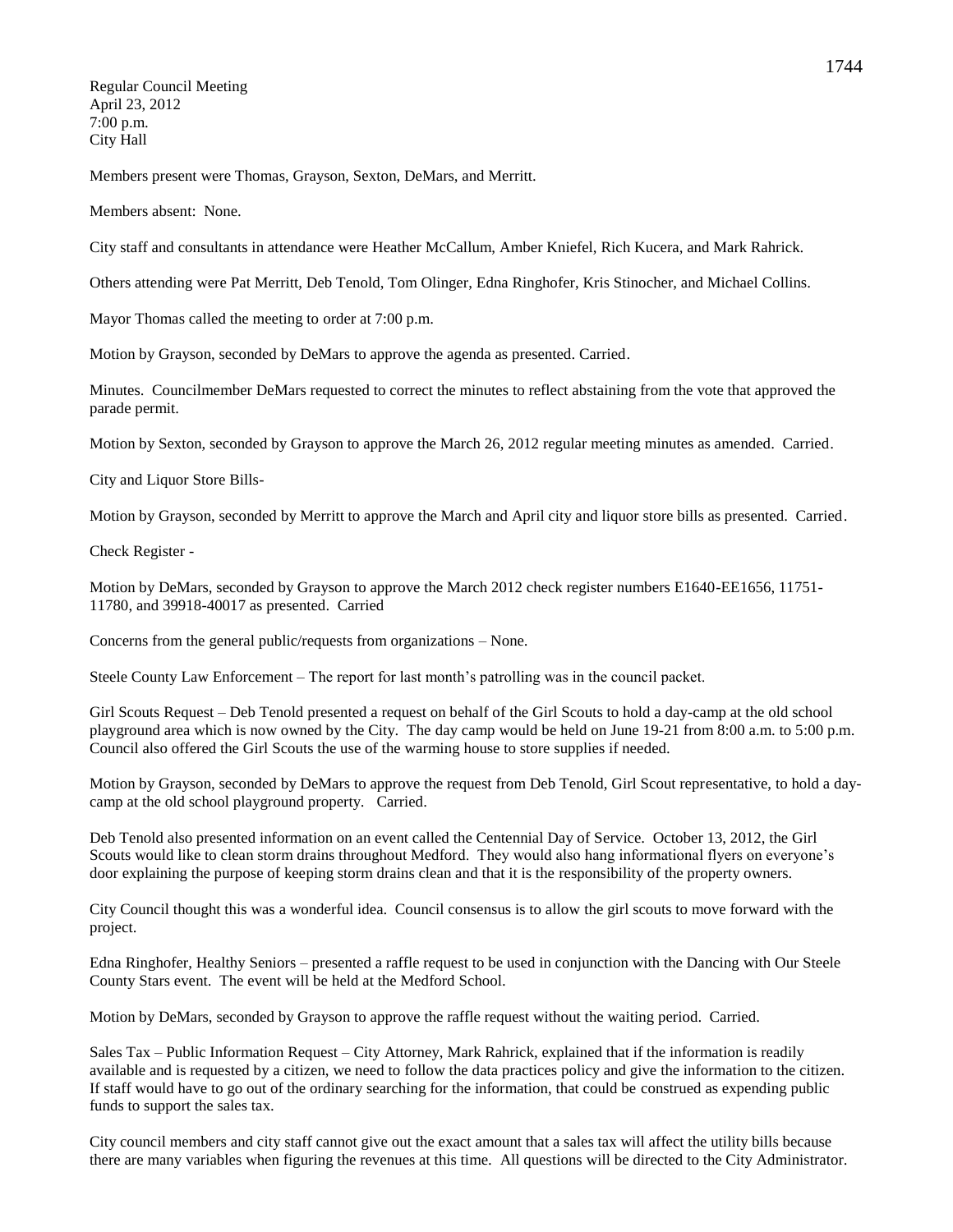City Audit 2011- Tom Olinger with Abdo, Eick, and Meyer presented the 2011 audit to the City Council. The management letter summarizes the audit. The general fund deficit was decreased to  $(\$22,237.00)$  down \$26,000.00 from 2010. Overall, general fund expenditures decreased by approximately \$26,000.00. Council was happy to see the decrease in the general fund deficit.

Mayor Thomas would like Olinger and city staff to meet to finalize the Five Year Financial Plan. Once the final plan is drafted, the entire council will have a planning session around July or August.

Consent Agenda – Agenda items are approved by one motion unless a Council member requests separate action.

Consent agenda items include:

Resolution 2012-18 Accepting Donation from Marc Bowmen for the Park Endowment Fund Resolution 2012-20 Accepting Donation from Pat & Kay Merritt for the Park Endowment Fund in Memory of Wayne Moore

Resolution 2012-21 Accepting Donation from the Medford Fire Relief Association to the Medford Municipal Liquor Store for a Popcorn Machine

Motion by Sexton, seconded by Merritt to approve the consent agenda as presented. Carried.

Thank you to all who donated.

Planning and Zoning Board. Pat Merritt presented the Zoning Board minutes from the April meeting. The board made a motion recommending to City Council to allow city staff to research the possibility of a dangerous/dilapidated building ordinance. The ordinance would need to involve the building inspector.

Council consensus is to allow city staff to research a dangerous/dilapidated building ordinance.

Appointment of Robert Barbeau to the open seat on the zoning board.

Motion by Thomas, seconded by DeMars to appoint Robert Barbeau to the zoning board. Carried.

EDA – no meeting was held.

Park Board – no meeting was held.

City Engineer – Seth Peterson drafted a memo for the council packets.

City Attorney – Mark Rahrick addressed the Council on the joint resolution for the annexation of Frank Woodfill Wildlife Refuge. The resolution was signed by the township and has been sent to the State.

Rahrick is working with Roger Borwege's attorney concerning North Park.

City Clerk – Amber Kniefel presented Resolution 2012-19 certifying unpaid water bills to Steele County.

Motion by Grayson, seconded by Sexton to approve Resolution 2012-19 certifying unpaid water bills to Steele County as presented. Carried.

City Administrator Memo – McCallum presented a memo summarizing various items that have been worked on in the last month.

Medford Baseball Field Twins Grant – The grant is requiring the City to continue maintaining the field after renovation. The City will also need to display a plaque at the site that will be given to the City once the project is completed.

Motion by Sexton, seconded by Grayson to approve the grant request and allow McCallum to move forward with submitting the grant request. Carried.

McCallum presented a financial report that shows the status of expenditures and revenues for the first quarter. Kniefel presented a savings summary report that will be in the packet on a quarterly basis.

Councilmember Sexton would like McCallum to research putting some of the general fund savings money into CD's.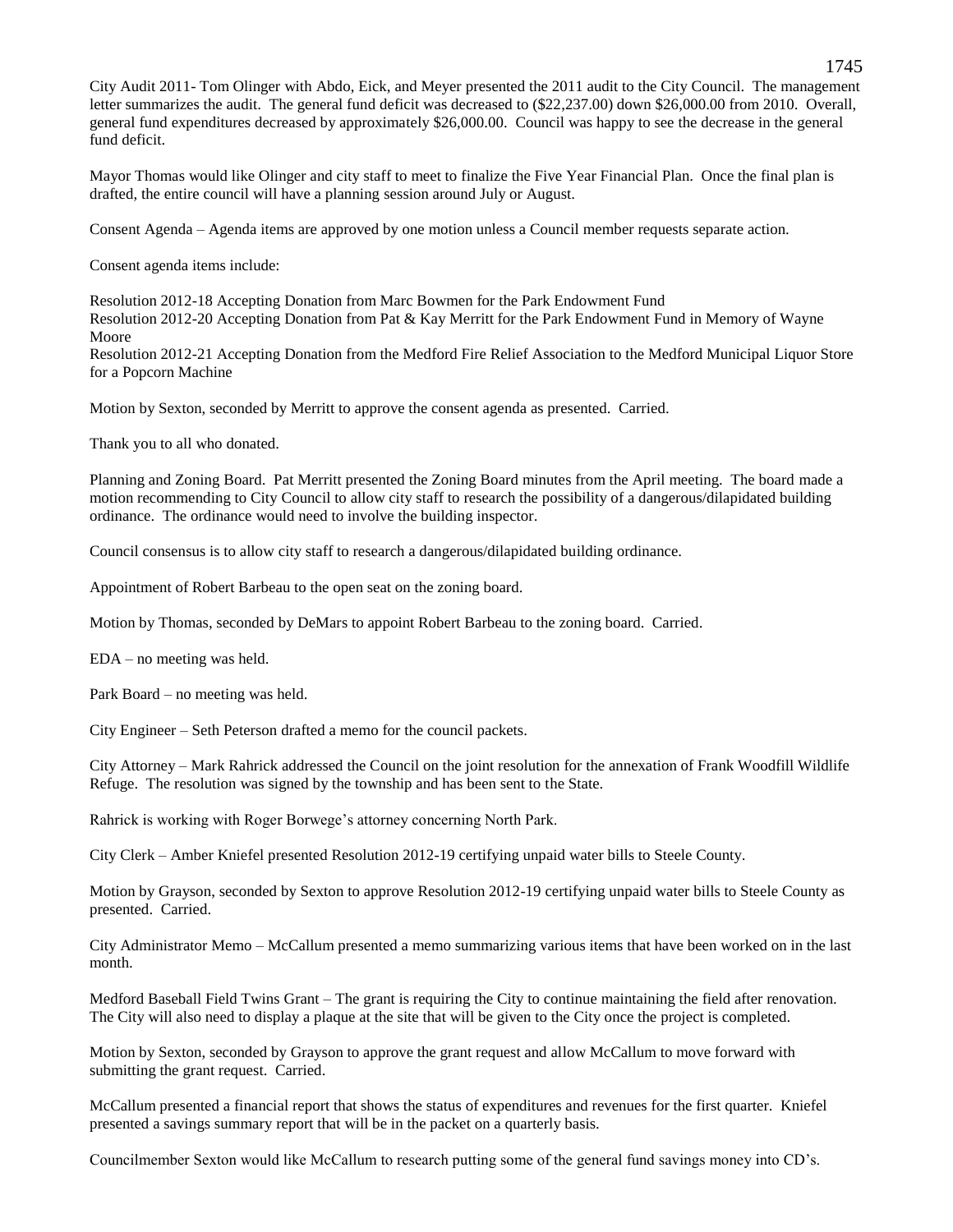Public Works Department – Kucera presented a memo to the council highlighting various projects that have been worked on in the last month.

Kucera is recommending to the council to approve the sign retro reflectivity policy that has been presented.

Motion by Grayson, seconded by Sexton to approve the sign retro reflectivity policy as presented. Carried.

Kucera presented a draft with ideas concerning Chapter 8 of the City Code. Chapter 8 regulates the maintenance of streets and sidewalks. Kucera would like the council to review the chapter and suggests that the council have a workshop to openly talk about street and sidewalk regulations.

City Lawn Mowing – Councilmember Merritt and councilmember Grayson asked about the current costs for the city. The packet included estimates from Scott Wolfe and Groundmaster's.

Council directed Kucera to work with McCallum to research the actual cost for the city to continue all lawn mowing and maintenance of the city's open space and parks. This is to be presented around budget time.

Old Business.

Pool Rates – Councilmember Merritt asked about the pool rates at the last council meeting. Councilmember Grayson presented the pool rates from the Owatonna, Faribault, and Waseca water parks. McCallum informed the council that there was not time this pool season to make any adjustments to the pool rates. Swimming lesson and pool hour information needed to be submitted to the school for the community ed bulletin prior to the council meeting.

Council would like the Park Board to review the pool rates and make recommendations around budget time.

New Business.

Additional city council concerns – Councilmember DeMars asked about the status of Design Homes. The City has not received a final plat from the surveyor. Rahrick added that they are working on the title opinion on the property.

Next regular council meeting will be Wednesday, May 30, 2012 at 7:00 p.m.

Motion by DeMars, seconded by Grayson to adjourn at 8:37 p.m. Carried

| Minutes approved at |  | meeting |
|---------------------|--|---------|
|---------------------|--|---------|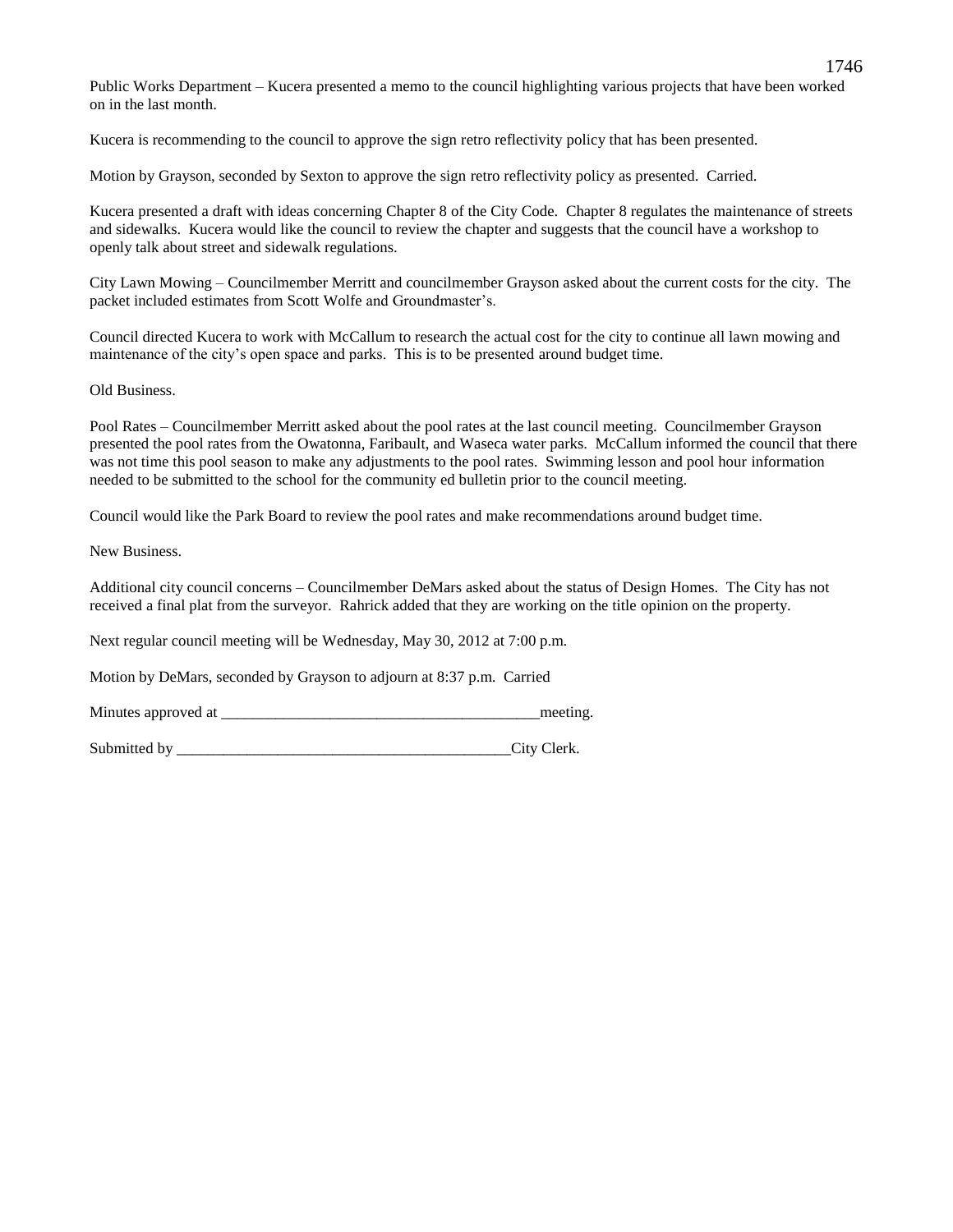Special Council Meeting Board of Appeal and Equalization April 25, 2012 7:00 p.m. City Hall

Mayor Thomas called the meeting to order at 7:00 p.m. Members present were Thomas, DeMars, Merritt, Sexton and Grayson.

Others attending were Heather McCallum, Amber Kniefel, Greg Nelson, and Bill Effertz, Michael Collins, Dan and Mona Kaiser, and Jim Slifka.

The purpose of this meeting is to allow property owners the opportunity to review the market values for tax purposes as set by the Steele County Assessor's office.

Bill Effertz gave an overview which compared Medford's tax base and taxable market values to other communities in Steele County.

Michael Collins, parcel #16-101-0213, is in attendance with concerns with his property valuation. Mr. Collins is the owner of First State Bank of Red Wing. Mr. Collins is concerned with the increase in market value by approximately 14% from 2010. The valuation went from \$167,000.00 to \$190,000.00. Mr. Collins stated that there have not been many improvements made to the building since he purchased it. There are some major repairs coming in the future.

Mr. Effertz, Steele County Assessor, explained the reasoning behind the valuation. Effertz explained the overall increase, number of commercial sales, and condition of the building all factored into the decision. Mr. Effertz is recommending to the council to leave the valuation at \$190,000.00.

Motion by Grayson, seconded by DeMars to defer this parcel back to the county board for final determination. Carried.

Dan and Mona Kaiser, parcel #16-101-4100, are questioning the valuation of their office building on Main Street. Mr. Kaiser explained that the market value of the building has been increasing every year, but this year the increase was approximately 25%. The valuation went from \$196,000.00 in 2010 to \$245,000.00 in 2011. Mr. Kaiser is asking for the valuation to be lowered.

Mr. Effertz explained the various factors that went into determining the market value for this property. The assessor was open to visiting the building and gathering additional information to possibly reduce the value based on that information.

Mr. Kaiser is asking for a reduction made by the council instead of deferring to the County Board for determination.

City Administrator, Heather McCallum, suggested a starting point of a 10% increase instead of a 25% increase. This would lower the market value down to \$215,600.00.

Motion by Grayson, seconded by Sexton to reduce the valuation by \$19,600.00 to a valuation of \$215,600.00. Carried.

Jim Slifka, parcel #16-104-0103, is asking the assessor and the council if the market value is reflective of the new floodplain designations from 2011. The assessor responded that the floodplain designations were not considered as the maps were approved after the dates for determining market value.

Motion by DeMars, seconded by Grayson for the assessor to reevaluate Mr. Slifka's property with consideration of the floodplain designations. Carried.

All other properties that were designated as being in the floodplain will be evaluated that way for next year's board of appeal.

Motion by DeMars, seconded by Grayson to adjourn the board of appeal and equalization at 8:40 p.m. Carried.

| Minutes approved at | meeting |
|---------------------|---------|
|                     |         |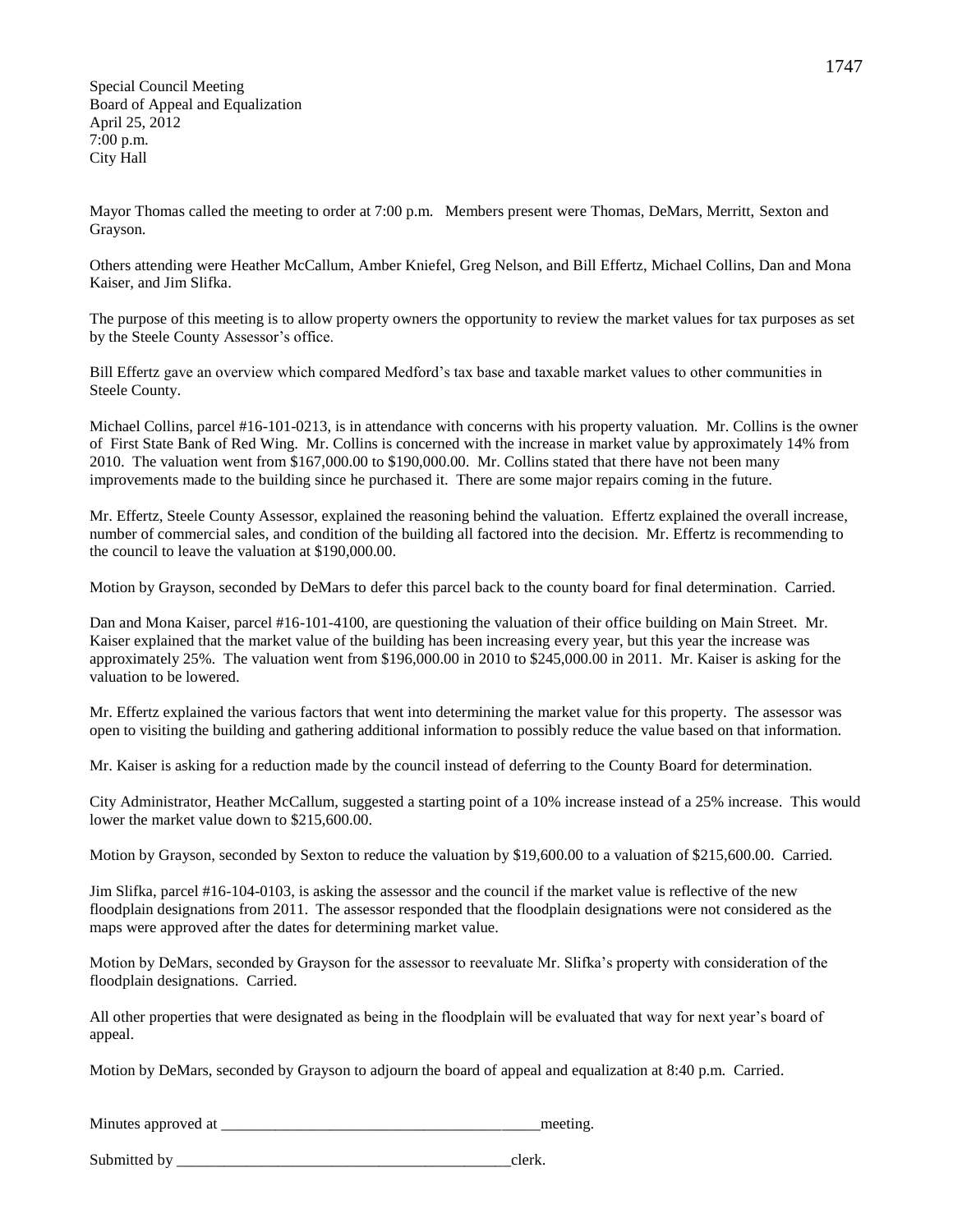Regular Council Meeting May 30, 2012 7:00 p.m. City Hall

Members present were Thomas, Grayson, Sexton, DeMars, and Merritt.

Members absent: None.

City staff and consultants in attendance were Heather McCallum, Amber Kniefel, Rich Kucera, Seth Peterson, and Mark Rahrick.

Others attending were Pat Merritt, Theresa Sierakowski, Jeanette Sanford, Rick Hager, and John Anhorn.

Mayor Thomas called the meeting to order at 7:00 p.m.

Changes to the agenda: Add food permit request under new business and add Jaguar update under city administrator.

Motion by DeMars, seconded by Sexton to approve the agenda as amended. Carried.

Motion by Sexton, seconded by Merritt to approve the April 23, 2012 regular meeting minutes and the April 25, 2012 special meeting minutes as presented. Carried.

City and Liquor Store Bills-

Motion by DeMars, seconded by Grayson to approve the April and May city and liquor store bills as presented. Carried.

Check Register -

Motion by Grayson, seconded by Merritt to approve the April 2012 check register numbers E1657-E1668, 11781-11810, and 40018-40102 as presented. Carried

Concerns from the general public/requests from organizations – None.

Steele County Law Enforcement – None.

Medford Furniture Outlet Sewer Reimbursement Request – Brandon Eberhard, the Controller for the Furniture Mart, submitted a written request for reimbursement for a portion of their 2011 sewer charges. Mr. Eberhard spoke with Kniefel and McCallum on numerous occasions concerning a grievance of the process the City of Medford uses to calculate sewer charges. McCallum explained that the calculations follow city code. Mr. Eberhard felt it was unfair to charge the Furniture Outlet the average usage for January, February, and March when there was evidence of a large water usage during those months in 2011. The average usage then dropped in 2012. Mr. Eberhard could not give a reason for the large water usage at the beginning of 2011. A question about whether the ordinance should remain as written was raised.

Council discussed the process in the code to average the first three winter months of the year to determine sewer averages for the rest of the year. City Engineer, Seth Peterson, explained that many cities use this format since the majority of properties use the least amount of water in the winter months. If a property owner can present reasonable evidence that a water leak has occurred during those months, the city does work with the owner to adjust the average sewer usage amount.

Motion by Grayson, seconded by DeMars to deny the request for reimbursement based on the proper application of the city code and to leave the ordinance as written; McCallum will contact Mr. Eberhard. Carried.

Consent Agenda – Agenda items are approved by one motion unless a Council member requests separate action.

Consent agenda items include:

Resolution 2012-22 Accepting Donation from Our Homes South, Inc. in the amount of \$100.00 for the Park Endowment Fund.

Motion by Sexton, seconded by Merritt to approve the consent agenda as presented. Carried.

Thank you to Our Homes South for the donation.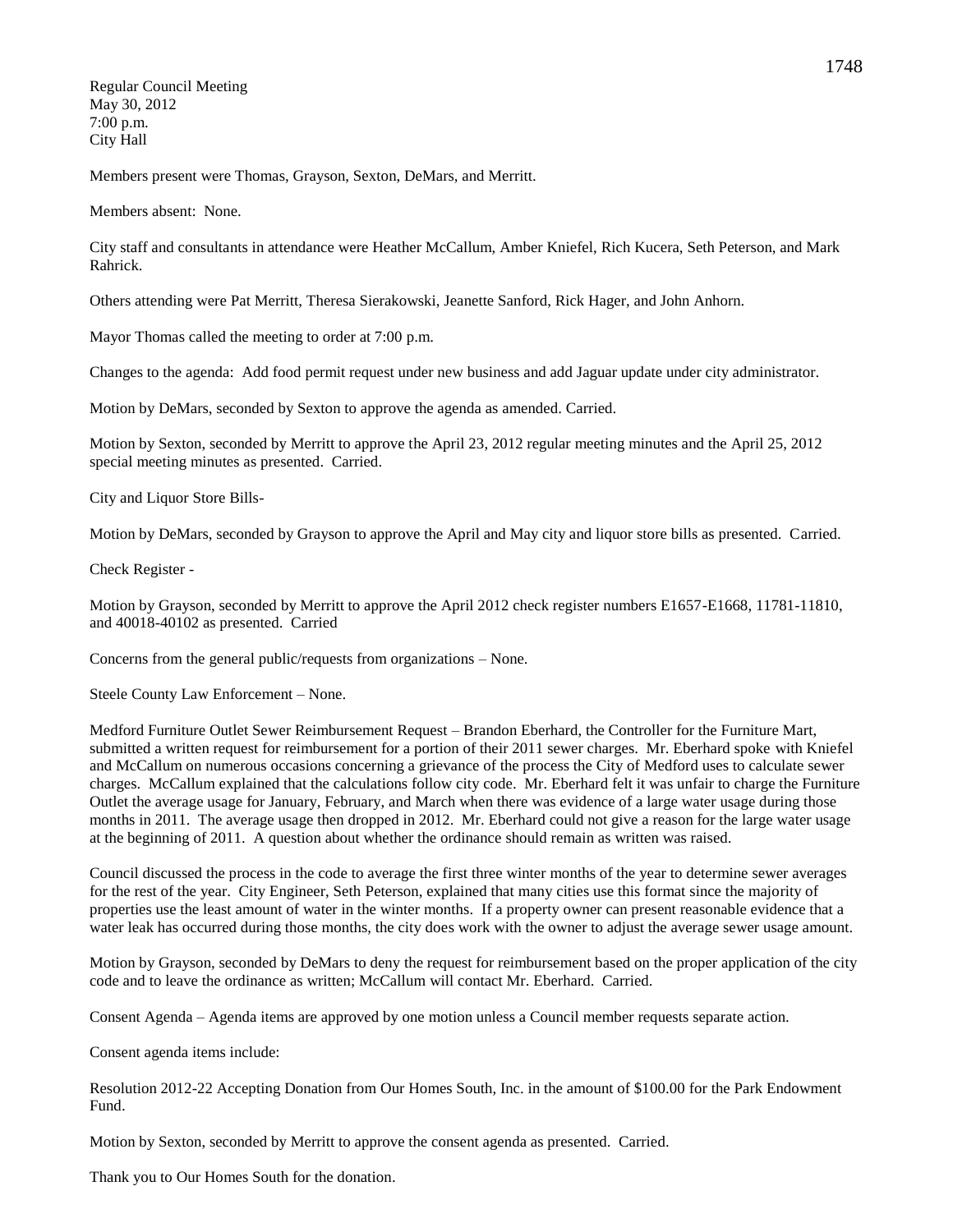Planning and Zoning Board. Pat Merritt presented the Zoning Board minutes from the May meeting. The Zoning Board heard a request from Craig Schlaak concerning the fence code. Mr. Schlaak would like the board to consider changing the two foot setback requirement to allow fences to be on the property line. The board made a recommendation to City Council not to change the fence ordinance.

Administrator McCallum explained the conversations city staff has had with Mr. Schlaak. According to the city code, Mr. Schlaak is eligible to receive at least two fines. One fine for not acquiring a fence permit and the other fine for placing a fence that is not in compliance with city code.

Council consensus is to leave the fence ordinance the way it is written. Council agrees that the code gives Administrator McCallum discretion regarding fines and abatement schedules. Rahrick stated that since Mr. Schlaak appealed to the Zoning Board, the council could make a motion to assure the intent is clear.

Motion by Sexton, seconded by DeMars to assess Mr. Schlaak fines for both offences; not acquiring a fence permit and the for building the fence not in compliance with city code. Carried.

EDA – Councilmember Grayson presented the EDA minutes from the May meeting. The EDA is advertising a "Spotlight on Medford Businesses" in the CAST. Any interested business can contact the City Hall and the EDA will sponsor an advertisement of their business in the CAST.

Park Board – Theresa Sierakowski presented the Park Board minutes from the May meeting. No action required.

Park Survey – Jeff Halverson presented the results of the park survey. The survey received 28 responses. Council discussed advertising the survey more to get more responses. Halverson is willing to reopen the survey link. Park Board will discuss at the next meeting possible ways to advertise more.

Fire Department – Rick Hager and John Anhorn presented a request for the purchase of the 800 MGHz radios. The fire department was awarded a FEMA grant in the amount of \$85,905.00 to assist with the purchase of the radios. The City needs to contribute 5% of the total project cost.

Motion by Sexton, seconded by Grayson to approve the fire department up to \$92,000 for the purchase of the 800 MGHz radios, this does not include the cost of installation or labor, just the cost of the radios. Carried.

ATV Skid Unit Purchase – Fire department would like to purchase a 50 gallon unit for a cost of \$6,125.00. The DNR awarded the fire department a matching grant of \$5,000.00 for the purchase of grass fire equipment.

Motion by Grayson, seconded by Sexton to approve the purchase of an ATV skid unit for \$6,125.00. Carried.

Motion by DeMars, seconded by Grayson to accept resolution 12-25 awarding the Medford Fire Department a DNR grant in the amount of \$5,000.00 to purchase grass fire equipment. Carried.

City Engineer – Seth Peterson presented a memo and a pay request from Wapasha Construction in the amount of \$26,748.01.

Motion by Grayson, seconded by DeMars to approve pay request #16 from Wapasha Construction in the amount of \$26,748.01. Carried.

Peterson, Kucera, and McCallum met with Anita Benson, the Steele County engineer, and the assistant Steele County engineer concerning the Central Avenue street work and bridge work for 2013. MNDOT is going to be working on the round a bout in 2013 as well. Peterson presented that this would be a great opportunity for city infrastructure improvements.

McCallum would like to have a council workshop in June to discuss the Central Avenue street improvements, the sidewalk ordinance, and the storm water ordinance. McCallum suggests to start the meeting at 6:00 p.m.

A special meeting workshop will be scheduled for Monday, June 18, 2012 at 6:00 p.m. in the Fire Hall.

Water Supply Plan – Peterson presented a letter drafted to the Department of Natural Resources. The DNR would like the city to promote water conservation in a more definitive way. The city will add additional water conservation information to the city web site and to the water bills.

City Clerk – Amber Kniefel presented Resolution 2012-23 designating the polling place for the 2012 primary and general elections and resolution 2012-24 designating election judges for the 2012 primary and general elections.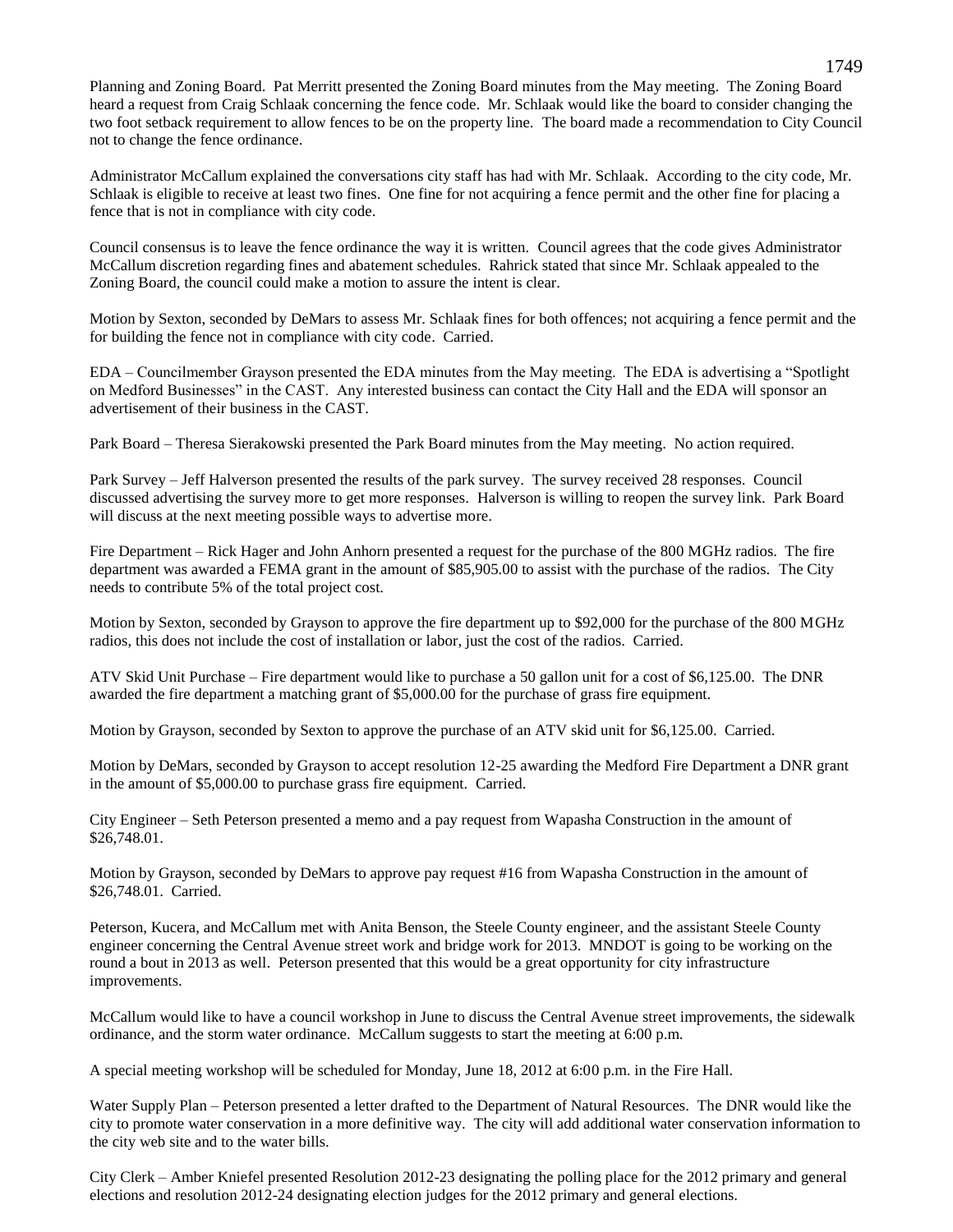Motion by Grayson, seconded by DeMars to approve resolution 2012-23 designating the polling place for the 2012 primary and general elections. Carried.

Motion by Grayson, seconded by Merritt to approve Resolution 2012-24 designating election judges for the 2012 primary and general elections with the addition of Kris Stinocher as a substitute. Carried.

City Administrator Memo – McCallum presented a memo summarizing various items that have been worked on in the last month.

Grayson asked McCallum to contact the League of MN Cities to make sure her vehicle is listed on the insurance policy. McCallum will now be using her own vehicle for errands and code enforcement.

Abatement of 307  $3<sup>rd</sup>$  St SE occurred on 5/18/12. The total amount will be certified to property taxes if not paid.

McCallum is working on liquor liability options.

McCallum spoke with Rick Hanson of Jaguar Communications, funding for the project in Medford is being secured. Once the board of directors for Jaguar meet and funding has been approved, the franchise agreement will be signed and the project will move forward.

Public Works Department – Kucera presented a memo to the council highlighting various projects that have been worked on in the last month.

The City would like to give Clayton Just a special thank you for his generosity with the city flowers.

City Leak Study – The leak study found five leaks that could possibly be causing the difference between metered counts of water versus pumped water. City may need to tighten up the ordinance to require residents to fix broken water lines.

Old Business.

North Park Use Agreement – Rahrick presented information regarding North Park and the ownership of the park. Rahrick informed the council that the County owns North Park and Mr. Borwege would like City support in an effort to ask the County to convey the land over to him. Mr. Borwege would then propose to give the City a portion for access to the wastewater treatment plant.

The North Park Use Agreement is an agreement between the city and the county for the city to use the land.

Motion by Grayson, seconded by DeMars to approve the North Park Use agreement. Carried.

New Business.

Food Permit Request – Tasty Fixins

Tasty Fixins would like to serve food at the Muni Street Dance on June 23, 2012.

Motion by Grayson, seconded by DeMars to approve Tasty Fixins food permit for June 23, 2012 at the Muni. Carried.

Additional city council concerns – Councilmember Sexton would like Central Park cleaned up and the bushes trimmed.

McCallum and Kucera have talked about this and it will be done this week.

Councilmember Grayson would like to add the parade to the agenda for the June 18, 2012 special council meeting workshop.

Next regular council meeting will be Monday June 25, 2012 at 7:00 p.m.

Motion by Grayson, seconded by DeMars to adjourn at 9:13 p.m. Carried

Minutes approved at  $\blacksquare$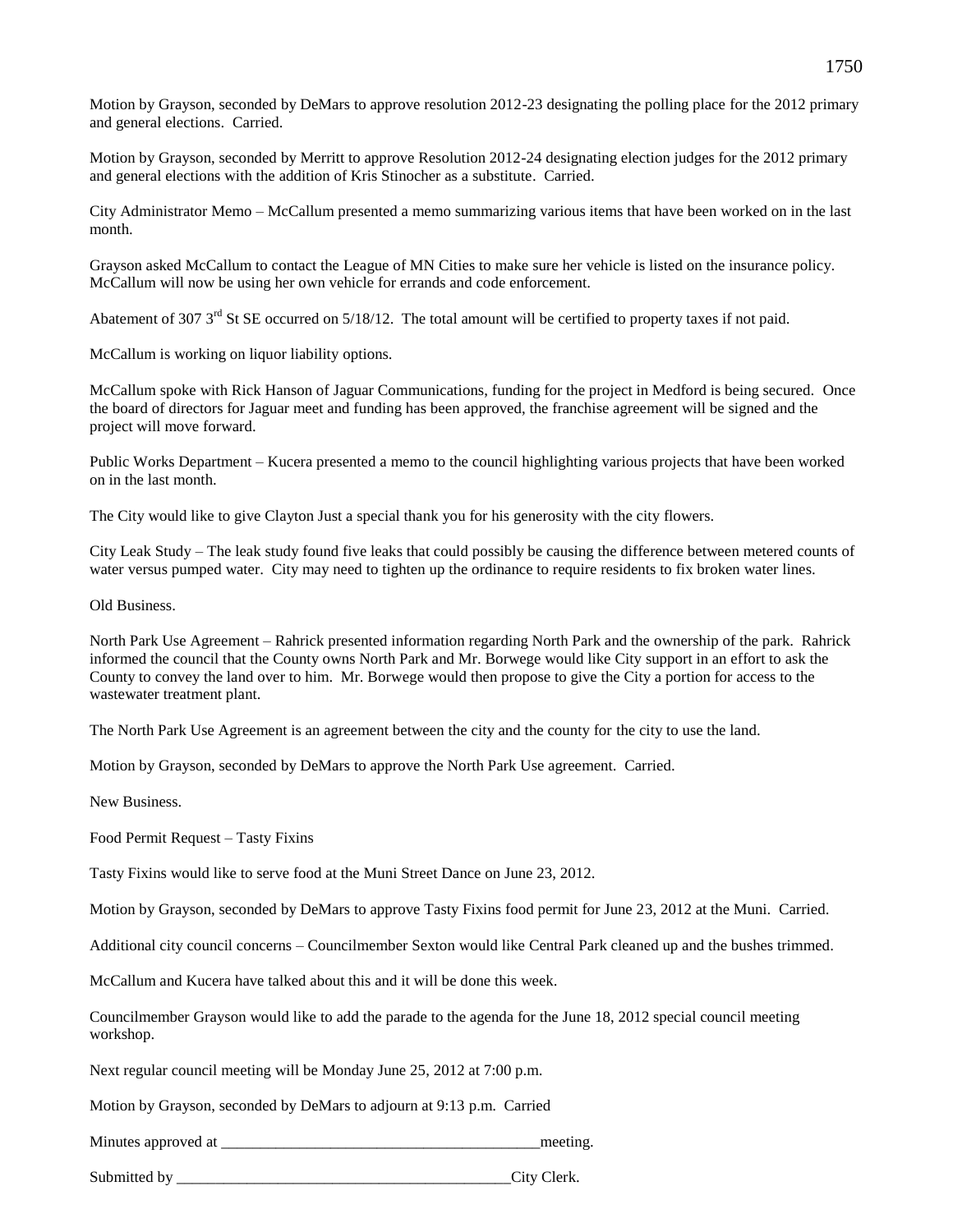Special City Council Meeting June 18, 2012 Medford Fire Hall 6:00 PM

Council members present were Thomas, Merritt, DeMars, Sexton, and Grayson

Council members absent: None.

City staff and consultants in attendance were Heather McCallum, Amber Kniefel, Rich Kucera, Seth Peterson, and Rich Revering.

Others attending: Kathy Barbieri.

Mayor Thomas called the meeting to order at 6:00 p.m.

Motion by Merritt, seconded by Sexton to approve the agenda as presented. Carried.

Food Permit Request from Kathy Barbieri, of Ubetchadogs. Ms. Barbieri would like to set up at Central Park and sell food for the Medford Parade.

Motion by Grayson, seconded by Sexton to approve the food permit request for Kathy Barbieri, Ubetchadogs, on June 23, 2012 at Central Park for the Medford Parade. Carried.

Transient Merchant Permit – Currently, our ordinance requires a 14 day waiting period for a transient merchant permit application. Administrator McCallum is asking the council to waive the 14 day waiting period and approve the transient merchant permit for Kathy Barbieri, Ubetchadogs.

Motion by Grayson, seconded by Sexton to waive the 14 day waiting period and approve the transient merchant license for Kathy Barbieri, Ubetchadogs. Carried.

Parade Discussion – Council will be in the parade and handing out beaded necklaces and park survey cards.

Central Avenue and Bridge Repairs – Seth Peterson and Rich Revering – MNDOT will be working on the round a bout in 2013. Steele County is coordinating with the 2013 round a bout repairs to work on Central Avenue and the Central Avenue Bridge. Mr. Revering explained that this would be a good time for the city to make much needed infrastructure improvements. The City Engineers put together a packet of information explaining the different improvement options and estimated costs.

Council discussed water, sewer, storm improvements, sidewalk installation, street lighting, bump outs, etc.

Mayor Thomas would like the city engineers and city staff to compile all the information given from tonight's meeting along with projected pictures of Central Avenue and present at another meeting.

Discussion on City Code Chapter 8 Street and Sidewalks Ordinance – Kucera presented proposed changes for Chapter 8.

Council agreed with all the changes. Kucera will present the draft with the amendments at the next council meeting for approval.

Motion by Sexton, seconded by Grayson to adjourn at 7:34 p.m. Carried

| Minutes approved at | meeting. |
|---------------------|----------|
|                     |          |

Submitted by City Clerk.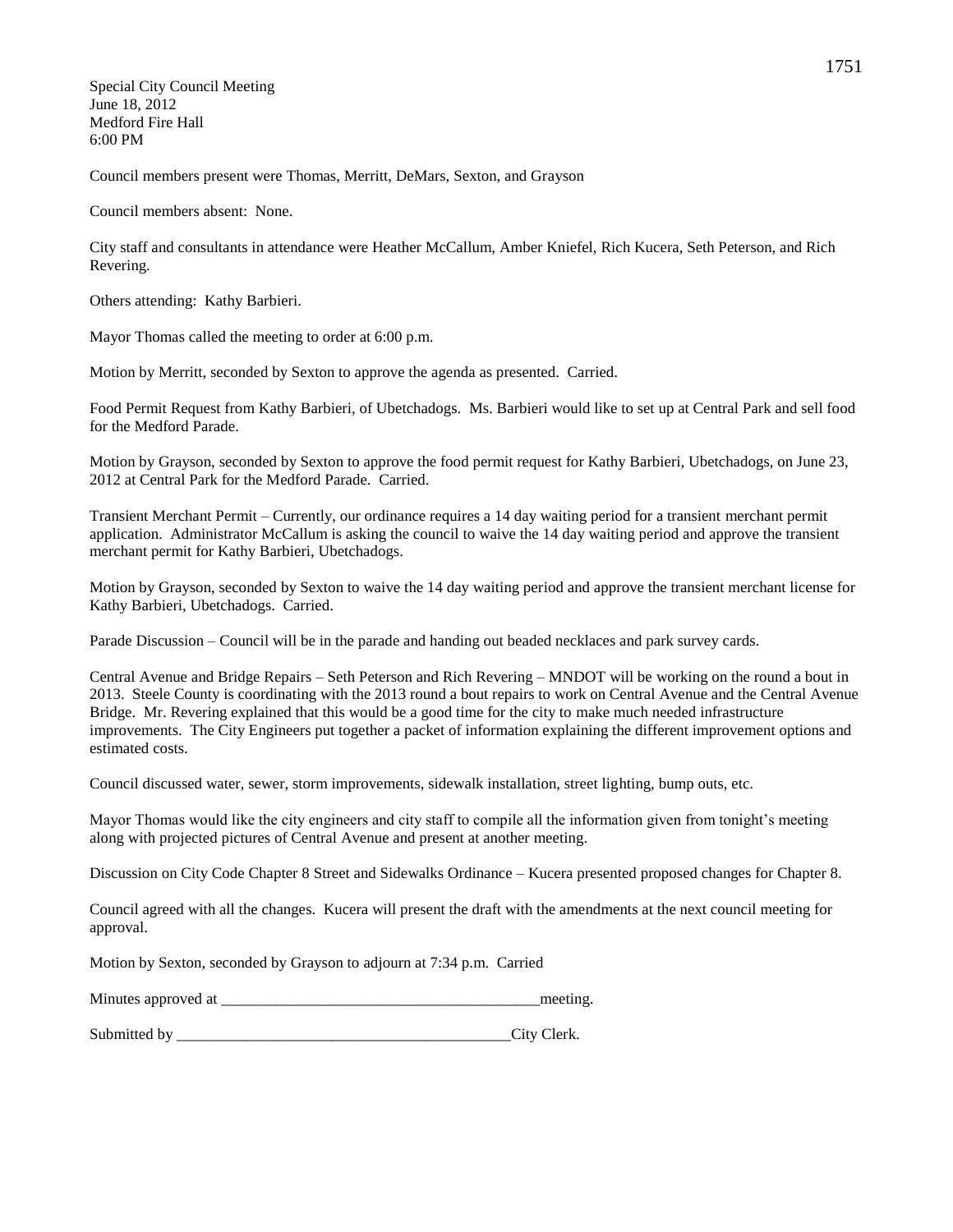Regular Council Meeting June 25, 2012 7:00 p.m. City Hall

Members present were Thomas, Grayson, Sexton, and DeMars.

Members absent: Merritt.

City staff and consultants in attendance were Heather McCallum, Amber Kniefel, Rich Kucera, Seth Peterson, and Mark Rahrick.

Others attending were Pat Merritt, Theresa Sierakowski, Sheriff Lon Thiele, Jeff Karow, and Kathy Barbieri.

Mayor Thomas called the meeting to order at 7:00 p.m.

Changes to the agenda: Add parade after Kathy Barbieri's food permit request.

Motion by DeMars, seconded by Grayson to approve the agenda as amended. Carried.

Minutes – change the meeting time from the June 18, 2012 special meeting to 6:00 p.m.

Motion by Sexton, seconded by Grayson to approve the May 30, 2012 regular meeting minutes and the June 18, 2012 special meeting minutes as amended. Carried.

City and Liquor Store Bills-

Motion by DeMars, seconded by Grayson to approve the May and June city and liquor store bills as presented. Carried.

Check Register -

Motion by Grayson, seconded by Sexton to approve the May 2012 check register numbers E1669-E1694,11811-11841, and 40103-40214 as presented. Carried.

Concerns from the general public/requests from organizations – None.

Steele County Law Enforcement – Sheriff Lon Thiele was in attendance. Councilmember Grayson asked if law enforcement could add patrol to the  $4<sup>th</sup>$  St SE area due to fireworks.

Kathy Barbieri Food Permit Request – Ms. Barbieri would like to set up a food stand at the park/pool or Central Park for a few weeks of the summer. Ms. Barbieri is willing to pay for the electricity used at the stand.

Sheriff Thiele cautioned the Council about the kids' safety if the stand was set up at Central Park. The children would potentially be crossing highway 45 without a cross walk in that area.

Jeff Karow is offering use of his land at Medford Auto Sales for Ms. Barbieri to set up her food stand as an alternative.

Council agreed with the plan to allow Ms. Barbieri to set up at Medford Auto Sales. Ms. Barbieri has already been approved for the Transient Merchant License. The approval of a food permit is not needed since the stand will be operated on private property.

Parade – Councilmember DeMars gave an update on how the Medford Parade went. Civic Club main concern is keeping the cost of the parade down so that they can continue donating to the Medford Scholarship Fund. The Car Show brought in 20 vehicles.

Consent Agenda – Agenda items are approved by one motion unless a Council member requests separate action.

Consent agenda items include:

Resolution 2012-26 Accepting Donation from Pat & Kay Merritt in the amount of \$10.00 for the Park Endowment Fund in memory of Betty Ziebarth.

Motion by Sexton, seconded by DeMars to approve the consent agenda as presented. Carried.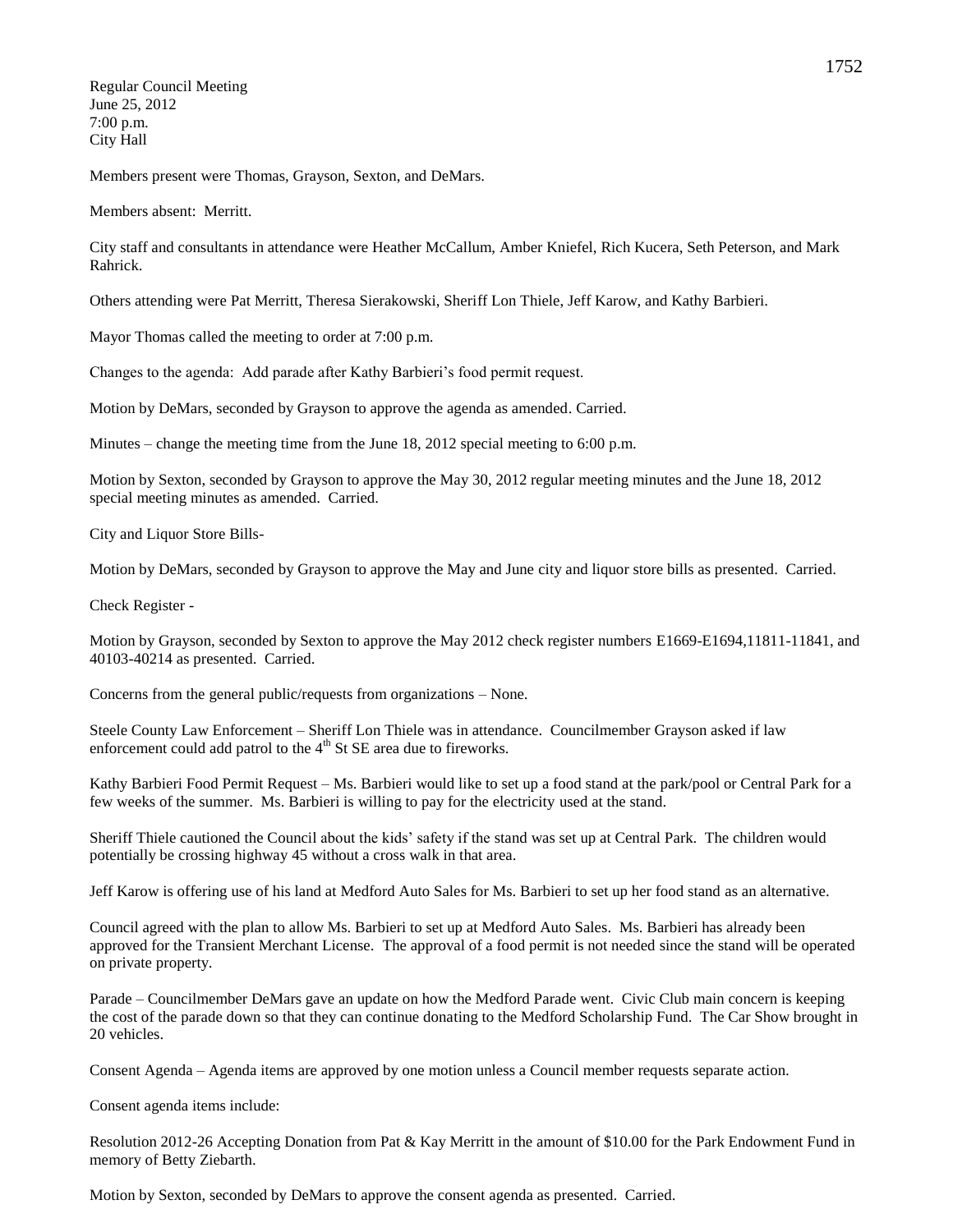Planning and Zoning Board. Pat Merritt presented the Zoning Board minutes from the June meeting. The Zoning Board made a recommendation to the City Council to increase the public hearing fee to \$250.00.

Mark Rahrick explained that a fee amount needs to be reflective of actual cost. Administrator McCallum felt that \$250.00 was a fair amount when considering staff wages, board wages, postage, publication fees, etc.

Mayor Thomas would like to see the fee remain \$125.00, but if a request comes in to expedite the public hearing to a night other than a regular Zoning Board night then the fee would double to \$250.00.

Motion by DeMars, seconded by Sexton to leave the public hearing fee at \$125.00 unless the public hearing is held on a different night other than the regular Zoning Board meeting, then the fee would go to \$250.00.

Rahrick stated that this proposed fee increase needs to go to the Zoning Board for a public hearing.

Motion withdrawn by DeMars, seconded by Sexton. Council will take final action after the public hearing.

EDA – None.

Park Board – Theresa Sierakowski presented the Park Board minutes from the June meeting.

Donation Resolution – Jeanette Sanford donated \$210.00 for park equipment.

Motion by Grayson, seconded by DeMars to approve resolution 12-30 accepting a \$210.00 donation from Jeanette, Mike, and Josephine Sanford to purchase park equipment. Carried.

Skateboarding on the Tennis Courts – Park Board made a recommendation to the City Council to allow skateboarding on half the tennis courts. No ramps or other accessories would be allowed. The Board would like to see how it goes for a trial period.

Kniefel explained that the kids have been moving the picnic tables out of the pavilions and skateboarding on the concrete. The idea came up to find a safe place the kids could go. Kucera can use the net from the softball field to separate the tennis courts north and south. A sign with the rules would also be installed.

Motion by Grayson, seconded by DeMars to allow skateboarding for a trial period on the west tennis court separated by a net going north and south and to install a sign with the rules. Carried.

National Night Out Event – Park Board discussed having an event in the park to promote city pride and neighbor togetherness. Without assistance from the MARC board, the Park Board decided to not move forward with the park event.

Mayor Thomas reminded Sierakowski that the Park Board needs to run recommendations through the Council before moving forward with plans.

The Park Board walk through will be held at the regular Park Board meeting in August. Kucera will be in attendance for the walk through.

Fire Department – None.

City Engineer – Seth Peterson presented a memo and change order #2 in the amount of \$16,275.19.

Motion by Grayson, seconded by Sexton to approve change order #2 in the amount of \$16,275.19. Carried.

A meeting has been set-up with Steele County to go over Central Avenue ideas.

City Clerk – Amber Kniefel presented Resolution 2012-27 certifying unpaid bills to Steele County.

Motion by DeMars, seconded by Grayson to approve resolution 2012-27 certifying unpaid bills to Steele County. Carried.

City Administrator Memo – McCallum presented a memo summarizing various items that have been worked on in the last month.

Ordinance 2012-1 Amending City Code Section 7.01 Pertaining to Peddlers, Solicitors, and Transient Merchants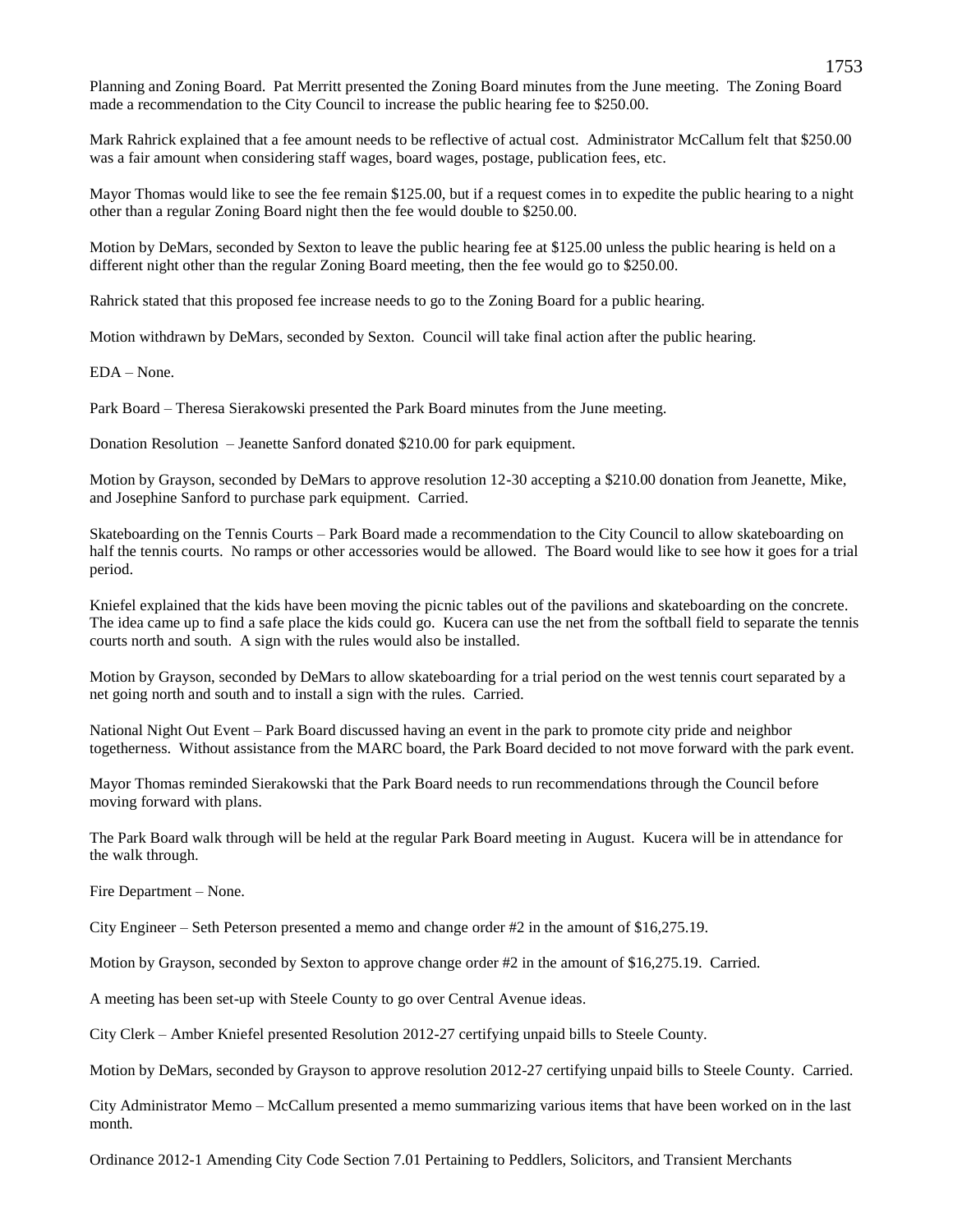McCallum presented amendments to Section 7.01 that change the waiting period for a transient merchant license to three days and remove the maximum number of days a license is allowed.

Motion by DeMars, seconded by Sexton to approve Ordinance 2012-1 amending City Code Section 7.01 pertaining to peddlers, solicitors, and transient merchants. Carried.

Motion by Sexton, seconded by DeMars to approve resolution 2012-28 approving the ordinance change to be published by title and summary. Carried.

Donation Policy – Administrator McCallum presented a donation policy to regulate the procedure when donations are given to the city.

Motion by Grayson, seconded by Sexton to adopt the donation policy as presented. Carried.

Public Works Department – Kucera presented a memo to the council highlighting various projects that have been worked on in the last month.

City Code Chapter 8 Amendments – The council discussed the proposed amendments at the special meeting that was held on June 18, 2012.

Motion by DeMars, seconded by Grayson to approve Ordinance 2012-2 amending City Code Chapter 8 as amended. Carried.

Motion by DeMars, seconded by Grayson to approve Resolution 2012-29 approving to publish the Chapter 8 amendments by title and summary. Carried.

Sidewalk and Trail Inspection and Maintenance Policy

Motion by Sexton, seconded by Grayson to approve the Sidewalk and Trail Inspection and Maintenance Policy as presented. Carried.

Sidewalk and Trail Inspection Criteria Policy

Motion by Grayson, seconded by DeMars to approve the Sidewalk and Trail Inspection Criteria Policy as presented. Carried.

Old Business.

Councilmember Grayson asked Administrator McCallum how the liquor liability quotes were coming. McCallum answered that the information would be presented at the next council meeting.

Councilmember Grayson asked if Administrator McCallum added her vehicle to the city's liability policy. McCallum answered that her vehicle was added.

New Business.

Board of Appeal and Equalization Training – The dates for the training are approaching and we need to have two council members trained.

Additional city council concerns – Councilmember Sexton asked about the pool inspection report. Kucera explained that everything has been taken care of.

Councilmember DeMars would like to give a huge thank you to all the city staff who helped with the parade and street dance.

Next regular council meeting will be Monday, July 23, 2012 at 7:00 p.m.

Motion by Grayson, seconded by DeMars to adjourn at 8:45 p.m. Carried

Minutes approved at  $\blacksquare$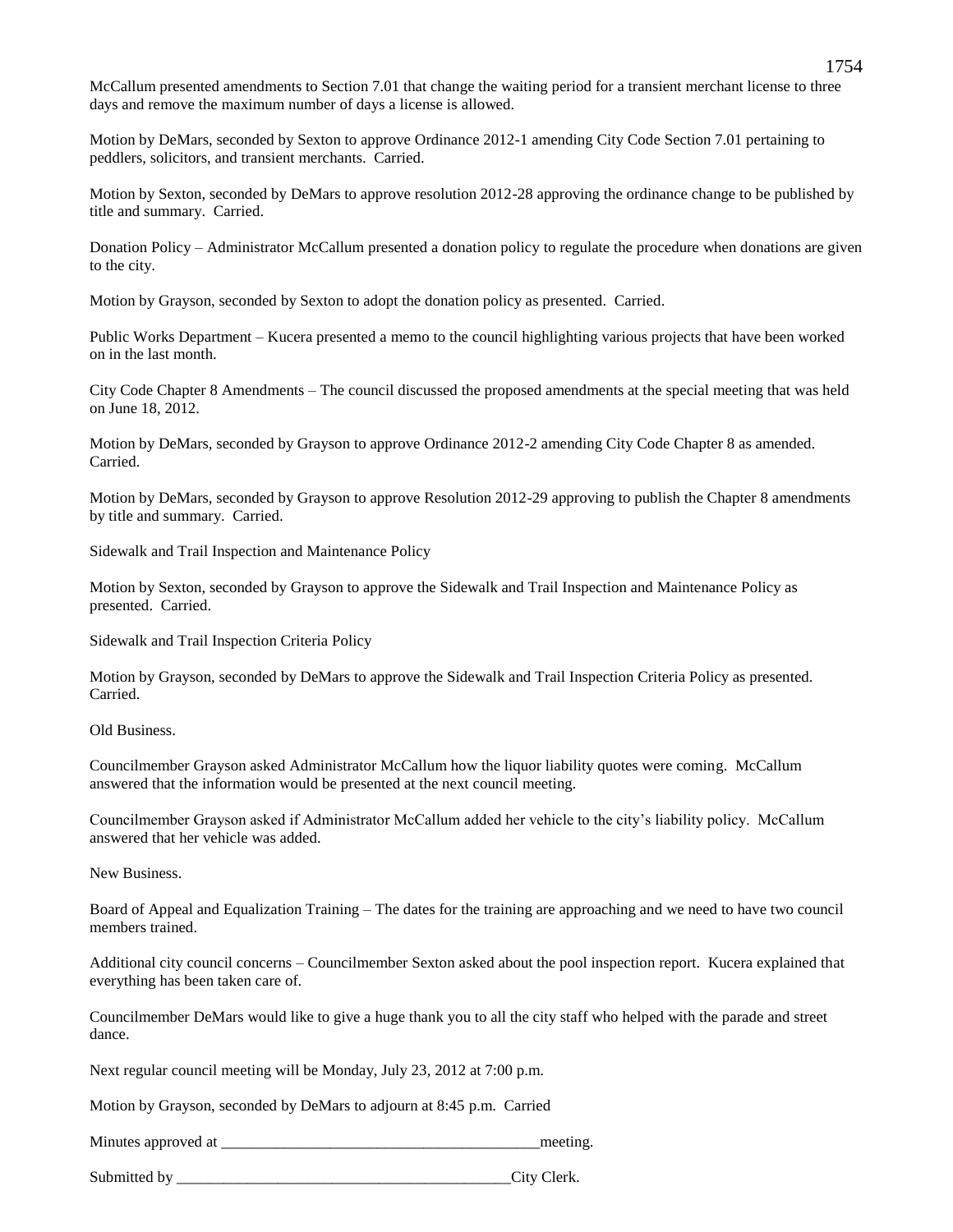Regular Council Meeting July 23, 2012 7:00 p.m. City Hall

Members present were Thomas, Grayson, Sexton, Merritt, and DeMars.

Members absent: None.

City staff and consultants in attendance were Heather McCallum, Amber Kniefel, Rich Kucera, Seth Peterson, and Mark Rahrick.

Others attending were Pat Merritt, Theresa Sierakowski, Jeff Karow, Martha Arnold, Chad Meixner, Nathan Meixner, Dennis Ottosen, Mark Arjes, Mark Hendricks, and Jon Wagaman.

Mayor Thomas called the meeting to order at 7:00 p.m.

Changes to the agenda: Add pool signs under New Business B, add City of Medford signs under New Business C, add training period for City Administrator under City Administrator D.

Motion by Sexton, seconded by Grayson to approve the agenda as amended. Carried.

Minutes

Motion by Sexton, seconded by DeMars to approve the June 23, 2012 regular meeting minutes as presented. Carried.

City and Liquor Store Bills – Sexton would like the bill listing to be more specific.

Motion by Sexton, seconded by DeMars to approve the June and July city and liquor store bills as presented. Carried.

Check Register – Sexton asked about a Hagen Excavation bill for fixing a broken water main. Kucera answered that the bill was for the water main next to CJ Foods.

Motion by Sexton, seconded by Merritt to approve the June 2012 check register numbers E1695-E1719,11842-11889, and 40215-40300 as presented. Carried.

Concerns from the general public/requests from organizations – None.

Steele County Law Enforcement – None.

Christ the King Church – Martha Arnold presented a bingo request for a religious education fundraiser.

Motion by Grayson, seconded by Sexton to approve the Christ the King Church bingo request. Carried.

Twins Grant Update

Mark Arjes and Mark Hendricks presented the Youth  $1<sup>st</sup>$  Community Model to the Council. Youth  $1<sup>st</sup>$  would like to coordinate with the city on a community resolution and a Youth First Chapter.

The City Council is very interested in establishing a relationship with Youth 1<sup>st</sup>.

Consent Agenda – Agenda items are approved by one motion unless a Council member requests separate action.

Consent agenda items include:

Resolution 2012-31 Accepting Donation from Ron & April Kubinski, Jay & Cheryl Merritt, Amber Hartgers, T.J. & Brianna Merritt, Amanda Hartgers, Stephine Merritt, Curt & Jill Olson, Cole Olson, and Autumn Olson in the amount of \$100.00 for the Park Endowment Fund.

Motion by Grayson, seconded by Sexton to approve the consent agenda as presented. Carried.

Planning and Zoning Board. No meeting.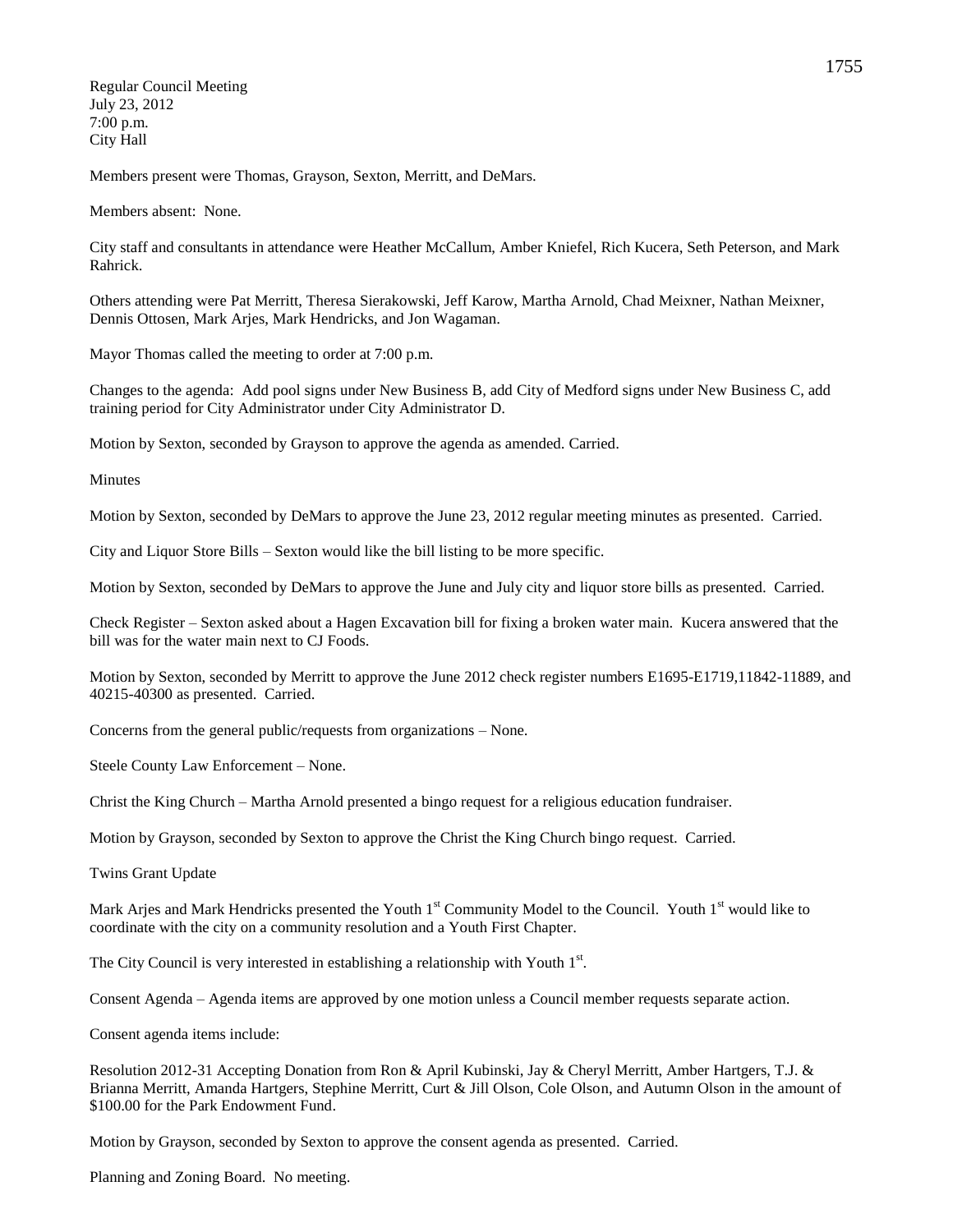## EDA – No meeting.

Park Board – Theresa Sierakowski presented the discussions from the June meeting.

Eagle Scout Volunteer Work Request – Jon Wagaman is requesting approval for his Eagle Scout Project at Frank Woodfill Wildlife Refuge. Mr. Wagaman would like to replace the plant and tree markers that were lost in the flood, trim the bushes, paint the dock, clean-up the pathways, replant a memorial tree that was in memory of a past Eagle Scouts father, and work on the main Frank Woodfill sign.

Park Board recommendation to the City Council is to approve this request.

Motion by DeMars, seconded by Grayson to approve Mr. Wagaman's Eagle Scout Project at Frank Woodfill Wildlife Refuge. Carried.

Sierakowski informed the Council that the August Park Board meeting was changed to July 31, 2012. There was also discussion of possibly decreasing the frequency of the Park Board meetings due to open seats and limited discussion topics.

The City Council agreed that if there are no matters to discuss, then the meeting can be cancelled.

Fire Department – None.

City Engineer – Seth Peterson presented a memo.

Peterson and Kucera met with the owner of the Lazy-U trailer court on the possibility of connecting to the city wastewater treatment facility. Peterson will be looking at feasibility options, possible grants, projected revenues, and treatment plant capacity, etc.

Mayor Thomas wanted to make sure that an entire feasibility study will not be done right now. Peterson answered that the question will come back to Council before moving forward with any additional plans.

DeMars asked if the Lazy-U would be interested in connecting with city water. Peterson answered that the Lazy-U just updated their water system a few years ago and they would not be interested at this time.

McCallum, Kucera, and Peterson met with the County again to discuss the Central Avenue project. The project will be moved back to 2014 in order to have more time working with property owners, the DNR, the Council, etc.

The round-a- bout project is still slated for 2013. McCallum met with MnDOT to see if there was a possibility of moving the project back to 2014 to line up with the County project, but has not received an answer as of yet.

City Attorney – Mark Rahrick – Rahrick has a meeting scheduled with Roger Borwege's attorney and Tom Shea to discuss North Park and the Wastewater Treatment Facility.

City Administrator Memo – McCallum presented a memo summarizing various items that have been worked on in the last month.

A meeting has been set up with Steele County and Waste Management to discuss the recycling area at City Hall.

McCallum met with representatives of Steele Waseca about the franchise agreement and their proof of acceptance of the franchise.

City Insurance Policy – Liability Coverage Waiver – McCallum recommends that the city does not waive the monetary limits on municipal tort liability established by MN Statutes 466.04.

Motion by Grayson, seconded by Sexton to approve the liability coverage waiver without waiving the monetary limits on municipal tort liability. Carried.

Worker's Compensation Insurance Renewal – Discussion on changing the deductible.

Motion by Grayson, seconded by DeMars to change the worker's compensation insurance renewal deductible to zero. Carried.

Liquor Liability Coverage – McCallum presented a quote from both Wells Fargo and Americana Insurance Agency. Neither agency had a representative in attendance.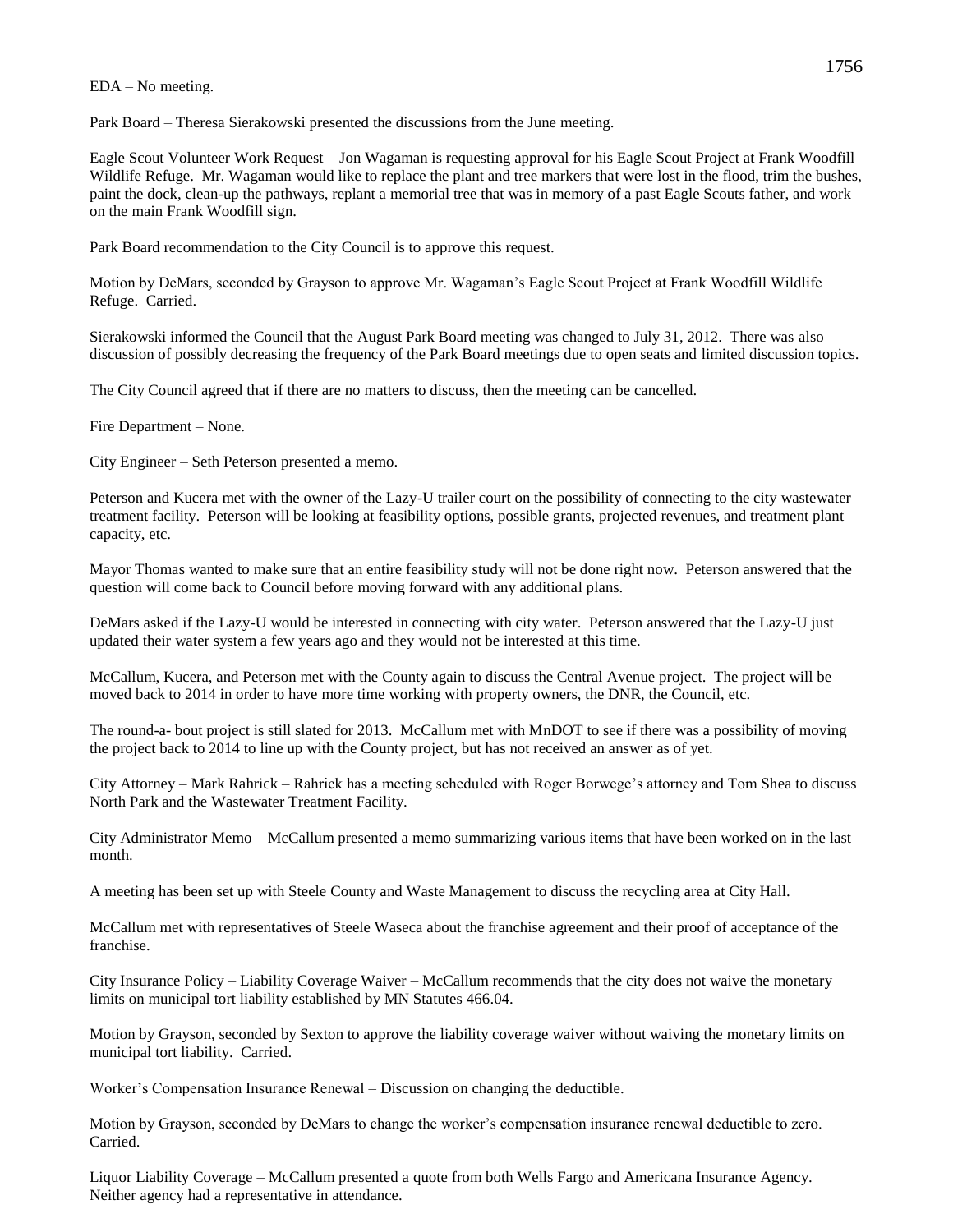Council had questions that needed to be answered by the agents. McCallum will request the agents to be in attendance at the August meeting.

Motion by DeMars, seconded by Sexton to continue liquor liability coverage with Americana Insurance Agency until at least mid year. Carried.

Training Period for City Administrator – Mayor Thomas informed the council that McCallum's six month training period will be over on August 27, 2012. The Mayor would like to push back the training period another three months and evaluate around November 27, 2012. Council action is needed to change a training period. All employees are at will employees.

Motion by Sexton, seconded by Merritt to extend the administrator's training period three months to November 27, 2012. Carried.

City Clerk – Amber Kniefel presented Resolution 2012-32 certifying unpaid bills to Steele County.

Motion by Grayson, seconded by DeMars to approve resolution 2012-32 certifying unpaid bills to Steele County. Carried.

Kniefel presented a City Savings Summary. Council asked about possibility getting higher interest rates at other banks. McCallum's research has shown low interest rates at all the banks around the area.

Public Works Department – Kucera presented a memo to the council highlighting various projects that have been worked on in the last month.

Non-metered Water Leak Repair Policy – Kucera explained that this policy will assist the city in being able to require a property owner to repair a leak that is located in the water line between the curb stop and the house. The water is not metered, but a leak is still the responsibility of the property owner to repair.

Motion by Grayson, seconded by DeMars to approve the Non-metered Water Leak Repair Policy. Carried.

Old Business – None.

New Business.

Precision Contracting – Mold results from an inspection done at City Hall. Mold was found in the council chamber ceiling and the back furnace room. Grayson would like Kucera to obtain two more bids before moving forward with the mold removal.

Motion by Grayson, seconded by DeMars to allow Kucera to obtain two additional bids and to allow McCallum to approve the lowest bid and move forward with the mold remediation disposal with the cost being at or below \$2,980.00. Carried.

Signs at the Pool – Councilmember Merritt voiced concerns with closing the pool due to accidents with bodily fluids in the water. Closing the pool is required when things like that happen to allow for proper disinfection of the entire pool. Merritt would like the parents to be more proactive and aware of what is happening with their kids.

Welcome to Medford Signs – Councilmember DeMars would like our Welcome to Medford Signs at the edges of town so people will see them as they enter Medford. Kucera will look into either moving the signs or purchasing new ones.

Additional city council concerns – None.

Next regular council meeting will be Monday, August 27, 2012 at 7:00 p.m.

Motion by DeMars, seconded by Grayson to adjourn at 9:02 p.m. Carried

Minutes approved at \_\_\_\_\_\_\_\_\_\_\_\_\_\_\_\_\_\_\_\_\_\_\_\_\_\_\_\_\_\_\_\_\_\_\_\_\_\_\_\_\_meeting.

Submitted by City Clerk.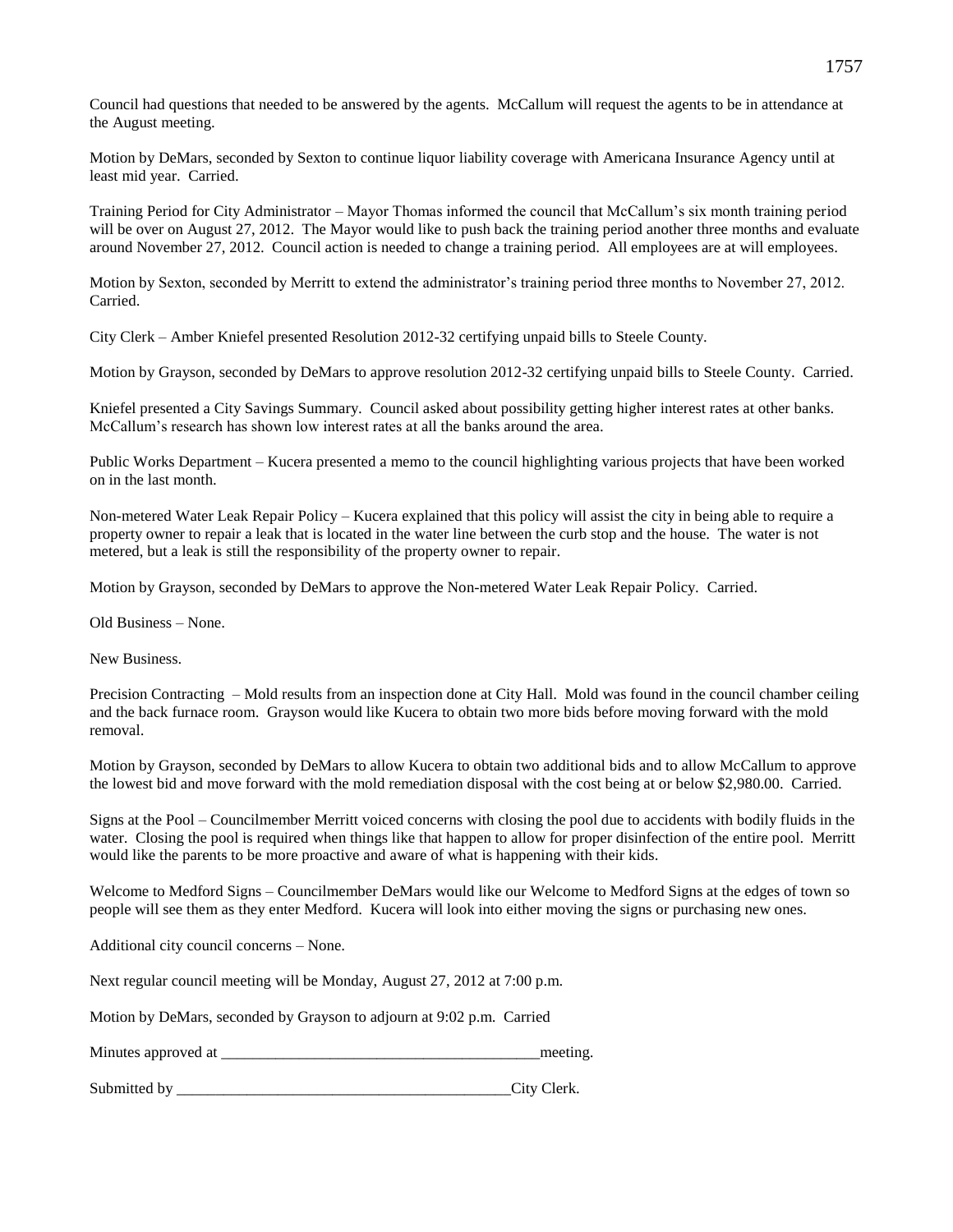Regular Council Meeting August 27, 2012 7:00 p.m. City Hall

Members present were Thomas, Grayson, Sexton, Merritt, and DeMars.

Members absent: None.

City staff and consultants in attendance were Heather McCallum, Amber Kniefel, Rich Kucera, Seth Peterson, and Mark Rahrick.

Others attending were Pat Merritt, Theresa Sierakowski, Dennis Ottosen, Mark Arjes, Ron Schultz, Jason Winter, Paul Beiser, Tony Baldwin, Dave Rubey, and Lois Nelson.

Mayor Thomas called the meeting to order at 7:00 p.m.

Agenda

Motion by Merritt, seconded by DeMars to approve the agenda as presented. Carried.

Minutes

Motion by Sexton, seconded by Merritt to approve the July 23, 2012 regular meeting minutes as presented. Carried.

City and Liquor Store Bills – Sexton brought an incorrect bill amount to the attention of the clerk. The amount was corrected. Sexton also asked for clarification on the bills from Flom Septic for the porta potties for the parade and street dance.

Motion by Merritt, seconded by Grayson to approve the July and August city and liquor store bills as presented. Carried.

Check Register

Motion by DeMars, seconded by Grayson to approve the July 2012 check register numbers E1720-E1738, 11890-11939, and 40301-40397 as presented. Carried.

Concerns from the general public/requests from organizations – None.

Steele County Law Enforcement – None.

Liquor Liability Insurance Renewal – Dave Rubey, Americana Insurance Agency and Tony Baldwin, Wells Fargo Insurance Services USA

Dave Rubey presented to the City Council his recommendation for the City to remain with Founder's Insurance for our Liquor Liability. The company is stable and the City has been with them for many years. The chance of Founder's cancelling our coverage over a claim is very unlikely.

Tony Baldwin presented information about Indemnity Insurance. The quote is approximately \$3,000 less per year than Founder's Insurance. Mr. Baldwin explained that these rates are lower for cities that are members of the Minnesota Municipal Beverage Association. The chance of being cancelled due to a claim is very unlikely and the City would not need an inspection prior to binding to a contract.

Dave Rubey explained that liquor liability companies are either admitted or non-admitted. Founder's Insurance is an admitted company which means they comply to a different set of rules set by state statute.

Tony Baldwin stated that Indemnity Insurance is also an admitted carrier.

Mayor Thomas would like to table this discussion so the council can have more time to review the information presented. This will be discussed at the September city council meeting.

Youth 1<sup>st</sup> – Mark Arjes – Community Resolution 2012-38 Developing a City of Medford Chapter

Mark Arjes explained the resolution and the partnership between Youth  $1<sup>st</sup>$  and the City of Medford.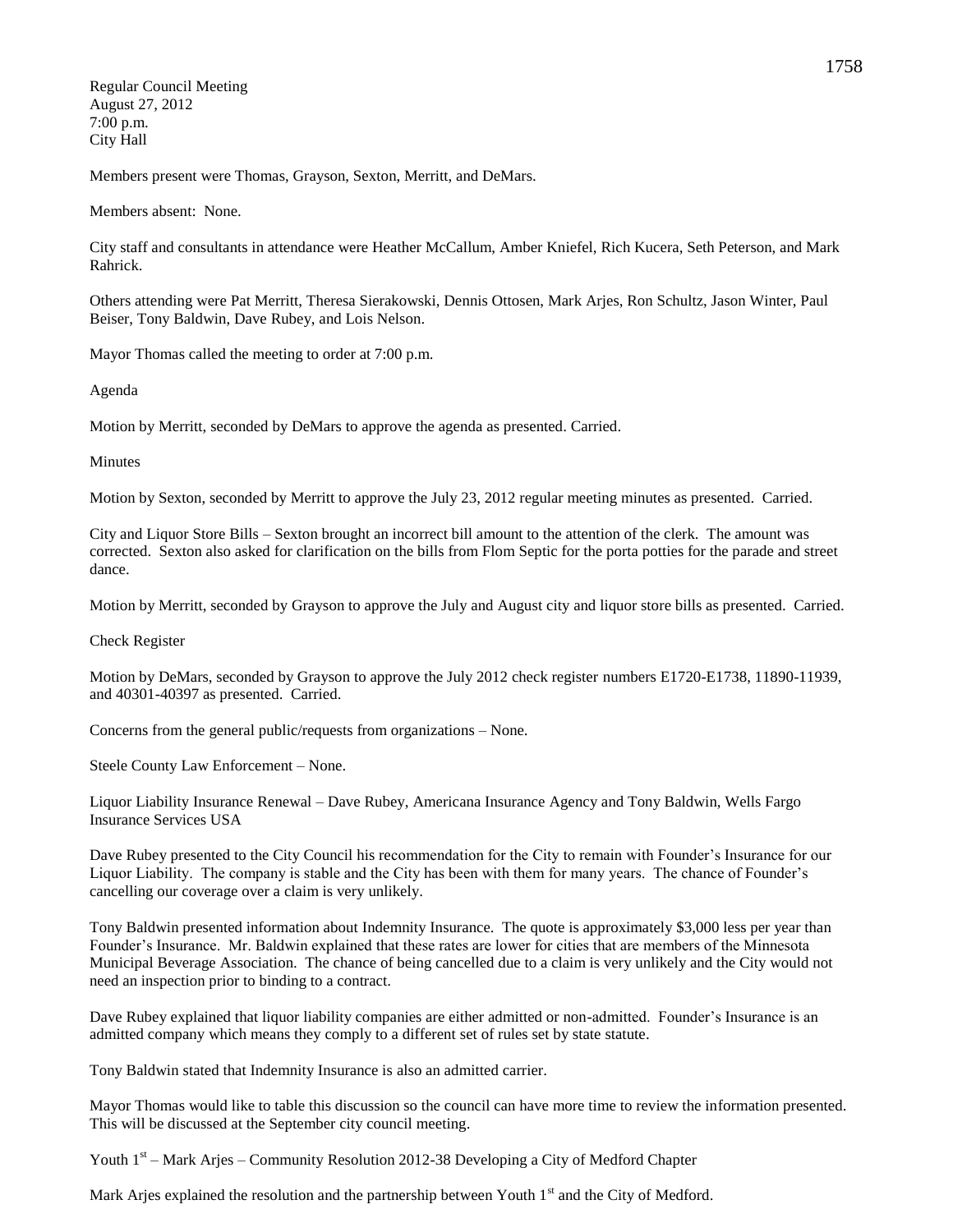Motion by Sexton, seconded by Grayson to approve community resolution 2012-38 developing a City of Medford Chapter of Youth 1<sup>st</sup>. Carried.

Consent Agenda – Agenda items are approved by one motion unless a Council member requests separate action.

Consent agenda items include:

Resolution 2012-34 Accepting Donation from Medford Fire Relief Association for the portable restrooms used during the Medford Parade.

Resolution 2012-35 Accepting Donation from Steele County to be used towards the purchase of a pool lift chair.

Motion by Sexton, seconded by DeMars to approve the consent agenda as presented. Carried.

Planning and Zoning Board. Zoning Board held a public hearing relating to the scheduling of a public hearing and the fee for holding a public hearing. Zoning Board recommended to the City Council to approve both the ordinance amending the scheduling of a public hearing and the resolution amending city fees related to holding a public hearing.

Motion by Grayson, seconded by Merritt to approve Ordinance 2012-03 amending section 2.22 of the Medford City Code relating to the scheduling of public hearings as presented. Carried.

Motion by Grayson, seconded by DeMars to approve resolution 2012-36 amending the city fee schedule relating to holding a public hearing as presented. Carried.

Zoning Board made a recommendation to council to approve and call for a public hearing for the presented fence ordinance amendments.

Council would like to add the word permanent to one of the amendments and to allow the Zoning Board to hold a public hearing.

EDA – No meeting.

Park Board – Theresa Sierakowski presented the minutes from the August meeting and the park/pool walk through.

Park/Pool Walk Through – Park Board recommendation to the City Council is to remove the horseshoe pits and make the area into a sand box with diggers. This area would be safe for kids both being located closer to the playground and having a fence along the riverside.

Council consensus is to allow the Public Works Department to remove the horseshoe pits and make the area into a sandbox.

Discussion of skateboarding on the tennis courts. Councilmember Sexton would like to know how much it costs to replace the tennis courts surface before allowing skateboarding on the courts. Councilmember Merritt suggests asking the school if they plan on utilizing the tennis courts.

Council consensus is to continue not allowing skateboarding on the tennis courts.

Park Board recommends to the City Council to direct Kucera to draft a park maintenance schedule at the beginning of the season and to handle the main projects earlier in the season.

If the budget allows, the basketball courts will get the added concrete after reviewing plans and bids for the large pavilion work.

Pool Rates – Park Board is recommending and increase to the pool fees for the 2013. There had not been an increase for many years.

Listed are the recommended changes, if a fee is not listed, no change is recommended.

- Family membership in town \$100.00 out of town \$115.00
- Single membership in town  $$45.00$  out of town \$50.00
- Weekly membership in town \$20.00 out of town \$20.00
- Pool Rental \$50.00 for one hour \$100.00 for up to three hours
- Daycare Pass Daycare must have a pass and each child must have their own pass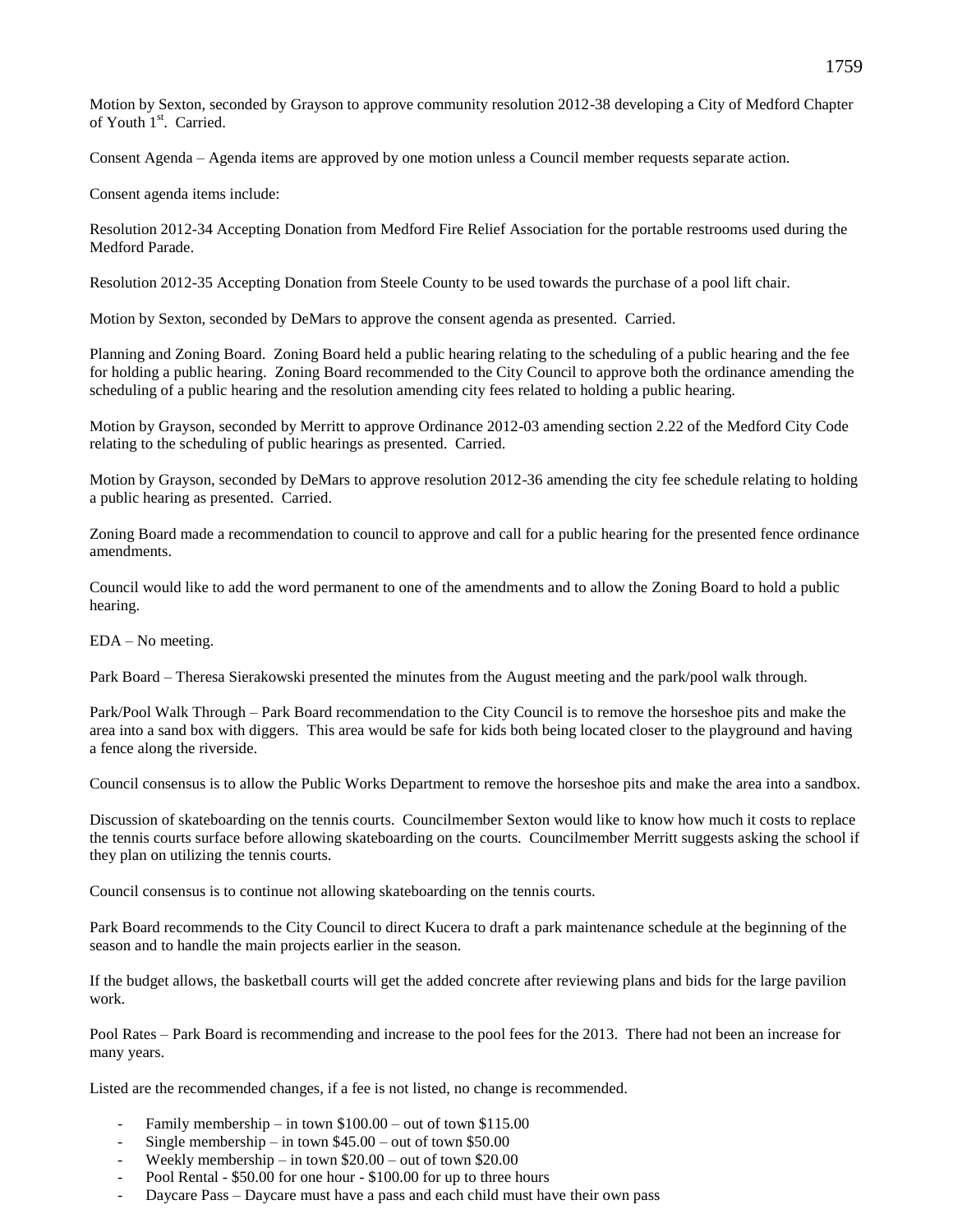Councilmember Merritt feels the increase for a family pass is too much all at one time. Council discussion is to make the in town family membership \$95.00 and the out of town family membership \$115.00.

Pool Rental – Council would like to see an increase for every hour the pool is rented. Council consensus for pool rental is \$50.00 for one hour, \$80.00 for two hours, and \$100 for three hours.

Daycare Pass – Park Board recommendation is to require the daycare to have a membership and each child is required to have their own membership. In the past, the daycare would pay for a family membership and each child that did not have a family pass could be added to the daycare pass for \$10.00 per child. The child could only swim under this membership when they are in attendance with the daycare. Council consensus is to eliminate the daycare pass option.

Motion by DeMars, seconded by Grayson to approve the single and weekly membership rates as presented, family in town membership rate at \$95.00 and out of town \$115.00, pool rental rates will be \$50.00 for one hour, \$80.00 for two hours and \$100.00 for three hours, and to eliminate the daycare pass. Carried.

Fire Department – None.

City Engineer – Seth Peterson presented a memo and final pay requests from Wapasha and Heselton.

Final pay request from Heselton Construction in the amount of \$13,358.03.

Motion by DeMars, seconded by Grayson to approve pay request #4 from Hesleton Construction in the amount of \$13,358.03. Carried.

Final pay request from Wapasha Construction in the amount of \$1,000.00.

Motion by Grayson, seconded by Merritt to approve pay request #17 in the amount of \$1,000.00. Carried.

Central Avenue Rehabilitation Project – Peterson's recommendation is to continue with the process and begin gathering feedback from all parties involved. Organize open forums for the public to attend and give feedback.

Mayor Thomas would like city staff and Peterson to organize a meeting after November  $15<sup>th</sup>$  to include all the newly elected officials in the street rehabilitation project as well.

MnDOT held a meeting open to the public asking for feedback on the round-a-bout project. The City of Medford is asking MnDOT to postpone the round-a-bout project until 2014 to coincide with the Central Ave project with the County. The City should be hearing back within the next couple of weeks.

City Attorney – Mark Rahrick – Rahrick presented initial information involving the wastewater treatment plant and North Park. Roger Borwege's attorney will be drafting a proposal for the council to review.

City Clerk – None.

City Administrator Memo – McCallum presented a memo summarizing various items that have been worked on in the last month.

2012 Regional Meeting – Administrator McCallum is recommending that Kniefel, Kucera, and herself attend the 2012 LMC Regional Meeting in Faribault. Councilmember DeMars asked if the City Hall would be closed. The meeting starts in the afternoon, so the City Hall will be closed.

Mayor Thomas would like one of the public works staff to cover the office for the afternoon.

McCallum inquired of the council priorities to be included in the five year financial plan. Council members will contact McCallum with their ideas of priorities. The final five year financial plan will be presented in the next couple of months.

Resolution 2012-39 approving the certification of unpaid bills to Steele County.

Motion by Sexton, seconded by DeMars to approve resolution 2012-39 as presented. Carried.

Public Works Department – Kucera presented a memo to the council highlighting various projects that have been worked on in the last month.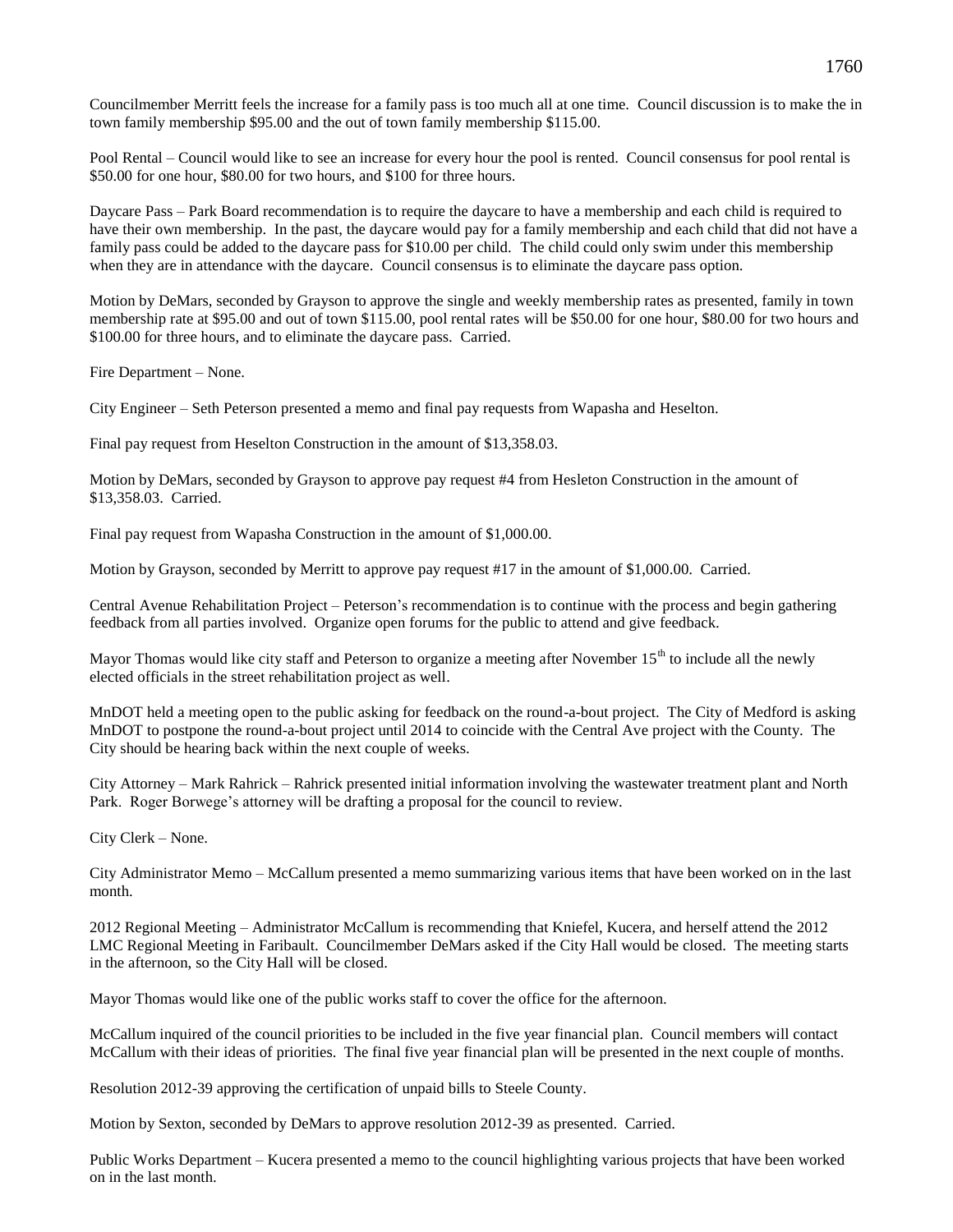Old Business – Already discussed.

New Business.

2013 Annual Budget Memo addressing the preliminary levy – the overall levy burden will be shifted from the debt service funds to the general fund to help with lowering the city's deficit.

McCallum is recommending a 10% overall levy increase which is in conjunction with the five year financial plan.

Motion by Grayson, seconded by Sexton to approve resolution 2012-37 setting the 2013 preliminary budget levy. Carried.

McCallum recommends holding a meeting prior to the regular September meeting to review the budget and discuss the final levy.

The council called a meeting for Monday, September 24, 2012 at 6:00 p.m. to discuss the budget and final levy.

Recycling Center Renovation – Steele County and Waste Management would like to upgrade the recycling center at the City Hall parking lot. Waste Management would like to place large roll offs out instead of the small rolling containers. The large roll offs will not be able to sit on the tar. They would like to install either concrete or gravel for the roll offs to sit on. Kucera and McCallum will work with Steele County and Waste Management to encourage concrete.

Handbook Amendment – McCallum presented a recommendation to amend the handbook to remove the section that salary paid employees can earn comp time by working over 47 hours in a work week.

Mayor Thomas believes if you are salary paid, you don't get overtime. Councilmember Grayson would like to research this more before the council makes a decision.

Truth in taxation hearing – McCallum recommends holding the TNT hearing in December. Due to Christmas Eve, the regular council meeting needs to move up a week. Recommendation is to hold the hearing on Monday, December 17, 2012 at the beginning of the regular council meeting.

Motion by DeMars, seconded by Grayson to set the truth and taxation hearing for Monday, December 17, 2012 at 7:00 p.m. Carried.

Additional city council concerns – Mayor Thomas asked Rahrick to explain the sales tax statute again.

Discussion on council e-mails and using a private e-mail accounts. Council would like more information.

Next regular council meeting will be Monday, September 24, 2012 at 7:00 p.m.

Motion by DeMars, seconded by Grayson to adjourn at 9:27 p.m. Carried

Minutes approved at \_\_\_\_\_\_\_\_\_\_\_\_\_\_\_\_\_\_\_\_\_\_\_\_\_\_\_\_\_\_\_\_\_\_\_\_\_\_\_\_\_meeting.

Submitted by City Clerk.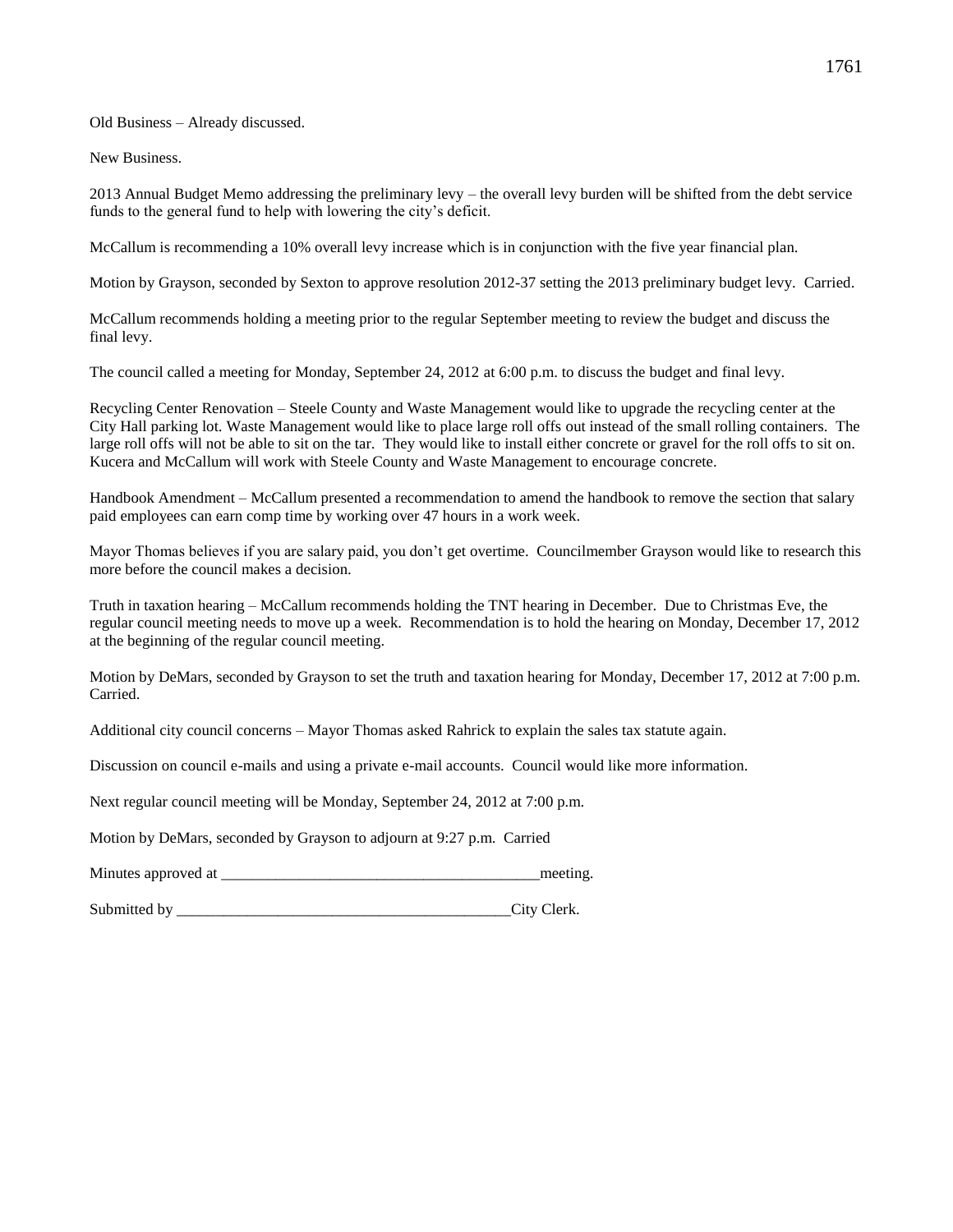Special Council Meeting October 1, 2012 Medford City Hall

Members present: Thomas, DeMars, Grayson, Merritt, and Sexton.

Members absent: None.

City staff and consultants in attendance were Heather McCallum, Amber Kniefel, Rich Kucera, Seth Peterson, and Mark Rahrick.

Others attending were Ashley Stewart, Lois Nelson, and Jason Winter.

Mayor Thomas called the meeting to order at 6:07 p.m.

The purpose of this special council meeting is for the Medford City Council to discuss the 2013 preliminary budget and tax levy.

Mayor Thomas opened the meeting with explaining how important it is for the council to follow the five year financial plan. The Mayor requested the City Administrator to go through the budget line by line and discuss each budget item for the general fund expenditures and revenues.

The final five year financial plan will be presented by the City Auditor in October or November.

The major expenditure items discussed were the general fund city engineering, staff wages, and capital outlay.

The council needs to schedule another special meeting to continue budget discussions.

Council set the next budget meeting for Monday, October 15, 2012 in the Medford Fire Hall at 6:00 p.m.

Motion by Grayson, seconded by Merritt to adjourn the meeting at 6:55 p.m. Carried.

Minutes approved at \_\_\_\_\_\_\_\_\_\_\_\_\_\_\_\_\_\_\_\_\_\_\_\_\_\_\_\_\_\_\_\_\_\_\_\_\_\_\_\_\_meeting.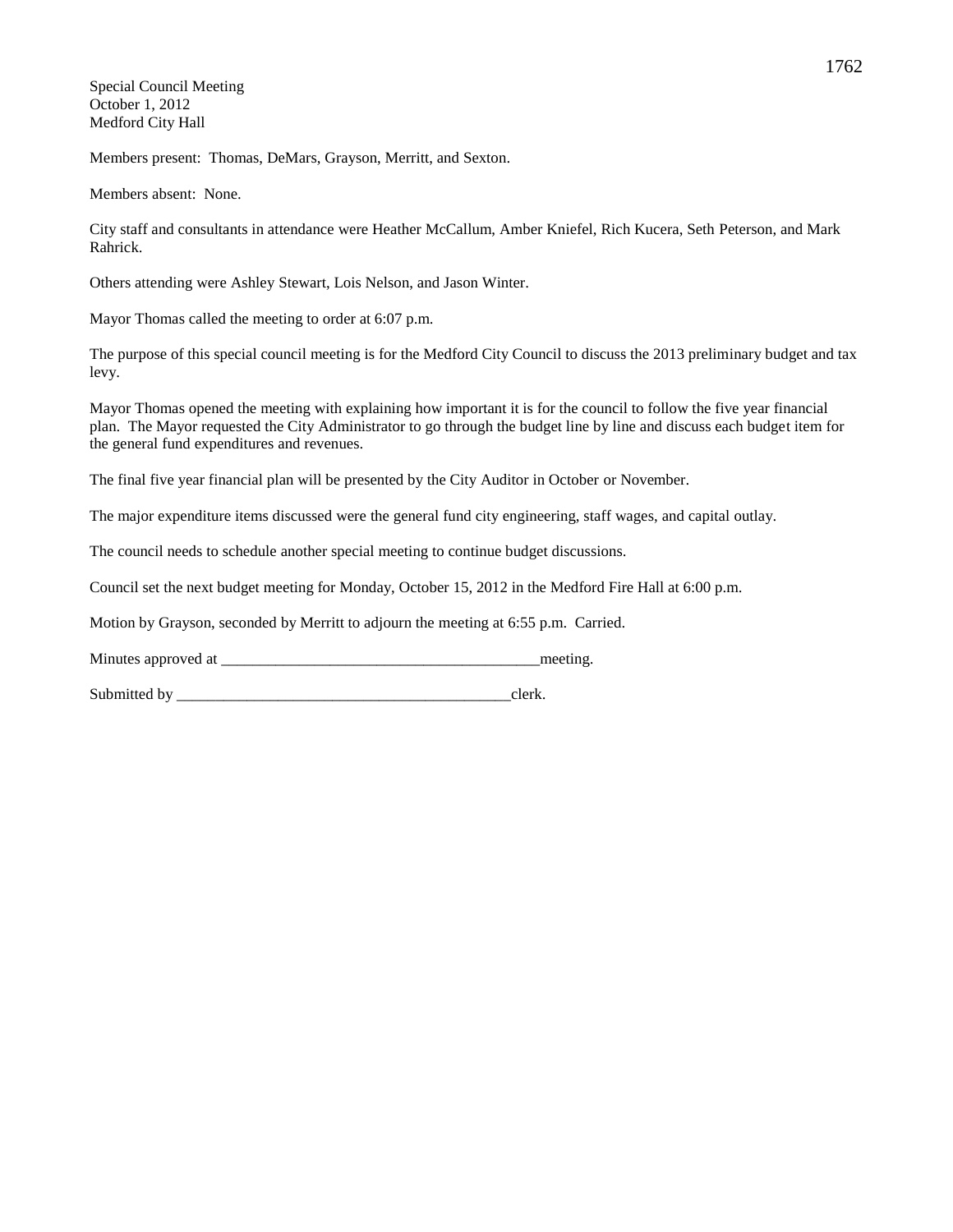Regular Council Meeting – September meeting moved to October 1, 2012 7:00 p.m. City Hall

Members present were Thomas, Grayson, Sexton, Merritt, and DeMars.

Members absent: None.

City staff and consultants in attendance were Heather McCallum, Amber Kniefel, Rich Kucera, Seth Peterson, and Mark Rahrick.

Others attending were Pat Merritt, Theresa Sierakowski, Dennis Ottosen, Ann Anderson, Jason Winter, Lois Nelson, Ashley Stewart, Ron Ensley, and Lynn Hager.

Mayor Thomas called the meeting to order at 7:00 p.m.

Agenda

Administrator McCallum added Lynn Hager Variance Request under X. A. 2.

Motion by DeMars, seconded by Grayson to approve the agenda as amended. Carried.

Minutes

Motion by Grayson, seconded by Sexton to approve the August 27, 2012 regular meeting minutes as presented. Carried.

City and Liquor Store Bills – Council member Grayson asked about the training expenses for city staff and the  $S & T$  bills.

Motion by Merritt, seconded by DeMars to approve the August and September city and liquor store bills as presented. Carried.

Check Register

Motion by DeMars, seconded by Merritt to approve the August 2012 check register numbers E1739-E1752, 11940-11988, and 40398-40497 as presented. Carried.

Concerns from the general public/requests from organizations – None.

Steele County Law Enforcement – None.

Ann Anderson, The Times – Ms. Anderson addressed the City Council on the newspaper and offered the opportunity for the City to advertise and have stories about Medford. The Times is a weekly newspaper.

Ron Ensley, Owatonna People's Press – Mr. Ensley spoke with the City Council about their appreciation that the People's Press is the City's official newspaper. The People's Press is starting a promotion to all Medford residents to receive a newspaper every Tuesday at no charge. Mr. Ensley stated that if it is feasible for the City, the City could advertise in the Tuesday paper because everyone will have it at their homes.

Planning and Zoning Board. Zoning Board held a public hearing for the amendments to the fence ordinance. Zoning Board made a recommendation to the City Council to approve Ordinance 2012-04 as presented.

Motion by Grayson, seconded by Sexton to approve Ordinance 2012-04 amending sections 4.25 and 4.26 of the Medford City Code relating to the fence regulations as presented. Carried.

Zoning Board held a second public hearing for a variance request from Lynn Hager, property located at 220 1<sup>st</sup> St SE for a deck. Zoning Board made a recommendation to the City Council to approve the 5 foot variance to the south property line and the 6 foot variance to the east property line. No public spoke against the variance request at the public hearing.

Motion by Sexton, seconded by Grayson to approve the variance request of 5 feet from the south property line and 6 feet from the east property line for the construction of a deck. Carried.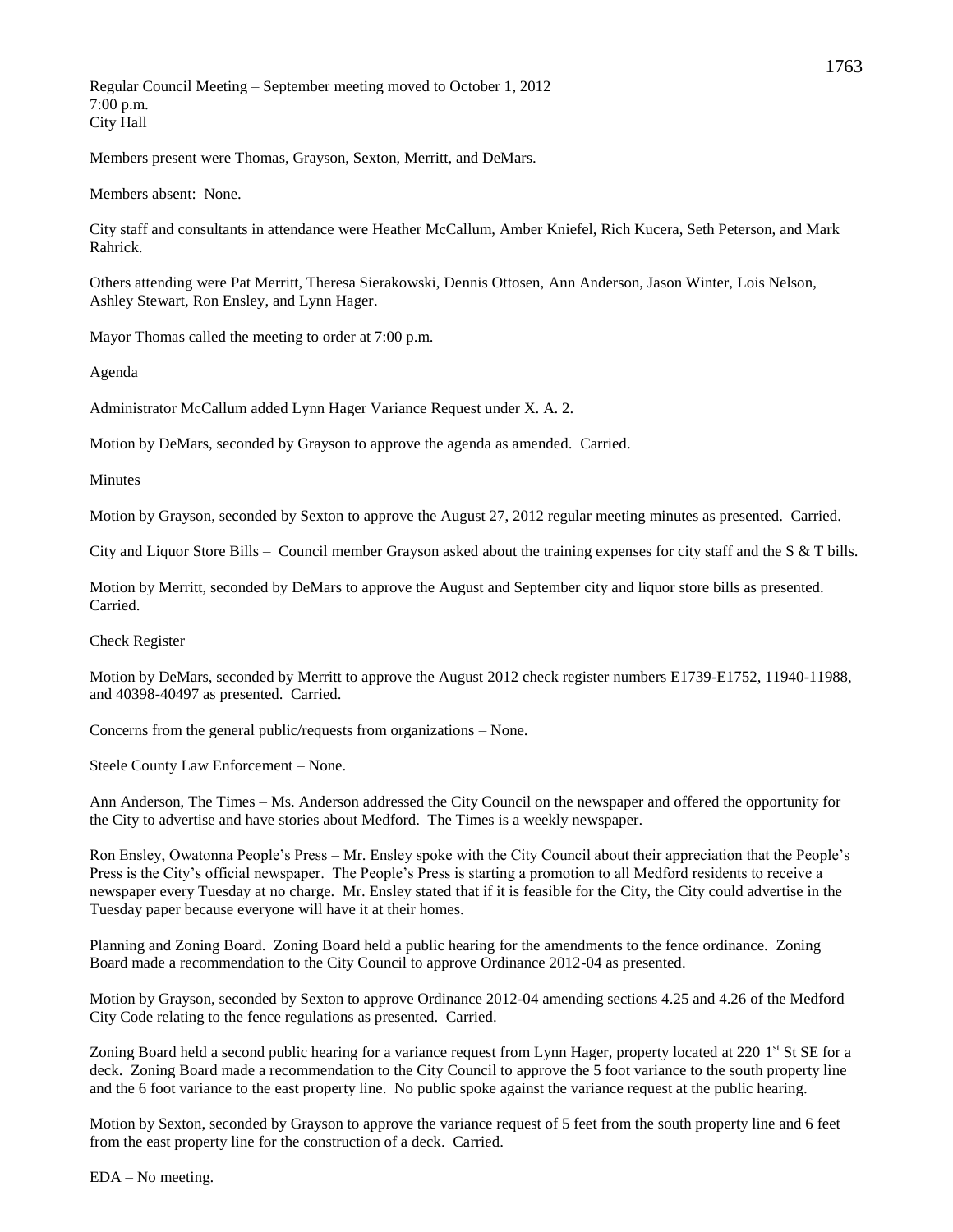Park Board – Theresa Sierakowski presented the minutes from the September meeting.

The concrete around the basketball hoops has been extended. The sandbox has been moved. The Park Board would like a garbage can in the area of the basketball hoops.

The Park Board discussed the infant swing that was added to the park. The understanding of the Park Board was that the swing was going to be a handicap swing. The Park Board understands that because of the cost of a handicap swing and not having this in the budget, a handicap swing will not be installed this year. Park Board would like to remove the third infant swing and replace it temporarily with a flat child swing. They would like to save the new infant swing to replace the other infant swings if one was to be damaged. Sierakowski is asking the Council to add a handicap swing into the 2013 budget.

Sexton and McCallum stated that the City could ask for a County grant to help pay for a handicap swing along with other needed items for the park such as a drinking fountain or grills.

Mayor Thomas would like the Park Board to hold a meeting in November and meet with Mark Arjes and Mark Hendricks of Youth 1<sup>st</sup>. The November 6 scheduled Park Board meeting will need to be moved due to elections.

Sierakowski asked the Council for a spring park improvement schedule for next year.

Fire Department – None.

City Engineer – None.

City Attorney – Mark Rahrick – Rahrick met with Mark Walbran, Roger Borwege's attorney. Walbran is in the process of drafting the proposed agreement with the City.

Medford Furniture Outlet – Mr. Hinks is trying to refinance and the bank found a City easement that runs through the building. The City will need to vacate the easement in order for Mr. Hinks to continue with the refinance.

City Administrator Memo – McCallum presented a memo summarizing various items that have been worked on in the last month.

Jaguar Communications has received funding approval and is ready to begin work installing fiber optic in Medford.

Work Comp Case – The League of MN Cities attorney is willing to attend the October 22 council meeting if the council would like an update on the work comp case. The Council would like the attorney to attend the meeting. A special closed session will be scheduled for Monday, October 22, 2012 at 6:30 p.m.

City Hall Recycling Area – The County does not have the funds for a new concrete pad to hold the large roll offs as proposed. The City is not in favor of gravel for that area. A meeting has been set up for this Thursday to discuss new options. City staff cleans the area often and the Council would like to charge back the time to the County if this continues.

Training for Staff – Mayor Thomas stated at the last council meeting that a public works employee needs to cover the City Hall office in the afternoon on Thursday when Kucera, Kniefel, and McCallum are away for training.

Kucera does not feel that having a public works employee sit in City Hall will be of any benefit to the residents.

Council consensus is to close the office and allow residents to leave a message as needed.

Volunteer Waiver Form

Motion by Grayson, seconded by DeMars to approve the volunteer waiver form as presented. Carried.

Donation Policy Amendment – The amendment addresses that refunds will not be given once the donation is accepted by resolution at a council meeting.

Motion Grayson, seconded by Merritt to approve the donation policy amendment as presented. Carried.

City Clerk

Year End Pool Analysis – Kniefel presented financial information from the 2012 pool season. Administrator McCallum and Kniefel have ideas to help with inventory control and possibly increase revenues that will be researched for the next pool season.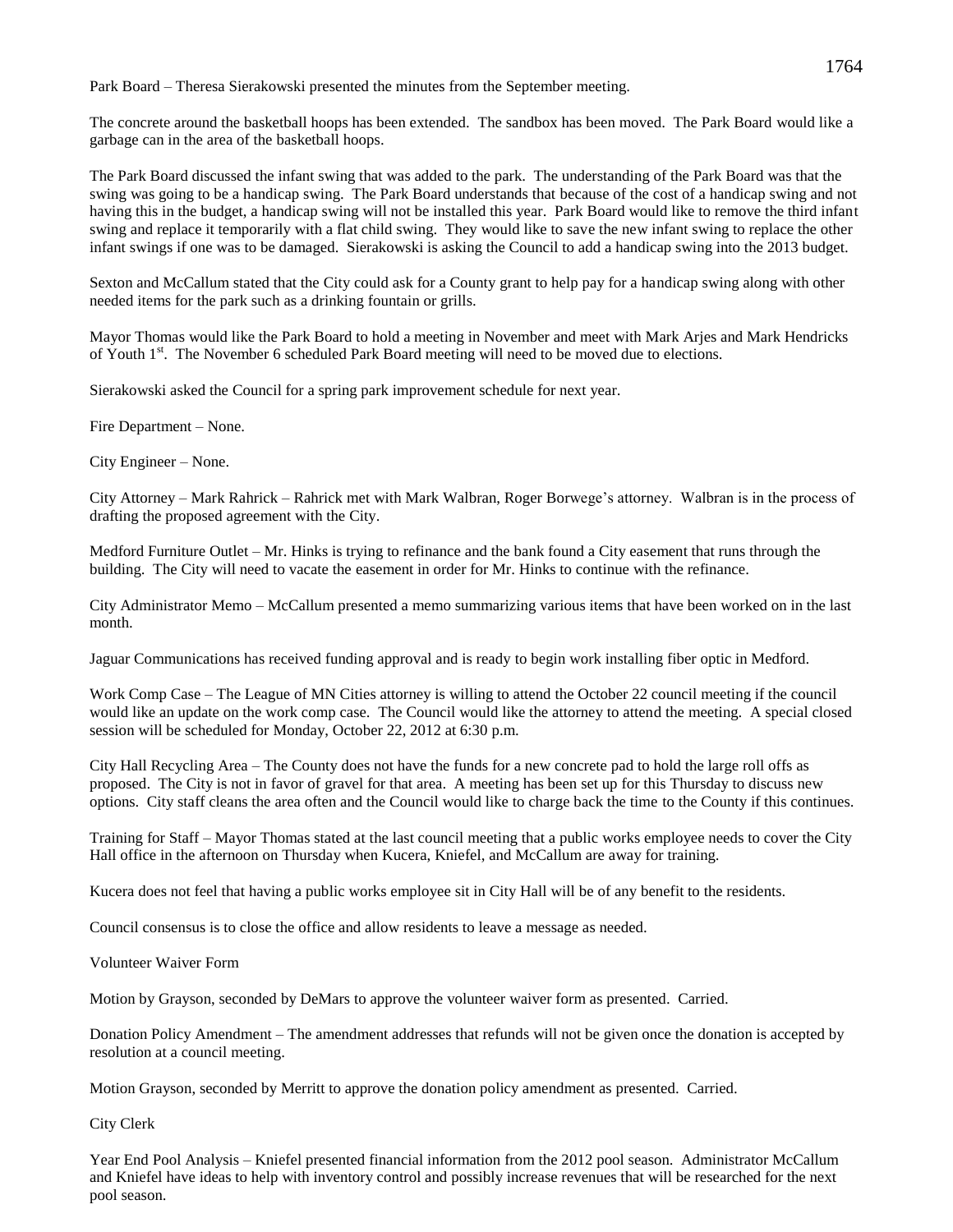Public Works Department – Kucera presented a memo to the council highlighting various projects that have been worked on in the last month.

1976 Chevy Truck – Public Works Director Kucera is recommending to the City Council to put this truck up for sealed bids.

Council wanted to be clear that putting this truck up for sealed bids does not guarantee the purchase of a new truck.

Kucera understands and also reiterates that the City should not keep replacing parts for a 36 year old vehicle.

Motion by Grayson, seconded by Sexton to allow Kucera to advertise the 1976 Chevy for sealed bids. Nay: Merritt Aye: Thomas, Sexton, Grayson, DeMars.

## Old Business

Liquor Liability Insurance – Grayson was researching the guarantee funds and did not have a chance to finalize all the information. Grayson would like the Council to continue with Americana Insurance for the rest of the year and to open this up for RFP's in the beginning of next year.

Council agreed to remain with Americana Insurance and put out for proposals in 2013.

Comp Time for Salary Paid Exempt Employees – The City is not required to pay comp time or overtime to salary paid exempt employees. McCallum is recommending to remove the 47 hour comp time stipulation for salary exempt employees from the handbook.

Motion by DeMars, seconded by Sexton to delete the stipulation that salary paid exempt employees earn comp time for hours worked over 47 hours in a work week. Carried.

New Business.

None.

Additional city council concerns – City Hall received notice of a variance request from Pat Smith for his property located just east of city limits. Councilmember Sexton explained the variance request to the Council.

Next regular council meeting will be Monday, October 22, 2012 at 7:00 p.m.

Motion by DeMars, seconded by Grayson to adjourn at 8:07 p.m. Carried

Minutes approved at \_\_\_\_\_\_\_\_\_\_\_\_\_\_\_\_\_\_\_\_\_\_\_\_\_\_\_\_\_\_\_\_\_\_\_\_\_\_\_\_\_meeting.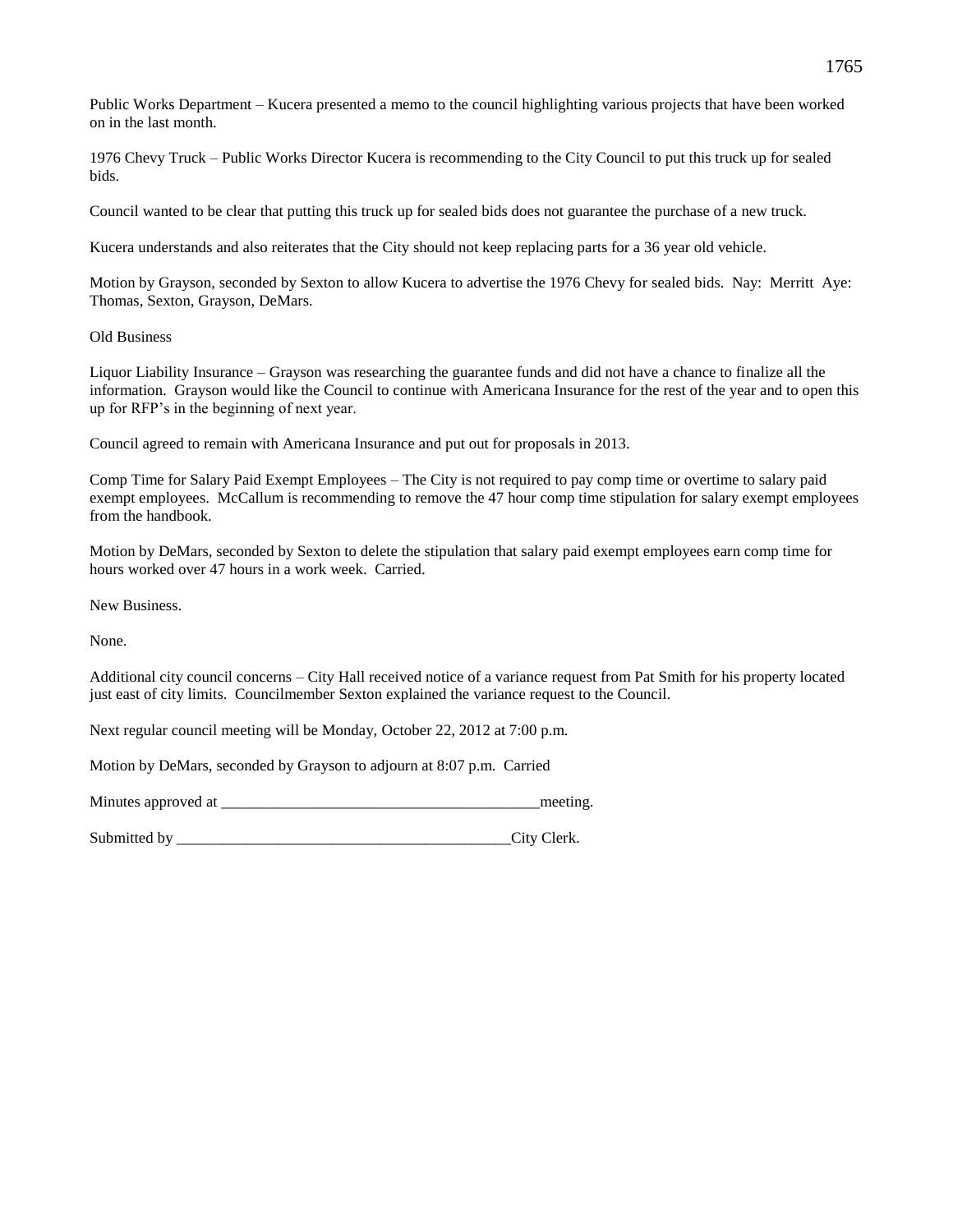Special Council Meeting October 15, 2012 Medford City Hall

Members present: Thomas, DeMars, Grayson, Merritt, and Sexton.

Members absent: None.

City staff and consultants in attendance were Heather McCallum, Amber Kniefel, and Rich Kucera.

Others attending were Ashley Stewart and Keith Maas.

Mayor Thomas called the meeting to order at 6:00 p.m.

The purpose of this special council meeting is for the Medford City Council to discuss the 2013 preliminary budget and tax levy.

Administrator McCallum began the meeting with going through the revenue budget line by line.

City Council would like to look into possibly raising the dog licensing fee.

Discussion of the affect of employee wage increases in regards to the expenditure budget.

Motion by DeMars, seconded by Grayson to adjourn the meeting at 7:05 p.m. Carried.

Minutes approved at \_\_\_\_\_\_\_\_\_\_\_\_\_\_\_\_\_\_\_\_\_\_\_\_\_\_\_\_\_\_\_\_\_\_\_\_\_\_\_\_\_meeting.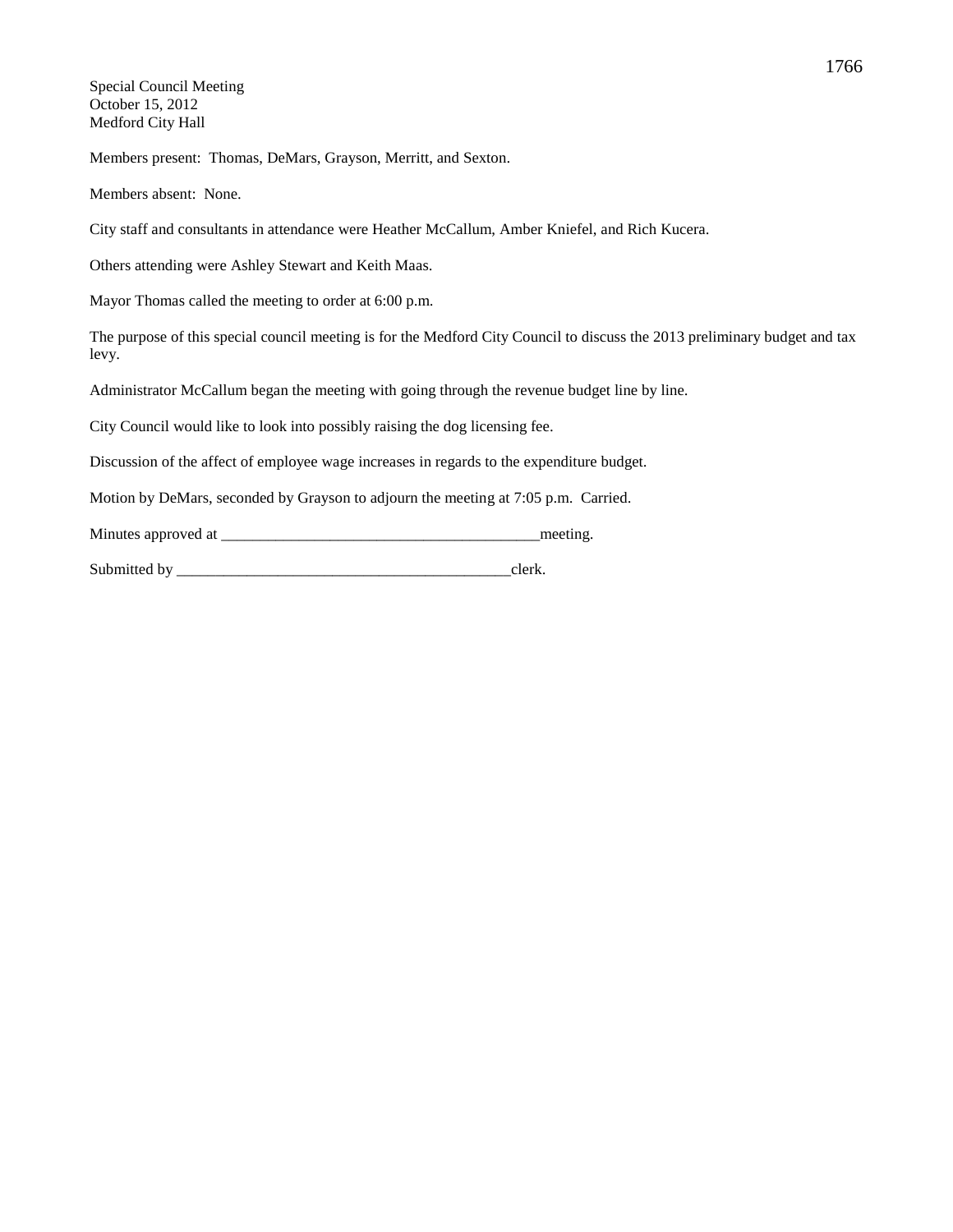Special Council Meeting October 22, 2012 6:30 p.m. Medford City Hall

Members present: Thomas, DeMars, Grayson, and Sexton.

Members absent: Merritt.

City staff and consultants in attendance were Heather McCallum and Amber Kniefel.

Others attending were Elyssa Webber, League of MN Cities Insurance Trust Worker's Compensation Attorney.

Mayor Thomas called the meeting to order at 6:31 p.m.

The purpose of this special council meeting is to update Medford City Council on current litigation on a worker's compensation case.

Motion by DeMars, seconded by Sexton to close the meeting under MN Statute 13D.05 attorney/client privilege. Carried.

The meeting was opened at 7:07 p.m.

Motion by DeMars, seconded by Grayson to adjourn the special meeting at 7:07 p.m. Carried.

Minutes approved at  $\blacksquare$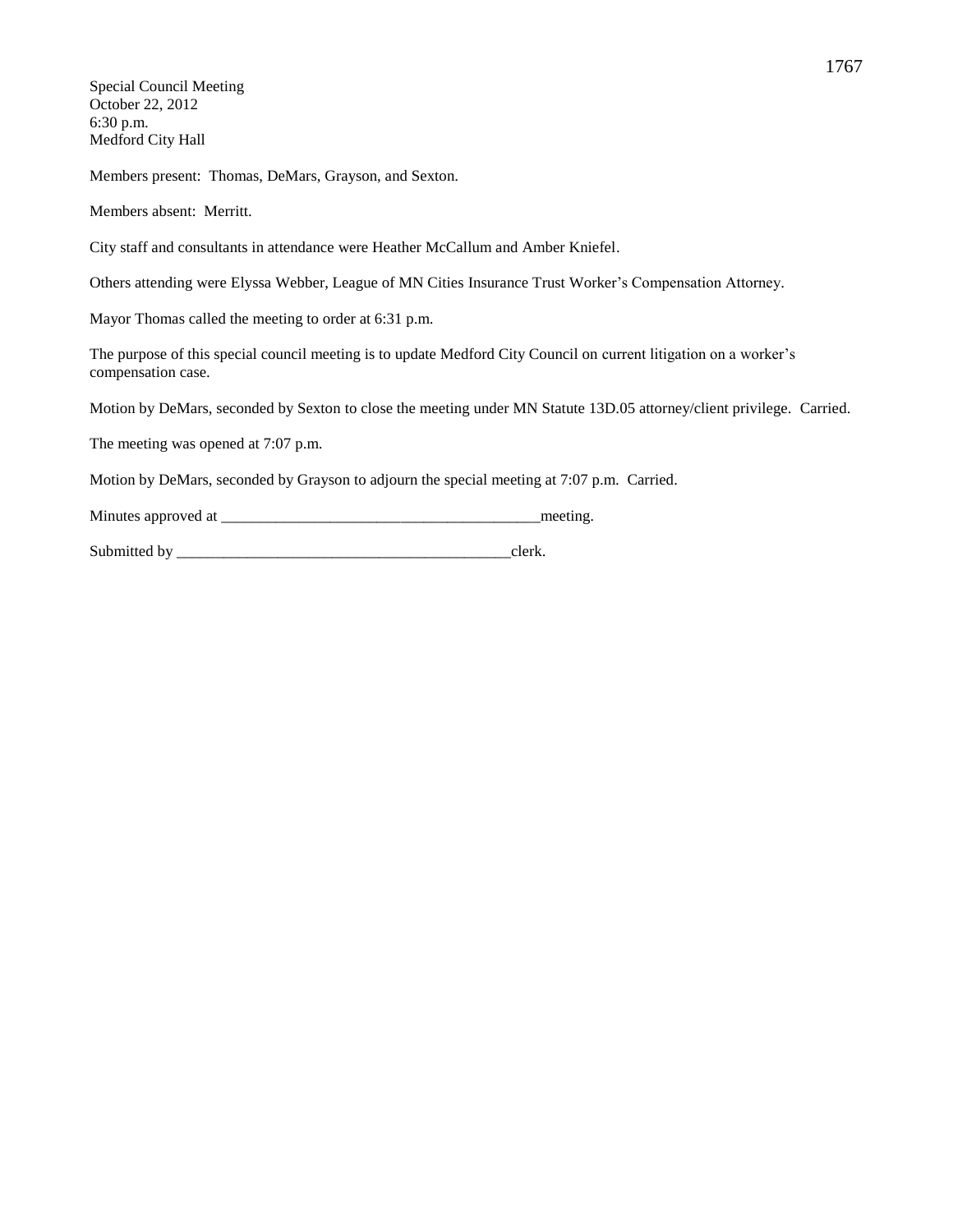Regular Council Meeting October 22, 2012 7:00 p.m. City Hall

Members present were Thomas, Grayson, Sexton, DeMars, and Merritt.

Members absent: None.

City staff and consultants in attendance were Heather McCallum, Amber Kniefel, Rich Kucera, Seth Peterson, Mark Rahrick, and Tom Olinger.

Others attending were Joe Erler, Keith Maas, Paul Beiser, Lon Thiele, Jeremy Waters, Mary Overlee Olson, Ric Hanson, Jeff Karow, Dennis Ottosen, Jason Winter, Lois Nelson, and Ashley Stewart.

Mayor Thomas called the meeting to order at 7:10 p.m.

Agenda

Administrator McCallum added Resolution 2012-41 Approving Publication of the Jaguar Franchise Agreement by Title and Summary under IX.

Motion by DeMars, seconded by Sexton to approve the agenda as amended. Carried.

Minutes – Councilmember Sexton asked for clarification from the previous meeting on the information the City received on a variance request at a property located outside city limits.

Motion by Grayson, seconded by DeMars to approve the October 1, 2012 special meeting minutes, the October 1, 2012 regular meeting minutes and the October 15, 2012 special meeting minutes with an amendment to the October  $1<sup>st</sup>$  regular meeting minutes. Carried.

City and Liquor Store Bills

Motion by DeMars, seconded by Grayson to approve the September and October city and liquor store bills as presented. Carried.

Check Register

Motion by Grayson, seconded by DeMars to approve the September 2012 check register numbers E1753-E1768, 11989- 12023, and 40498-40573 as presented. Carried.

Concerns from the general public/requests from organizations – None.

Steele County Law Enforcement – Lon Thiele presented the 2013 Law Enforcement Contract.

The contract was updated to include an automatic renew of the contract for successive one-year terms. Either party may terminate the contract with a written 90 day notice. The amount of compensation paid to the County shall increase by 3.5% annually.

Motion by Sexton, seconded by DeMars to approve the law enforcement contract as presented. Carried.

Councilmember Sexton shared concerns with hunting within city limits. Sheriff Thiele assured the Council that the patrolling officers would keep a look out for hunting within city limits. In addition, any concerned citizen can call the Sheriff's office with any issues.

Ric Hanson, Jaguar Communications – The franchise agreement has been finalized and all the changes recommended by the City Council have been agreed upon by Jaguar Communications. In order for Jaguar to proceed with their project of installing fiber optic within city limits, ordinance 2012-05 needs to be approved by the Council.

Motion by Grayson, seconded by DeMars to approve ordinance 2012-05 the Jaguar Communications Franchise Agreement. Carried.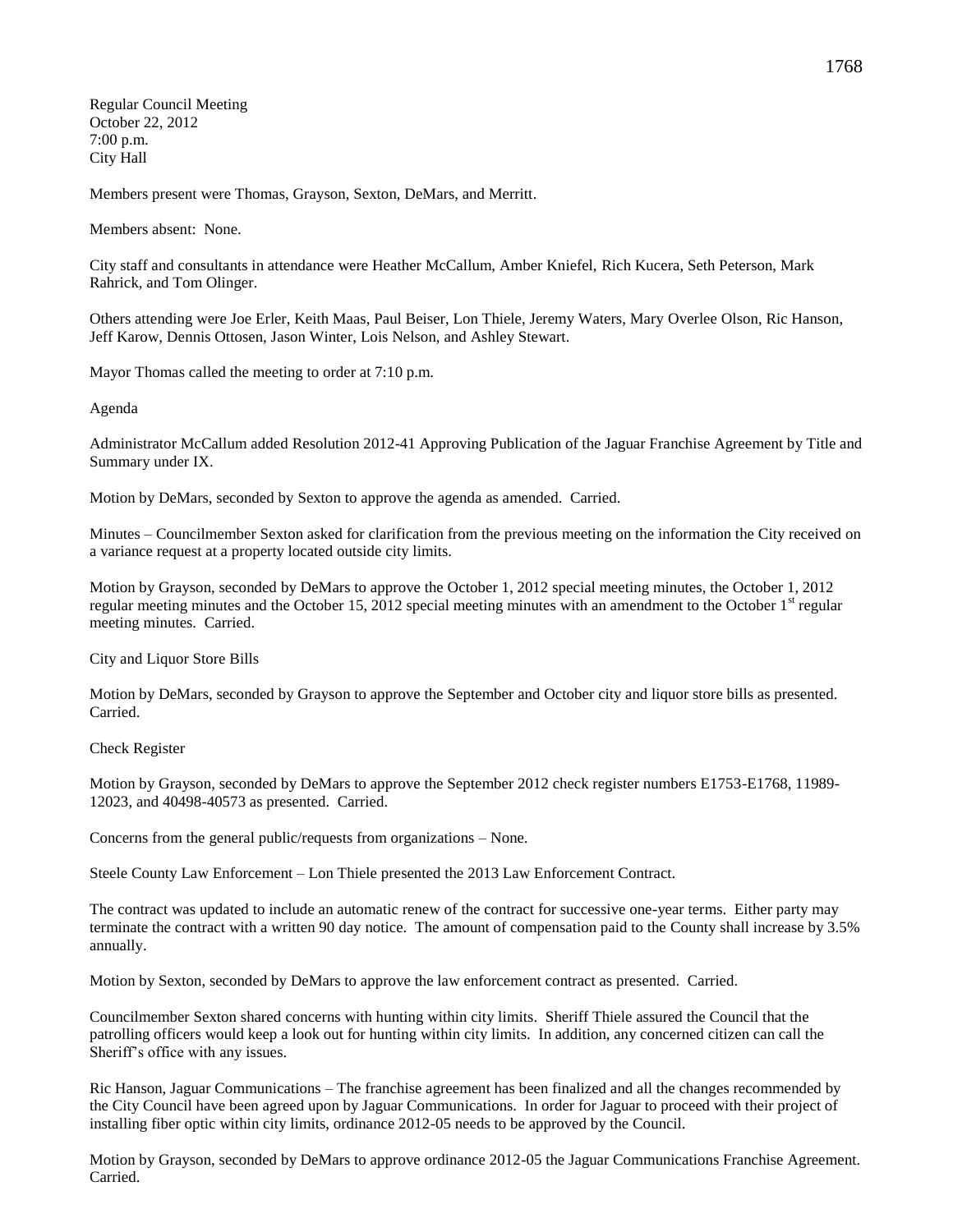The ordinance needs to be published before going into effect.

Motion by Grayson, seconded Sexton to approve resolution 2012-41 allowing publication of the Jaguar Communications Franchise Ordinance by title and summary as presented. Carried.

Once the ordinance has been published, Jaguar will sign the agreement and send a signed copy back to the City.

Steele County Environmental Services and Waste Management – City Hall recycling area.

Mary Overlee Olson and Jeremy Waters presented a drawing of the area and size of the proposed recycling area upgrade. The area will be made to have space for 3 large roll-off containers within a  $13' \times 60'$  space. The bins cannot be placed too far back on the grass due to the overhead power lines. Part of the roll-offs will be placed on the tar. Waste Management is proposing to set the containers on wood boards to stop the heavy containers from sinking into the tar.

Council consensus is to approve the plan presented by Mary Overlee Olson and Waste Management.

Tom Olinger, Abdo, Eick and Meyers, presented the final five year financial plan. This is a working plan and will be updated yearly. The plan implements procedures to alleviate the city's general fund deficit by 2015. City staff used the five year financial plan as a guide when preparing the 2013 budget and levy information.

Councilmember Merritt arrived at the meeting at 7:55p.m.

Mayor Thomas opened the discussion up to the audience.

Keith Maas asked about the amount in the five year plan of \$550,000 for street projects. McCallum explained that the \$550,000 is an estimate on the Central Ave street and infrastructure project.

Lois Nelson asked if street seal coating was included. The council answered that seal coating projects are part of the regular budget every year.

Planning and Zoning Board. Zoning Board held a public hearing for the review of the interim use permit granted to BBMM, LLP for the Elevation North Church on Main Street.

Paul Beiser presented the recommendation from the Zoning Board to approve the interim use permit with the added special condition that the church parishioners will not be allowed to park on the private property in the back of the Post Office.

City Attorney asked for a language amendment to the first special condition to read that the permit is issued for a period of one year and is subject to renewal at the end of the year.

Motion by Grayson, seconded by DeMars to approve the interim use permit to BBMM, LLP for Elevation North Church with the verbiage amendment suggested by the city attorney and the added second special condition as recommended by the Zoning Board. Carried.

EDA – No meeting.

Park Board – No meeting.

Fire Department – None.

City Engineer – Seth Peterson informed the Council that General Construction is continuing to work with the State on the wage compliance issues.

City Attorney – Mark Rahrick informed the Council that he has not received the draft agreement on North Park. Rahrick did speak with the DNR on the canoe landing. The DNR has suggested that the City attain the land on the North shoreline of Straight River Park.

City Administrator Memo – McCallum presented a memo summarizing various items that have been worked on in the last month.

A meeting with the School and Youth  $1<sup>st</sup>$  is scheduled for Wednesday and will be held up a the school.

The Park Board meeting is scheduled for November 13, 2012 with Youth 1st.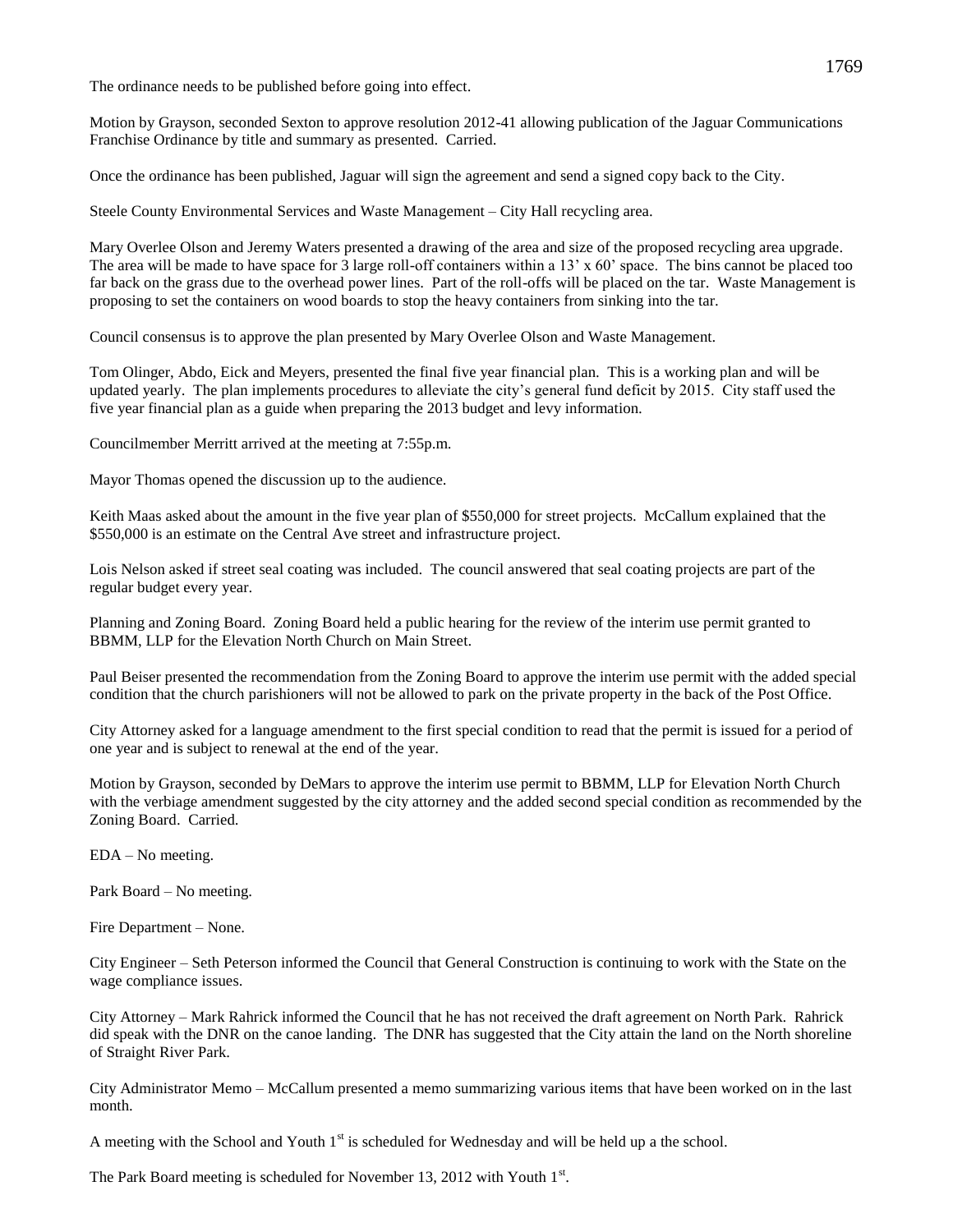Progress has been made on the renovations to the ball field. Sod has been laid.

Questions have come up concerning dog licenses in the City. A short notice about licensing your dog will be on the next water bills.

McCallum is recommending to the City Council to approve the certification of property clean-up charges to the 2013 property taxes.

Motion by Grayson, seconded by Sexton to approve resolution 2012-40 certifying unpaid bills to the Steele County. Carried.

City Clerk – None.

Public Works Department – Kucera presented a memo to the council highlighting various projects that have been worked on in the last month.

Kucera is recommending to the City Council to approve the presented Stage 2 Disinfection By-Product Rule Monitoring Plan.

Motion by Grayson, seconded by DeMars to approve the Stage 2 Disinfection By-Product Rule Monitoring Plan as presented. Carried.

The sludge suction line swivel elbow has a hole in it. The hole was found during pumping for biosolid application. The initial estimate to fix the line is \$6,000 to \$11,000.

Keith Maas asked if it was possible to change the pipe to a straight pipe and take the elbow out. Kucera said that could be a possibility.

Councilmember Merritt asked if city staff would be doing the work to fix the hole. Kucera stated that city staff cannot go into the sludge tank due to OSHA's confined space rules. McCallum explained that since the City did not have a confined space program, city staff should not enter areas that are defined as confined space. McCallum and Kucera have been in contact with the League to get the City joined in a Regional Safety group.

City Council would like more information on the possible solutions on the hole in the pipe and also confined space.

Kucera informed the Council that he is working with FEMA on a possible grant to help with the costs to the effluent line in need of rehabilitation at the Wastewater Treatment Plant.

Old Business – None.

New Business.

Scheduling a special council meeting to discuss the utility rate study that Kucera and McCallum have been working on and also the final budget and levy.

Council consensus is to discuss the utility rate study, the budget, and the levy at the council meeting in November. The November council meeting will be moved from November 26 to November 19, 2012 starting at 6:00 p.m.

Correspondence on Sales Tax for Business Owners – A resident has asked McCallum to have a discussion with the businesses on the West side of the interstate about the sales tax. After much discussion on the regulations involving expending public funds informing about the sales tax, it was decided that the Mayor should contact the businesses and have a conversation on the sales tax possibility. There is much concern that Medford residents are not informed on the sales tax and the council is going to get more involved.

Additional city council concerns – None.

Next regular council meeting will be Monday, November 19, 2012 at 6:00 p.m.

Motion by DeMars, seconded by Merritt to adjourn at 8:50 p.m. Carried

Minutes approved at \_\_\_\_\_\_\_\_\_\_\_\_\_\_\_\_\_\_\_\_\_\_\_\_\_\_\_\_\_\_\_\_\_\_\_\_\_\_\_\_\_meeting.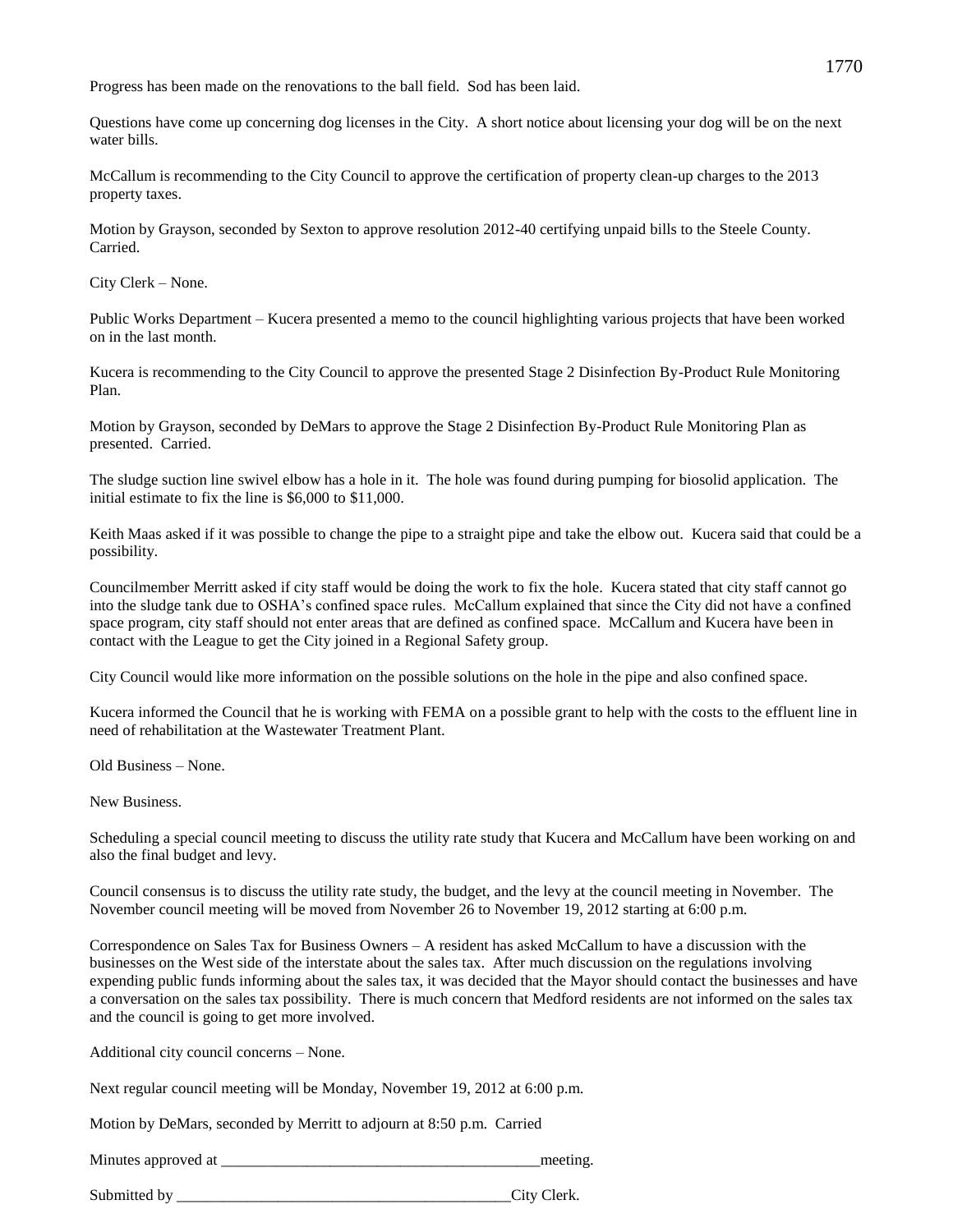Special Council Meeting November 14, 2012 Medford City Hall 7:00 p.m.

Members present were Thomas, Grayson, Sexton, DeMars, and Merritt.

Members absent: None.

City staff and consultants in attendance were Heather McCallum and Amber Kniefel.

Others attending were Lois Nelson.

Mayor Thomas called the meeting to order at 7:00 p.m.

The purpose of the meeting is to canvass the returns and declare the results of the November 6, 2012 general election for the local option sales tax question, the positions of Mayor, Council Member (two seats – four year terms) and Council Member (one seat – two year term).

City Clerk, Amber Kniefel, read the resolution certifying the 2012 election results. The General Election had 634 persons voting, including 27 absentee votes.

Mayor – Four Year Term votes cast: Lois Nelson – 353 votes Paul Beiser – 271 votes Write-in  $-0$ 

Council Members – Four Year Term votes cast: Marie Sexton – 367 votes Jessica Grayson – 374 votes Jason J Winter – 260 votes Write-in – 10

Council Member – Two Year Term votes cast: Keith Maas – 405 votes Theresa Sierakowski – 189 votes Write-in  $-2$  votes

Motion by Sexton, seconded by DeMars to approve Resolution 2012-42 and declare Lois Nelson as Mayor-elect, Marie Sexton, Keith Maas, and Jessica Grayson as council members-elect. Carried.

Motion by Grayson, seconded by Merritt to adjourn at 7:05 p.m. Carried.

Minutes approved at \_\_\_\_\_\_\_\_\_\_\_\_\_\_\_\_\_\_\_\_\_\_\_\_\_\_\_\_\_\_\_\_\_\_\_\_\_\_\_\_\_meeting.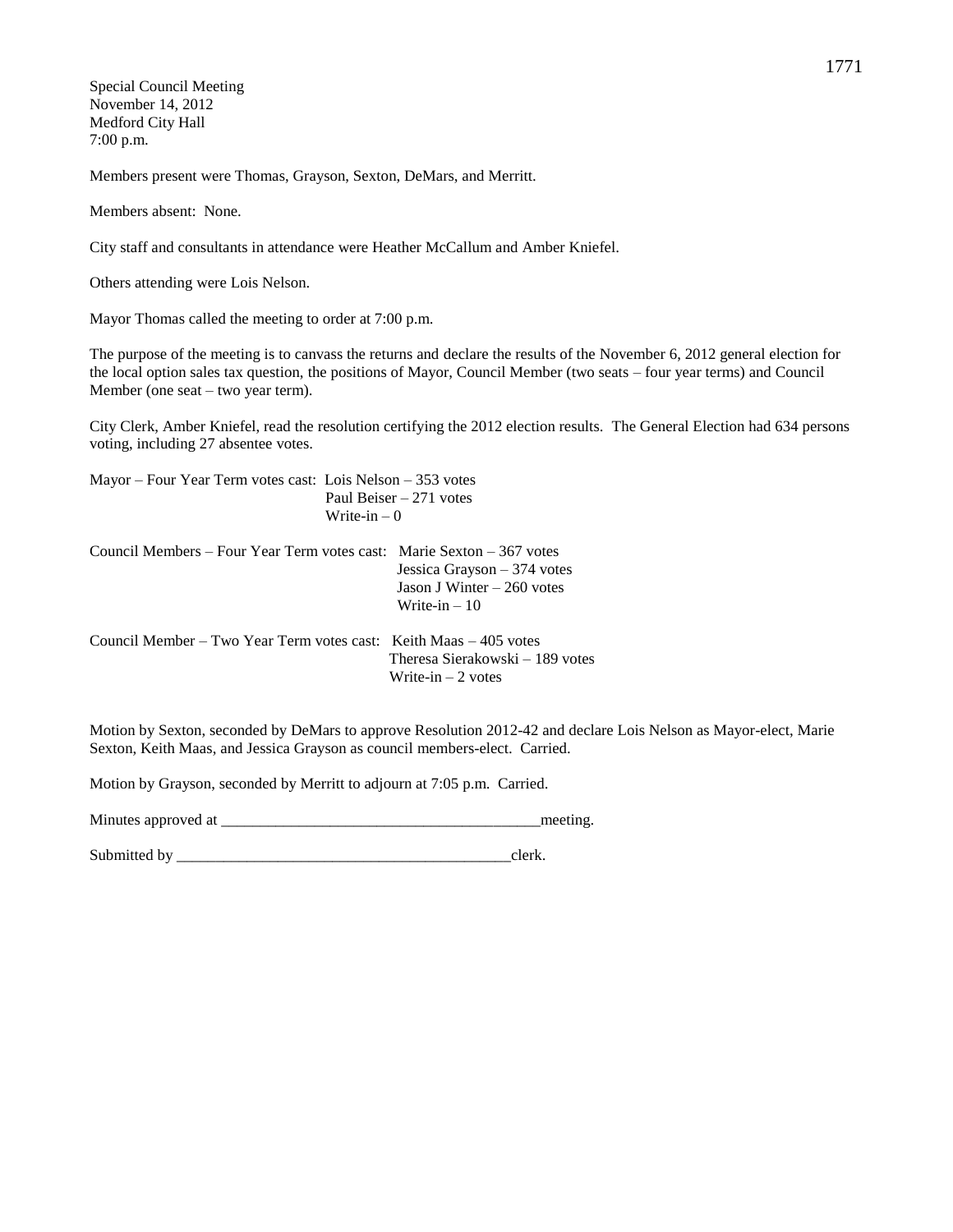Regular Council Meeting November 19, 2012 6:00 p.m. City Hall

Members present were Thomas, Grayson, Sexton, Merritt, and DeMars.

Members absent: None.

City staff and consultants in attendance were Heather McCallum, Amber Kniefel, Rich Kucera, Seth Peterson, Mark Rahrick, Rick Hager, and Dennis Clark.

Others attending were Pat Merritt, Theresa Sierakowski, Keith Maas, Lois Nelson, and Ron Karow.

Mayor Thomas called the meeting to order at 6:00 p.m.

Agenda.

Motion by Merritt, seconded by Sexton to approve the agenda as presented. Carried.

**Minutes** 

Motion by Sexton, seconded by Merritt to approve the October 22, 2012 regular meeting minutes and the November 14, 2012 special meeting minutes as presented. Carried.

City and Liquor Store Bills-Councilmember Merritt asked about the Custom Embroidery safety jackets. Kucera answered that the safety jackets are a budgeted item.

Motion by DeMars, seconded by Grayson to approve the October and November city and liquor store bills as presented. Carried.

Check Register -

Motion by DeMars, seconded by Grayson to approve the October 2012 check register numbers E1769-E1785,12024-12052, and 40574-40667 as presented. Carried.

Concerns from the general public/requests from organizations – None.

Consent Agenda – Agenda items are approved by one motion unless a Council member requests separate action.

Consent agenda items include:

Resolution 2012-43 Accepting Donation from the Medford Fire Relief Association in the amount of \$13,000.00 for the Medford Pool and Medford Municipal Complex.

Resolution 2012-44 Accepting Donation from Greg and Karen Sanborn for the Medford Park Endowment Fund in memory of Janna Sanborn.

Resolution 2012-45 Accepting Donation from Donald Dagne for the Medford Park Endowment Fund in memory of Sharon Medford.

Motion by Grayson, seconded by DeMars to approve the consent agenda as presented. Carried.

Planning and Zoning Board. No Meeting.

EDA – No minutes to present. Councilmember Grayson reported on the EDA meeting held on November14, 2012. The council members on the EDA board may be changing with the change in council for 2013.

The EDA board is looking at amending the enabling resolution that structures the Economic Development Authority.

Park Board – Tabled until later in the meeting.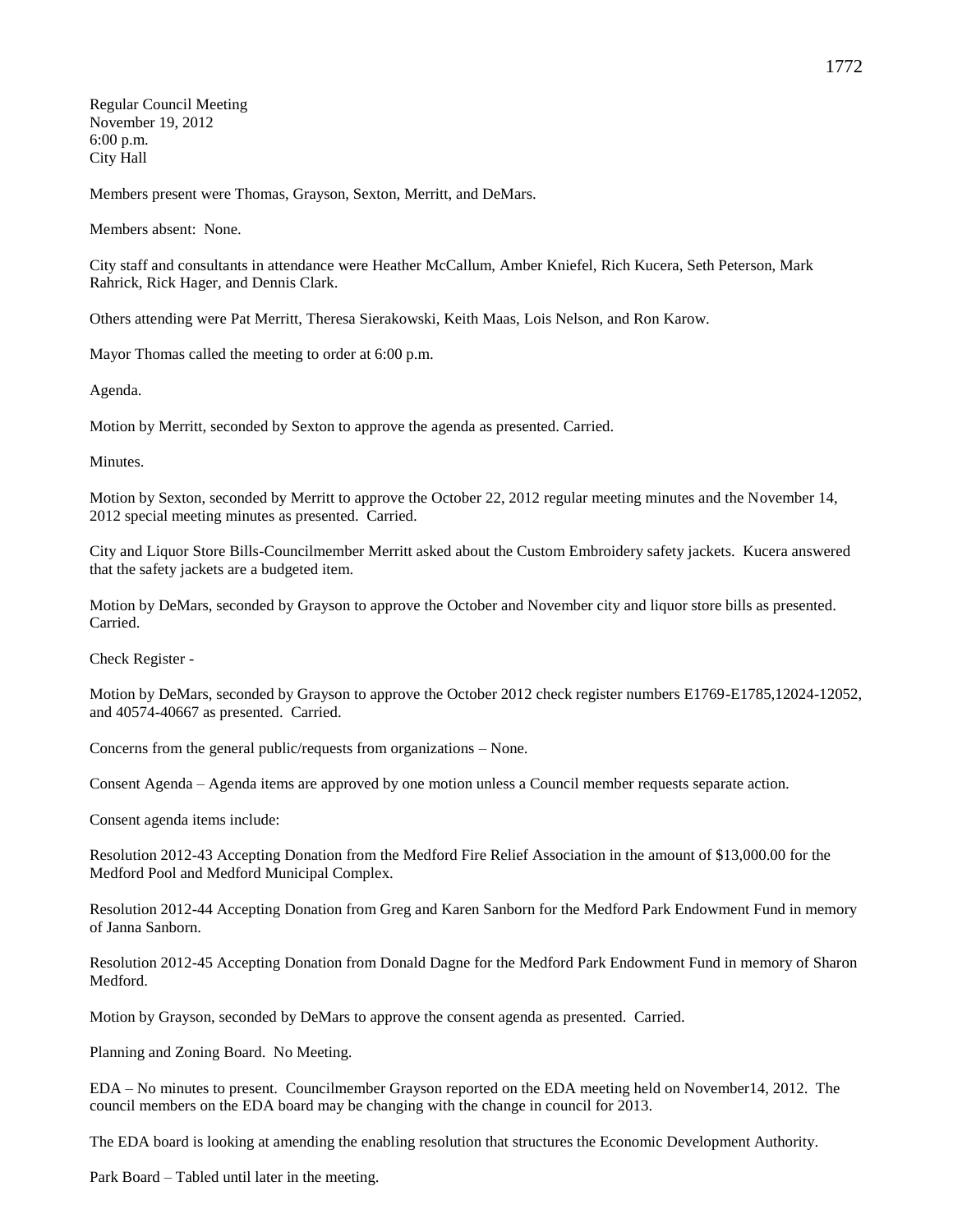Fire Department – Fire Chief, Rick Hager, presented the township fire contracts and is recommending to the council for approval as presented. The contracts are updated every 3 years.

Motion by Grayson, seconded by Merritt to approve the Medford and Deerfield township fire contracts as presented. Carried.

Councilmember Grayson would like to discuss the administrator's memo item about charging for emergency response calls.

Rick Hager explained that the majority of fire departments do not charge for first responder calls. The Medford Fire Department works with Gold Cross. Gold Cross handles all the billing for the first responder calls.

After a lengthly discussion on specific examples for charging for fire department services, the council decided to table to the discussion until the next council meeting. City staff is directed to draft an example ordinance addressing when the City would charge for certain calls. Additional information and the draft ordinance will be presented at the December council meeting.

City Engineer – Seth Peterson addressed the General Construction wage compliance issues. The City should not pay out the entire retainage until the wage compliance issues are resolved with the MN Public Facilities Authority.

City Administrator Memo – McCallum presented a memo summarizing various items that have been worked on in the last month. McCallum will be out of the office on December 4, 2012 for the worker's comp litigation case.

The City needs to draft a sales and use tax ordinance and submit to the Department of Revenue to move forward with the collection of the half percent sales and use tax. The Department of Revenue requires 90 days before the City can begin collecting.

Public Works Department – Kucera presented a memo to the council highlighting various projects that have been worked on in the last month.

Lois Nelson asked Kucera about the water loss that was presented in public works memo. Kucera answered that some water loss is typical. The Public Works Department focuses on keeping water loss under 10%.

The sealed bids for the 1976 Chevy resulted in Wayne Maas as the high bidder with the bid amount being \$2,185.00. Kucera recommends to the City Council to approve the sale of the 1976 Chevy to Wayne Maas in the amount of \$2,185.00.

Motion by DeMars, seconded by Grayson to approve the sale of the 1976 Chevy dump truck to Wayne Mass in the amount of \$2,185.00. Carried.

Old Business – 2013 Budget and Levy

Administrator McCallum presented a memo explaining a few amendments made to the budget since the last council meeting.

Mayor Thomas pointed out that in the packet were several levy scenarios, but really urged the Council to follow the five year financial plan.

The budget that has been presented projects a \$95,909.00 surplus to be allocated towards the general fund deficit.

The changes reviewed that caused the increase to the general fund deficit include:

-Staff wages will increase by 2% across the board, depending on employee evaluations, instead of a handbook increase. -Youth  $1<sup>st</sup>$  was added to the budget in the amount of \$2,500.00

-Community Education was added to the budget in the amount of \$1,000.00

-The capital outlay for the siding of the fire hall will be lowered. City staff will be involved with as much as possible to help lower the external labor costs

-Capital outlay for the streets department will be \$26,000.00. Councilmember Grayson would like to allow Kucera to use the capital outlay as follows: \$15,000.00 for a dump truck, \$3,000.00 for the radios, and \$8,000.00 for a lawn mower. Councilmember Merritt does not agree. Council consensus is to allow the \$26,000.00 to remain in the budget and to use the funds as presented.

Council consensus is to move forward with the presented budget and leave the levy increase for 2013 at 10% allocating a projected \$95,909.00 surplus to the general fund deficit.

New Business.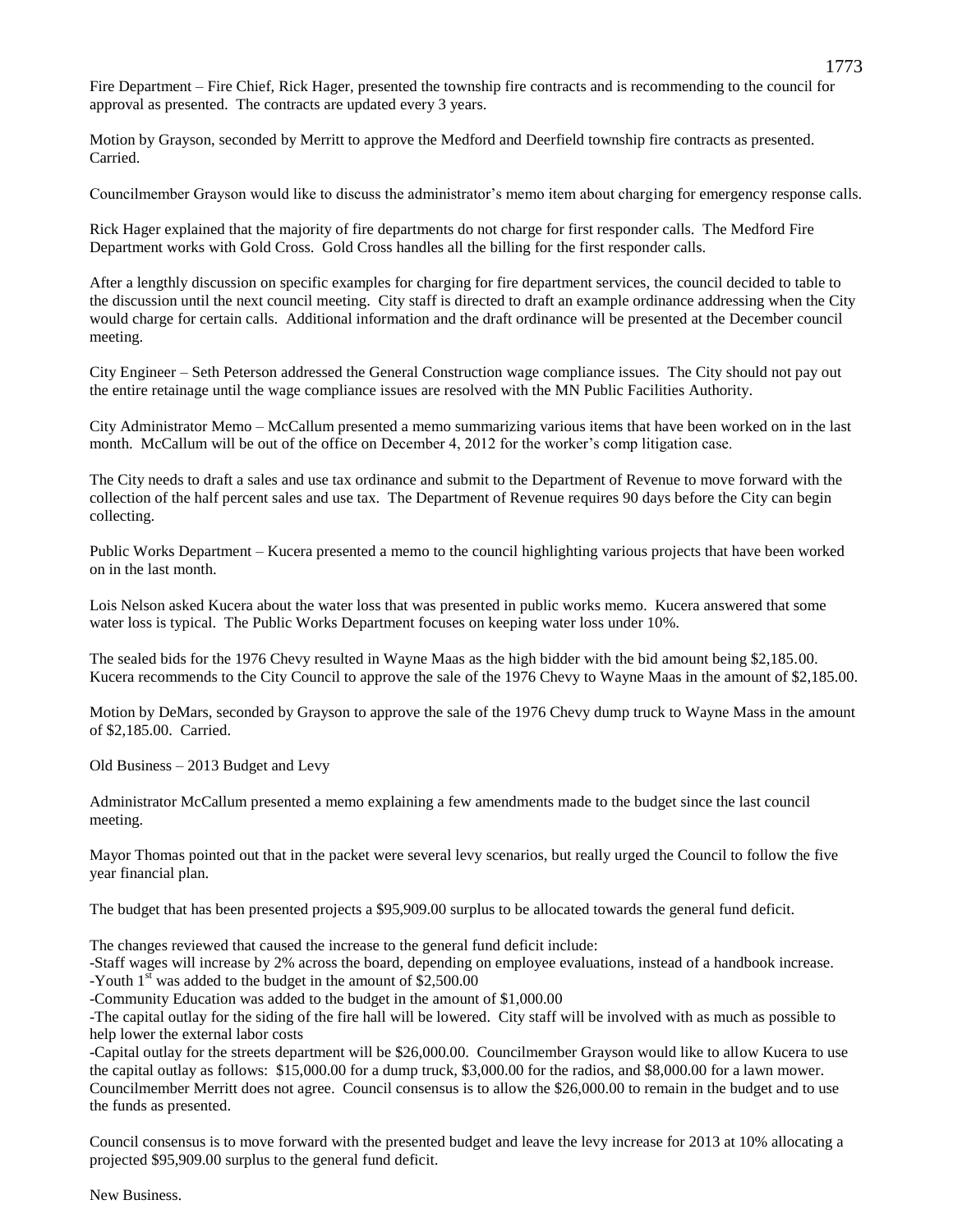Water and Sewer Rate Study – Kucera presented a chart that shows the operation and maintenance costs of production of water and sewer per thousand gallons. The cost to produce 1,000 gallons of water is \$3.43. The cost to treat 1,000 gallons of septage is \$6.03. Staff is recommending an amendment to the way the City bills for water and sewer. Instead of an increasing block per thousand gallons, staff is looking at charging the actual cost to produce per thousand. There would no longer be a 3,000 gallon minimum. The presented change to the billing system is projected to cash flow the enterprise funds. Currently, the enterprise funds are running at a deficit every year which is depleting the water and sewer reserve funds.

Kniefel presented a spreadsheet that shows the 2012 rates as compared to the proposed 2013 rates and how the water bills would look.

In order to cash flow the funds, a usage rate would be charged to each account for both water and sewer of five dollars apiece. Then \$3.43 per thousand for water and \$6.03 per thousand for sewer would be charged.

The flat rates will need to remain the same until the sales and use tax revenue starts.

The City would be looking at a 2013 minimum bill for 1,000 at \$62.49 and the bills would go up per thousand from there.

Councilmember Grayson asked about the late fee of 1%. Grayson does not feel this percentage is high enough to encourage timely payments of utility bills. Kniefel will research options with our software company and present a draft resolution at the December council meeting.

Ron Karow asked the council about a possible discount for paying ahead on the water bill for the months that he is not in town. Kniefel gave the option of disconnecting the water and only paying the disconnection and reconnection fees. Mr. Karow did not feel that was a viable option for him because he comes homes a few times in between.

Council did not feel that giving discounts for situations such as this was an option.

Mr. Karow also asked about the flat rates and when they would be lowered. Also, how the sales tax revenue would be allocated. The Council responded that the flat rates would be evaluated as soon as possible following revenue received by the sales and use tax. The goal would be to lower the flat rates on the bill.

Mr. Karow also wanted to ask the Council to look at lowering expenditures before raising the water bills. He also does not feel the City needs a new dump truck.

Park Board – Theresa Sierakowski presented the Park Board minutes.

The Park Board discussed the warming house and ice rink for this winter season. The Board discussed moving the warming house and the ice rink back down to Straight River Park.

Councilmember DeMars would like the warming house moved to the Park. That way, if the weather does not cooperate with an ice rink, the kids can still use the warming house for sledding.

Kucera recommends making the ice rink in the Park. Either location will cost approximately \$600.00 to get the area ready.

Council all agreed that they would like to have an ice rink. Councilmember Sexton would like the ice rink to stay at the new city property. Councilmembers Merritt, DeMars and Grayson would like the rink in the Park.

The Park Board will discuss the ice rink and warming house at their next meeting on December 4, 2012 and come to the December council meeting with a proposed plan.

Park Board also reminded the City that they think the City should have a Facebook page.

Additional city council concerns – Evaluation of the City Administrator.

Mayor Thomas would like to have a meeting at 6:30 p.m. on December 17, 2012 to evaluate the City Administrator. The city attorney will guide the council on the proper procedure for the evaluation.

Next regular council meeting will be Monday, December 17, 2012 at 7:00 p.m. with the special meeting to evaluate the city administrator at 6:30 p.m.

Motion by DeMars, seconded by Grayson to adjourn at 8:22 p.m. Carried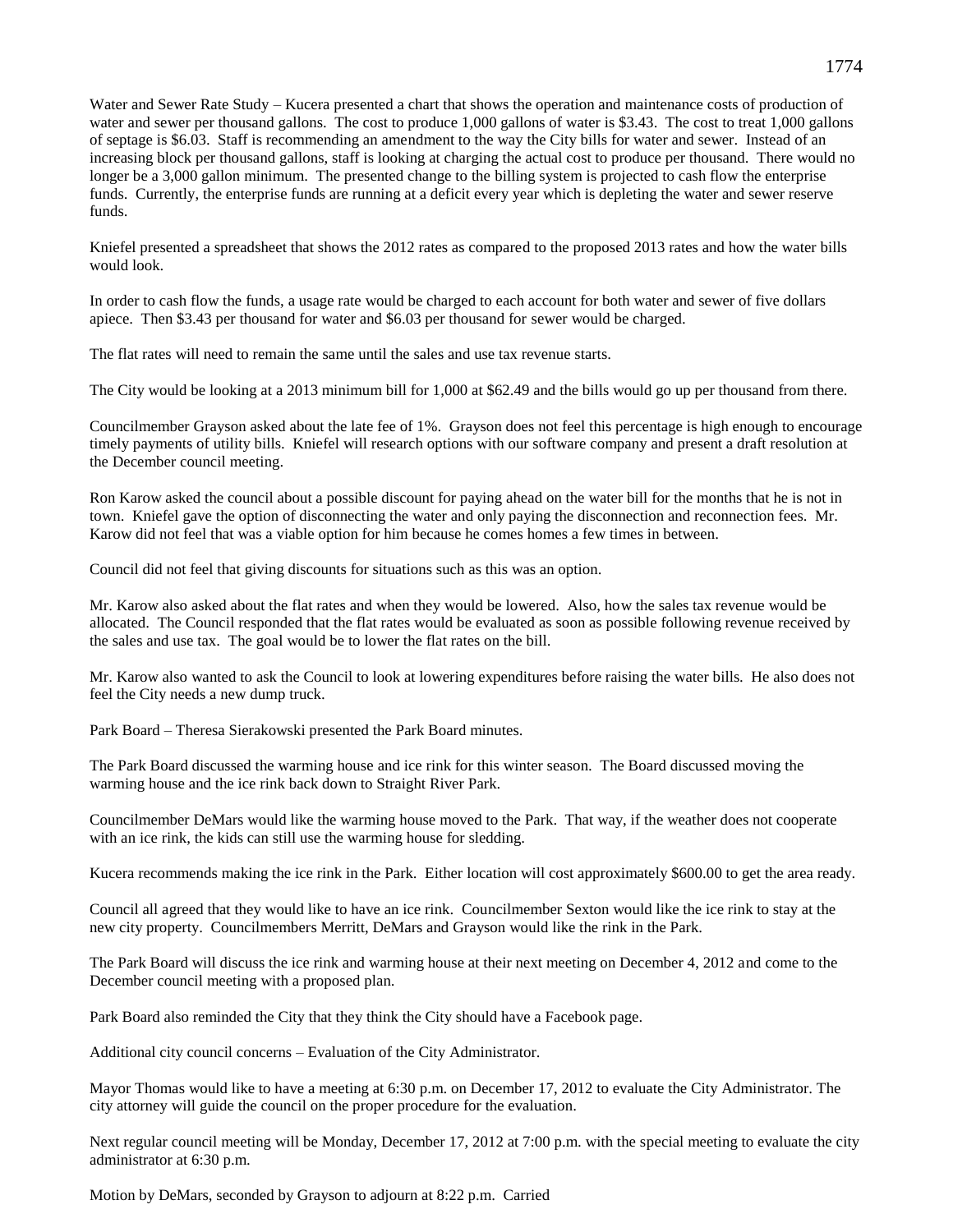| Minutes approved at | meeting |
|---------------------|---------|
|                     |         |
|                     |         |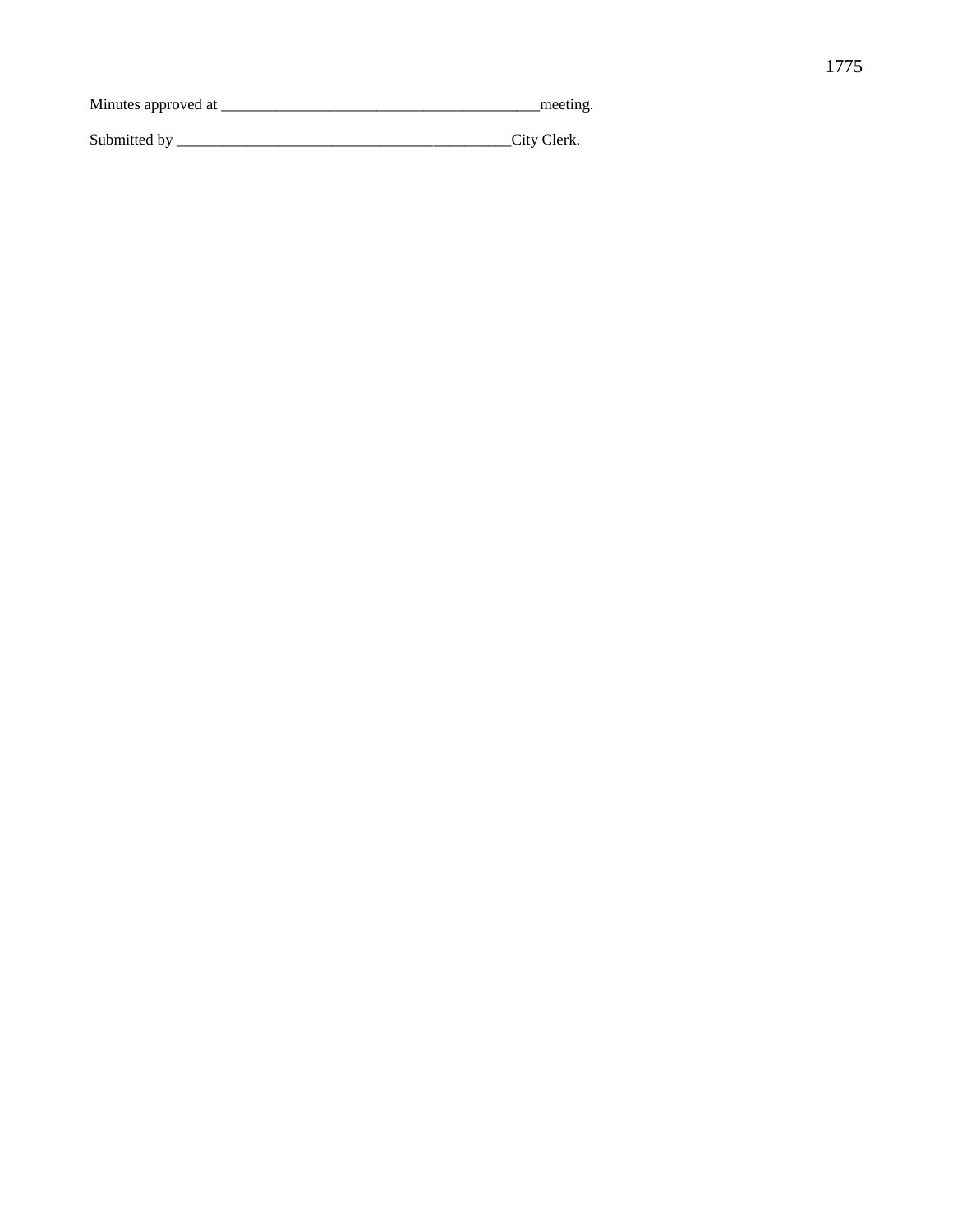Special Council Meeting December 17, 2012 Medford City Hall 6:30 p.m.

Members present were Thomas, Grayson, Sexton, DeMars, and Merritt.

Members absent: None.

City staff and consultants in attendance were Heather McCallum and Amber Kniefel.

Others attending were Lois Nelson.

Mayor Thomas called the meeting to order at 6:30 p.m.

The purpose of the meeting is to conduct Heather McCallum's training period evaluation.

The basis for closing the meeting is to conduct a training period evaluation pursuant to Minn Stat Sec 13D.05 Subd. 3.

Mayor Thomas asked Heather McCallum, Lois Nelson, and Amber Kniefel to exit the meeting the room for the initial discussion. Heather McCallum and Lois Nelson will be asked to join the meeting when the Council finishes.

Motion by Sexton, seconded by DeMars to close the meeting at 6:30 p.m.

Motion by Grayson, seconded by DeMars to open the meeting at 6:49 p.m. Carried.

Motion by Grayson, seconded by DeMars to close the special meeting at 6:50 p.m. Carried.

| Minutes approved at |  | meeting |
|---------------------|--|---------|
|---------------------|--|---------|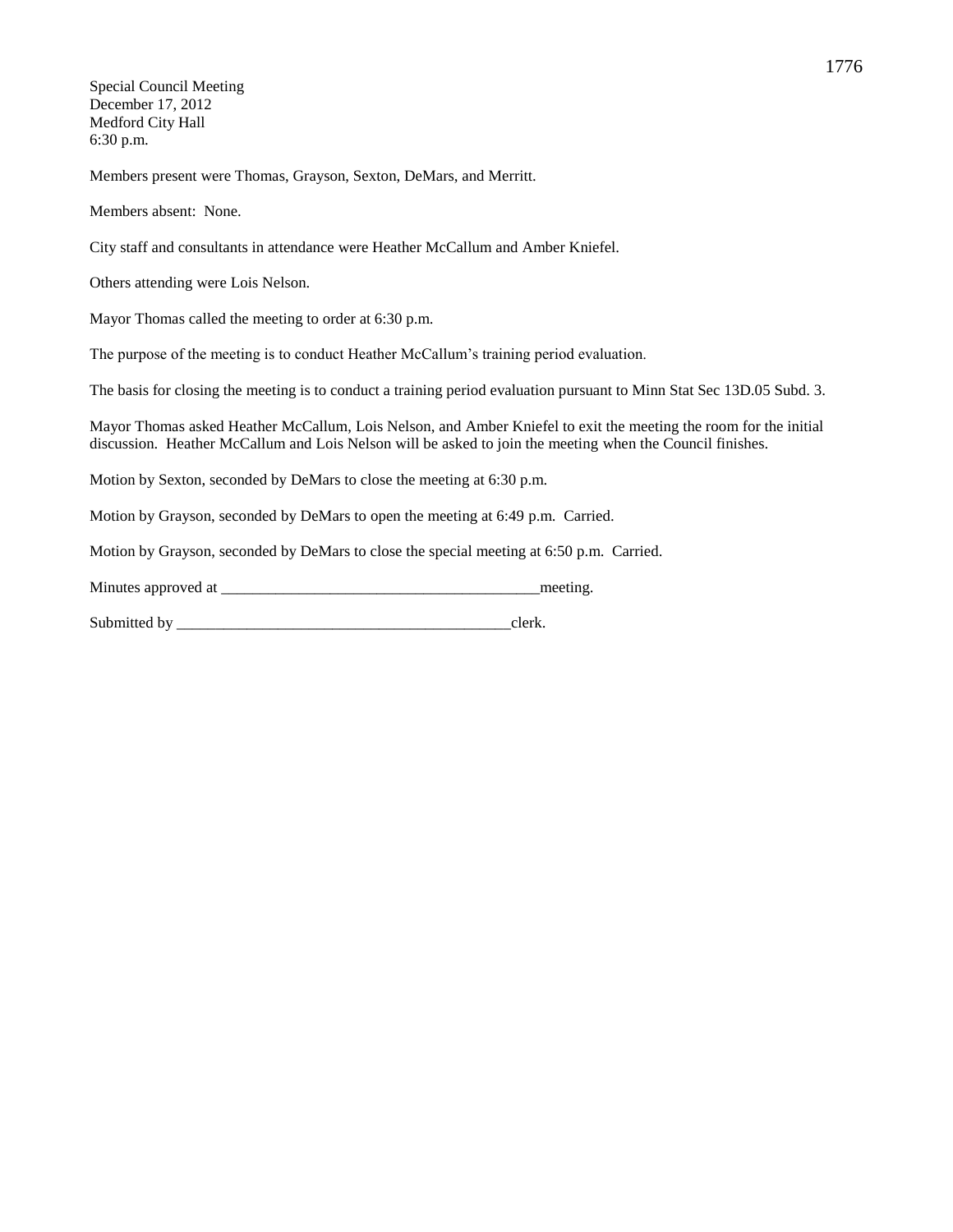Regular Council Meeting December 17, 2012 7:00 p.m. City Hall

Members present were Thomas, Grayson, Sexton, Merritt, and DeMars.

Members absent: None.

City staff and consultants in attendance were Heather McCallum, Amber Kniefel, Rich Kucera, Seth Peterson, Mark Rahrick, Rick Hager, Vern Wheeler, and Butch Schultz.

Others attending were Pat Merritt, Theresa Sierakowski, Keith Maas, Lois Nelson, Ashley Stewart, Dan and Mona Kaiser, Edna Ringhofer, and Dennis Ottosen.

Mayor Thomas called the meeting to order at 7:00 p.m.

Agenda.

Motion by Grayson, seconded by Merritt to approve the agenda as presented. Carried.

Minutes – Councilmember Grayson requested that the tape from the last meeting be referred to regarding the councils' answers as to wanting an ice rink for the 2012-2013 season.

Councilmember Sexton asked for the word, surplus, to be added to the minutes regarding the amount the City budgeted to be allocated to the General Fund deficit.

Motion by Sexton, seconded by DeMars to approve the November 19, 2012 regular meeting minutes as amended. Carried.

City and Liquor Store Bills-Councilmember Grayson asked if the repairs to the Muni furnace could be covered by insurance. McCallum will research this.

Councilmember Merritt wanted the staff to know that electric companies offer rebates for certain situations, such as purchasing new equipment instead of replacing parts to old equipment. McCallum explained that the Muni furnace went out over a weekend and there was completely no heat. Fixing the furnace in a timely manner was very important instead of leaving the Muni closed.

Motion by DeMars, seconded by Grayson to approve the November and December city and liquor store bills as presented. Carried.

Check Register -

Motion by Grayson, seconded by Sexton to approve the November 2012 check register numbers E1786-E1800, 12053- 12083, and 40668-40751 as presented. Carried.

Edna Ringhofer – Raffle Request – The raffle request is for the fundraiser for "Dancing with the Steele County Stars" to be held at the Medford Public School.

Motion by Grayson, seconded by DeMars to approve the raffle request for the "Dancing with the Steele County Stars" fundraiser. Carried.

Concerns from the general public/requests from organizations – None.

Truth-in-Taxation Hearing – Dan and Mona Kaiser addressed the City Council. Dan Kaiser thanked all the council members, both incoming and outgoing, for their service to the City of Medford. The Kaiser's wanted to speak with the council as a follow-up from the Board of Appeal meeting held earlier in the year. Dan and Mona Kaiser spoke at the Board of Appeal regarding their commercial market valuation given by the County. The market value increased 25% from the year before. The Kaiser's requested a decrease in market valuation. The council decided to lower their commercial market valuation from approximately 25% to 10%.

The proposed 2013 budget increases the Kaiser's commercial property taxes by 22%. The overall increase including the County, School, and City is 13%.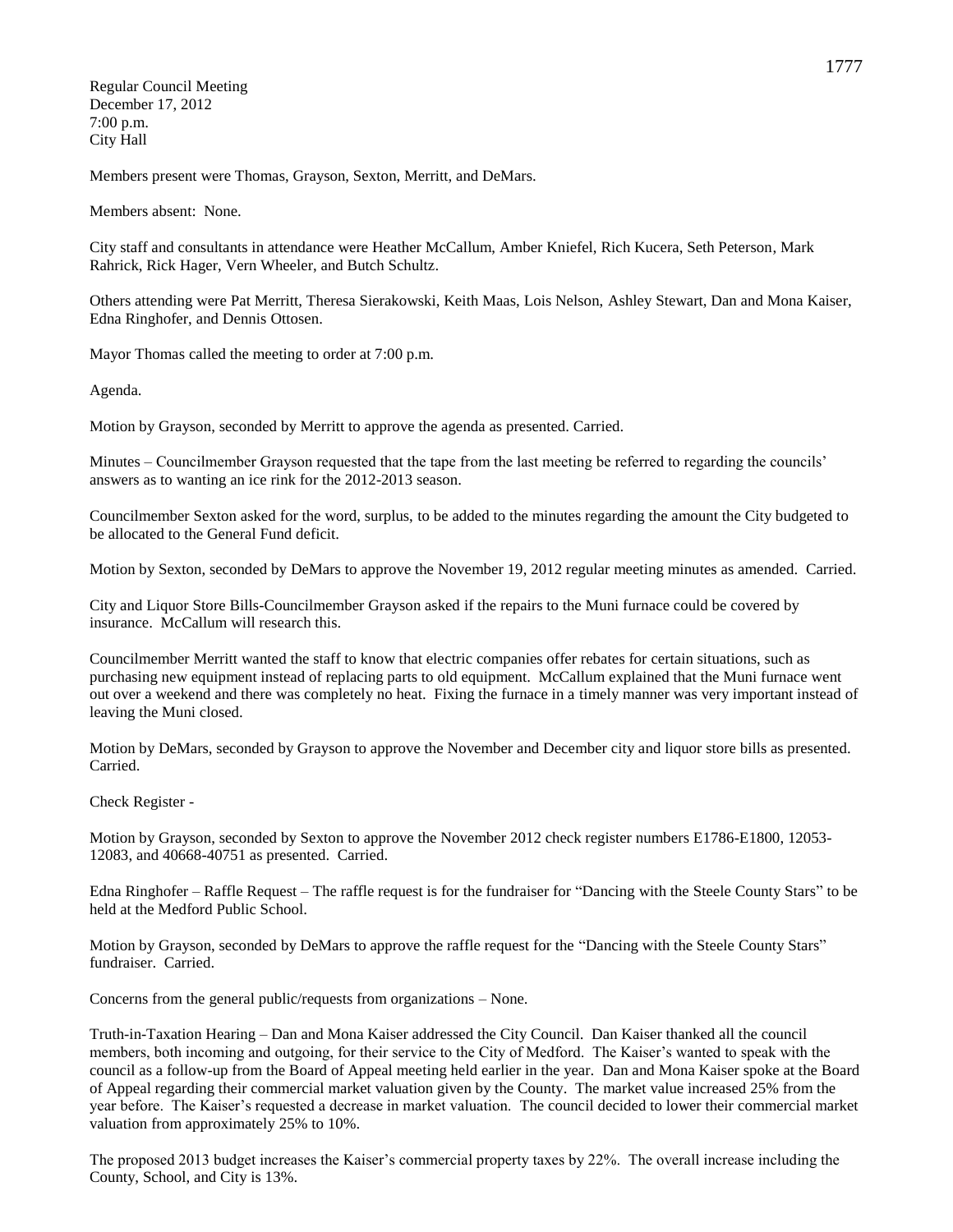Mr. Kaiser wanted the council to be aware of the increases to commercial property taxes and to be very careful when planning the budget.

Councilmember Sexton understands that the burden is on the commercial properties.

Consent Agenda – Agenda items are approved by one motion unless a Council member requests separate action.

Consent agenda items include:

Resolution 2012-46 Accepting Donation from Pat and Kay Merritt in the amount of \$20.00 for the Medford Park Endowment Fund.

Motion by Sexton, seconded by Grayson to approve the consent agenda as presented. Carried.

Planning and Zoning Board. The Board held a public hearing on the request from the Medford Furniture Outlet to vacate an easement that ran through the building due to the Medford Furniture Outlet building over the property line.

Motion by Grayson, seconded by DeMars to approve resolution 2012-49 vacating the easement for the Medford Furniture Outlet. Carried.

EDA – No meeting in December. The minutes included in the packet are from the November meeting.

Park Board – Theresa Sierakowski presented the minutes from the December meeting. The Park Board is recommending to the City Council not to have an ice rink this season due to timing and planning.

The City Council agrees that the ice rink will wait until a full future plan is created.

Fire Department – Fire Chief, Rick Hager, presented a bid from ANCOM Communications for a bi-directional amplifier needed for the new radios. The radio coverage is poor in the fire hall due to the tin building.

Motion by Sexton, seconded by DeMars to approve the fire department to purchase the bi-directional amplifier from ANCOM Communications as per the quote for \$9,262.11 as presented. Carried.

City Engineer – Seth Peterson presented a final pay request from General Construction services for the retainage. Peterson is not recommending payment until the wage compliance issues are resolved with the MN Public Facilities Authority.

City Attorney – Mark Rahrick – General Construction Services has served the City with a complaint due to non-payment of the final retainage.

Rahrick is working with the wage compliance consultant and will submit a statement back to the General Construction Services attorney.

Rahrick has sent a draft franchise agreement to Steele Waseca for comment.

City Administrator Memo – McCallum presented a memo summarizing various items that have been worked on in the last month.

Mayor Thomas asked about the accident that happened at the Muni. McCallum answered that a police report has been filed. The insurance agent will get all the information to submit to the League.

City Clerk – Amber Kniefel – presented a resolution certifying unpaid bills to Steele County payable on 2013 property taxes.

Motion by Grayson, seconded by Sexton to approve resolution 2012-47 certifying unpaid bills to Steele County. Carried.

Public Works Department – Kucera presented a memo to the council highlighting various projects that have been worked on in the last month.

Mayor Thomas asked about the award Medford was presented. The Minnesota Department of Health Oral Health Program and Drinking Water Protection Section presented Medford with the 2011 Water Fluoridation Quality Award from the Centers for Disease Control and Prevention.

The Mayor congratulated the Public Works Staff for their hard work and effort.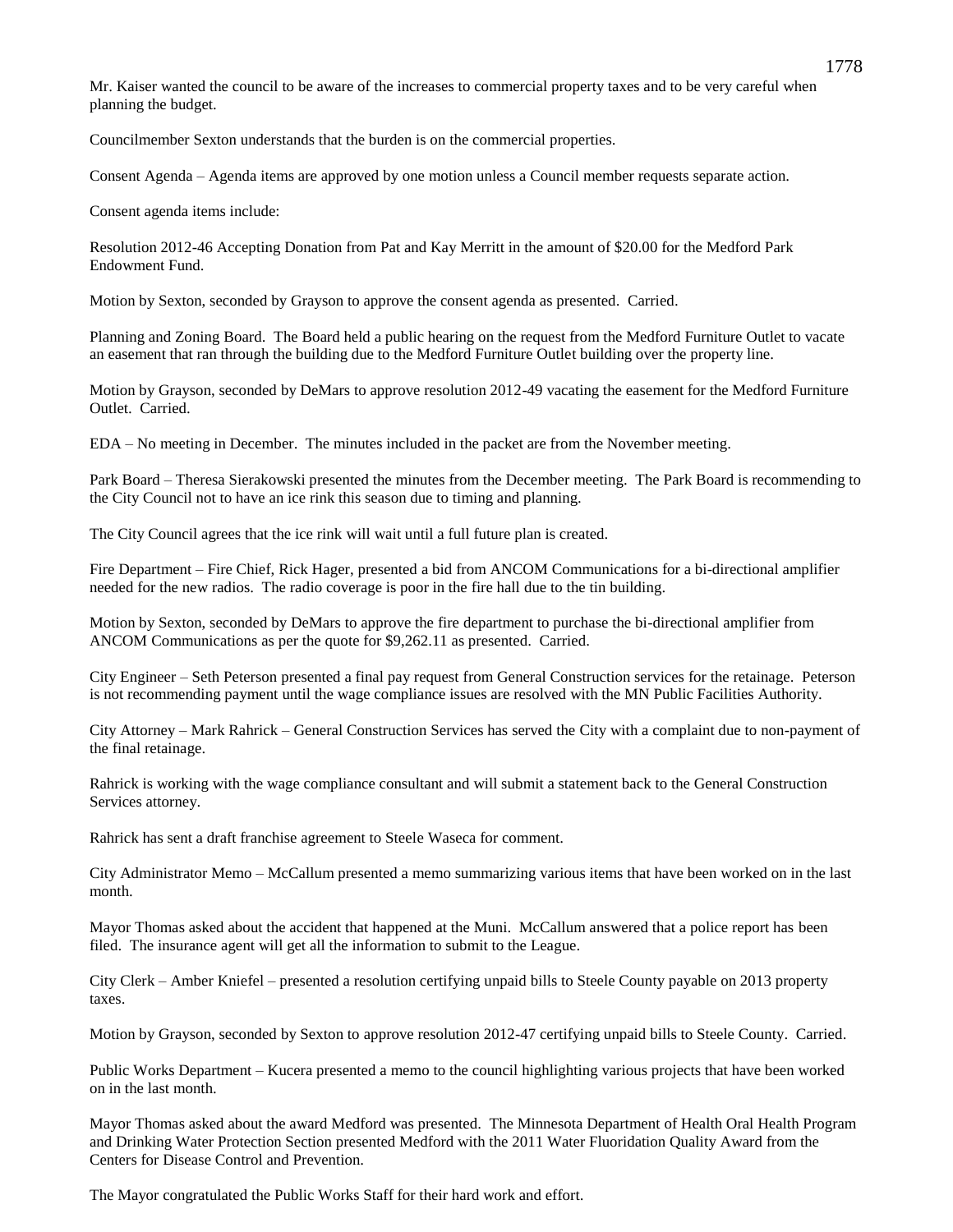Councilmember Sexton asked if the Central Avenue project would qualify for the project priority list.

Peterson answered that it may be possible on the water side.

New Business.

Dan Kaiser asked a question on the budget relating to the "overall" final numbers for expenditures versus revenues. Kniefel answered that there is a budgeted surplus for the general fund.

Motion by Grayson, seconded by Sexton to approve the final 2013 budget as presented. Carried.

Motion by Grayson, seconded by DeMars to approve resolution 2012-48 approving the adoption of the 2013 final tax levy to be certified with the County. Carried.

BBMM, LLP Interim Use Permit – City Hall was notified about a week after approval that the Elevation North Church would no longer be occupying the building. Rahrick advised the Council that the interim use permit could be revoked. Kniefel left messages with the owner and heard no response.

Motion by DeMars, seconded by Merritt to revoke the interim use permit granted to BBMM, LLP for the use of the building to Elevation North Church. Carried.

Regional Safety Group – McCallum met with representatives from Owatonna and Faribault about developing a regional safety group. Medford and Owatonna are ready to move forward with the agreement, with Faribault handling a few details, but are positive about joining the group. Medford's share of the League fees will be \$1,000.00 per year which would include approximately 11 safety trainings per year.

Keith Maas asked where the trainings would be held. Mike Johnson, Steele County Emergency Management, created a schedule that would offer trainings rotating at each of the three cities.

Councilmember Merritt asked which city staff person would be the main safety administrator.

Administrator McCallum answered that both her and Public Works Director, Kucera would be in charge of the program. Kucera would be the main person in charge of scheduling the staff for appropriate trainings and McCallum would be the main contact between the cities in the regional safety group.

Motion by Grayson, seconded by Sexton to approve the agreement establishing a regional safety group as presented. Carried.

Sales and Use Tax Ordinance – An ordinance is required for the City of Medford to begin collecting revenue from the local option sales and use tax.

Motion by Grayson, seconded by DeMars to approve ordinance 2012-06 establishing a local option sales and use tax for the City of Medford. Carried.

Evaluation Summary – Council held a review for Heather McCallum. McCallum has completed the City's training period.

Additional city council concerns – Councilmember Sexton presented outgoing Mayor Thomas and Councilmember DeMars with a certificate of appreciation for their commitment and dedication to the Medford City Council.

Next council meeting will be the organizational meeting held on January 7, 2012 at 7:00 p.m.

Next regular council meeting will be held on January 28, 2012 at 7:00 p.m.

Motion by DeMars, seconded by Sexton to adjourn at 8:00 p.m. Carried

Minutes approved at the meeting.

Submitted by City Clerk.